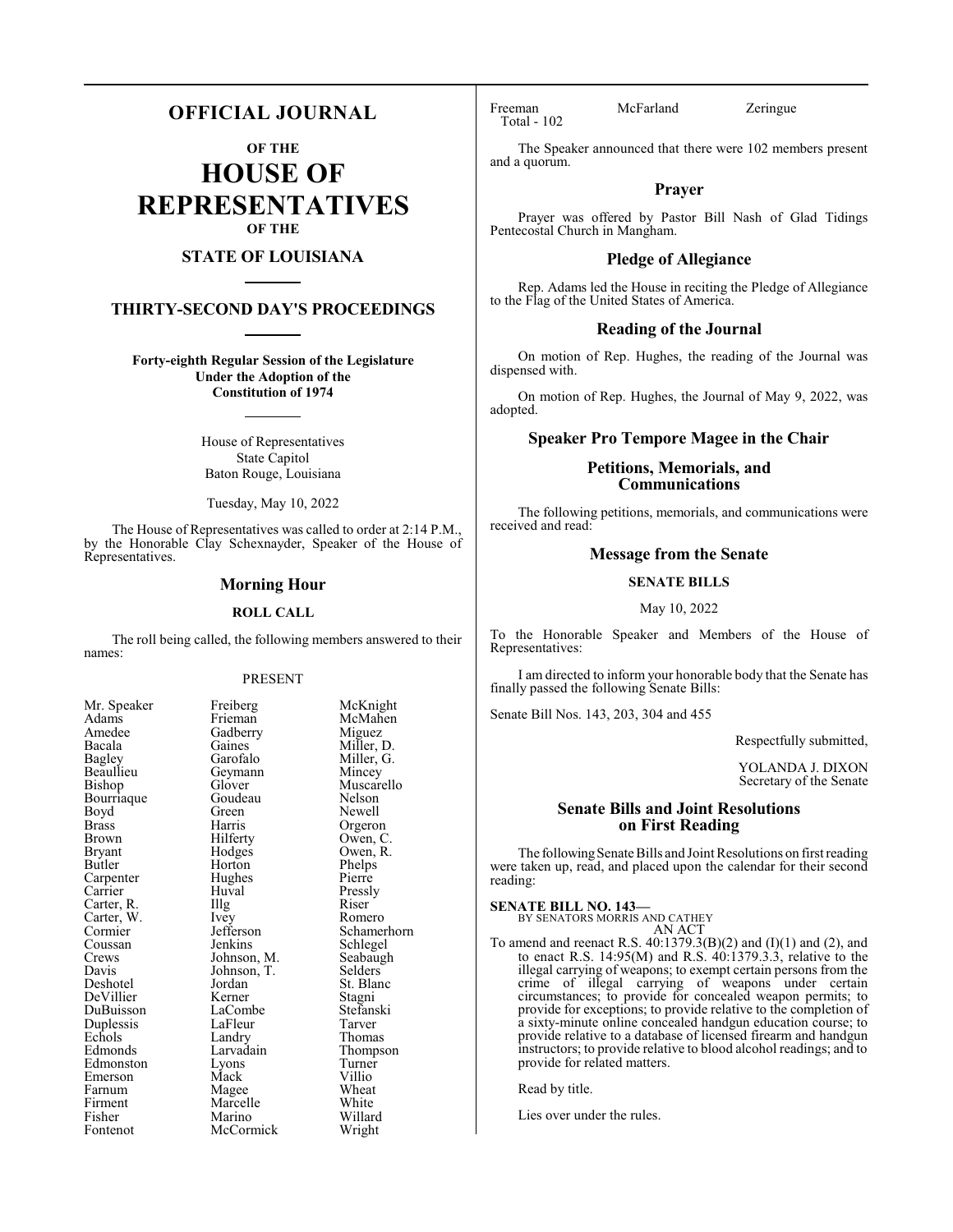# Page 2 HOUSE

32nd Day's Proceedings - May 10, 2022

#### **SENATE BILL NO. 203—** BY SENATOR HEWITT

AN ACT

To amend and reenact R.S. 17:236(A) and to enact Chapter 43-C of Title 17 of the Louisiana Revised Statutes of 1950, to be comprised of R.S. 17:4037.1 through 4037.8, relative to elementary and secondary education; to create and provide for the administration of a program to provide state funding for the education of students who are below grade level in reading and not enrolled in public school; to provide for responsibilities; to provide definitions; to provide relative to program funds; to provide relative to the eligibility of students, schools, and service providers; to require annual testing of participating students; to require certain annual reports; and to provide for related matters.

Read by title.

Lies over under the rules.

#### **SENATE BILL NO. 304—** BY SENATOR CATHEY

AN ACT

To amend and reenact R.S.  $15:571.3(B)(1)(a)$ , the introductory paragraph of  $(C)$ ,  $(D)$ , and  $(F)$  and to enact R.S. 15:571.3(G), relative to diminution of a sentence for good behavior; to provide for reduction of good time credit for offenders convicted of murder of first responders and peace officers; to provide that good time credit does not include incarceration prior to conviction for certain offenses; and to provide for related matters.

Read by title.

Lies over under the rules.

#### **SENATE BILL NO. 455—** BY SENATOR BOUDREAUX

AN ACT

To amend and reenact R.S. 51:1361(3), 1362(A), the introductory paragraph of R.S. 51:1363, 1365, the title of Chapter 12 of Title 51 of the Louisiana Revised Statutes of 1950, and R.S. 44:4.1(B)(35), and to enact R.S. 51:1363.1, relative to internet; to provide for the office of broadband development and connectivity; to provide for development and implementation of a plan to provide access to broadband internet; to provide for the functions and responsibilities of the office of broadband development and connectivity; to provide for the termination date of the office; and to provide for related matters.

Read by title.

Lies over under the rules.

# **Introduction of Resolutions, House and House Concurrent**

The following members introduced the following entitled House and House Concurrent Resolutions, which were read the first time by their titles and placed upon the calendar for their second reading:

#### **HOUSE RESOLUTION NO. 121—**

BY REPRESENTATIVES TRAVIS JOHNSON, BRASS, FISHER, JEFFERSON, AND PIERRE A RESOLUTION

To commend Alpha Phi Alpha Fraternity, Incorporated, upon the celebration of its upcoming one hundred sixteenth anniversary as an organization and to recognize Tuesday, May 10, 2022, as Alpha Phi Alpha Fraternity Day at the state capitol.

Read by title.

On motion of Rep. C. Travis Johnson, and under a suspension of the rules, the resolution was adopted.

# **HOUSE RESOLUTION NO. 122—**

BY REPRESENTATIVE DUPLESSIS A RESOLUTION

To recognize Wednesday, May 11, 2022, as Alzheimer's Awareness Day at the state capitol.

Read by title.

On motion of Rep. Duplessis, and under a suspension of the rules, the resolution was adopted.

# **HOUSE RESOLUTION NO. 123—** BY REPRESENTATIVE STEFANSKI

A RESOLUTION

To commend the Notre Dame High School softball team on winning the Louisiana High School Athletic Association 2022 Division III state championship.

Read by title.

On motion of Rep. Stefanski, and under a suspension of the rules, the resolution was adopted.

# **HOUSE RESOLUTION NO. 124—** BY REPRESENTATIVE STEFANSKI

A RESOLUTION

To commend the Notre Dame High School volleyball team on winning the Louisiana High School Athletic Association 2021 Division IV state championship.

Read by title.

On motion of Rep. Stefanski, and under a suspension of the rules, the resolution was adopted.

# **HOUSE RESOLUTION NO. 125—** BY REPRESENTATIVES STEFANSKI AND BEAULLIEU

A RESOLUTION

To commend Martin Petitjean Elementary School in Rayne for its Leader in Me program and recognition as a Leader in Me Legacy School.

Read by title.

On motion of Rep. Stefanski, and under a suspension of the rules, the resolution was adopted.

**HOUSE CONCURRENT RESOLUTION NO. 110—**<br>BY REPRESENTATIVES DUPLESSIS, BAGLEY, BOYD, FREIBERG,<br>HORTON, LACOMBE, MCKNIGHT, AND PRESSLY AND SENATORS<br>FOIL AND FRED MILLS A CONCURRENT RESOLUTION

To express the condolences of the Legislature of Louisiana on the death of José Enrique Torres, MD, United States Navy veteran and distinguished graduate of and instructor with the Louisiana State University Health Sciences Center at New Orleans medical school.

Read by title.

On motion of Rep. Duplessis, and under a suspension of the rules, the resolution was adopted.

Ordered to the Senate.

# **Reports of Committees**

The following reports of committees were received and read:

Report of the Committee on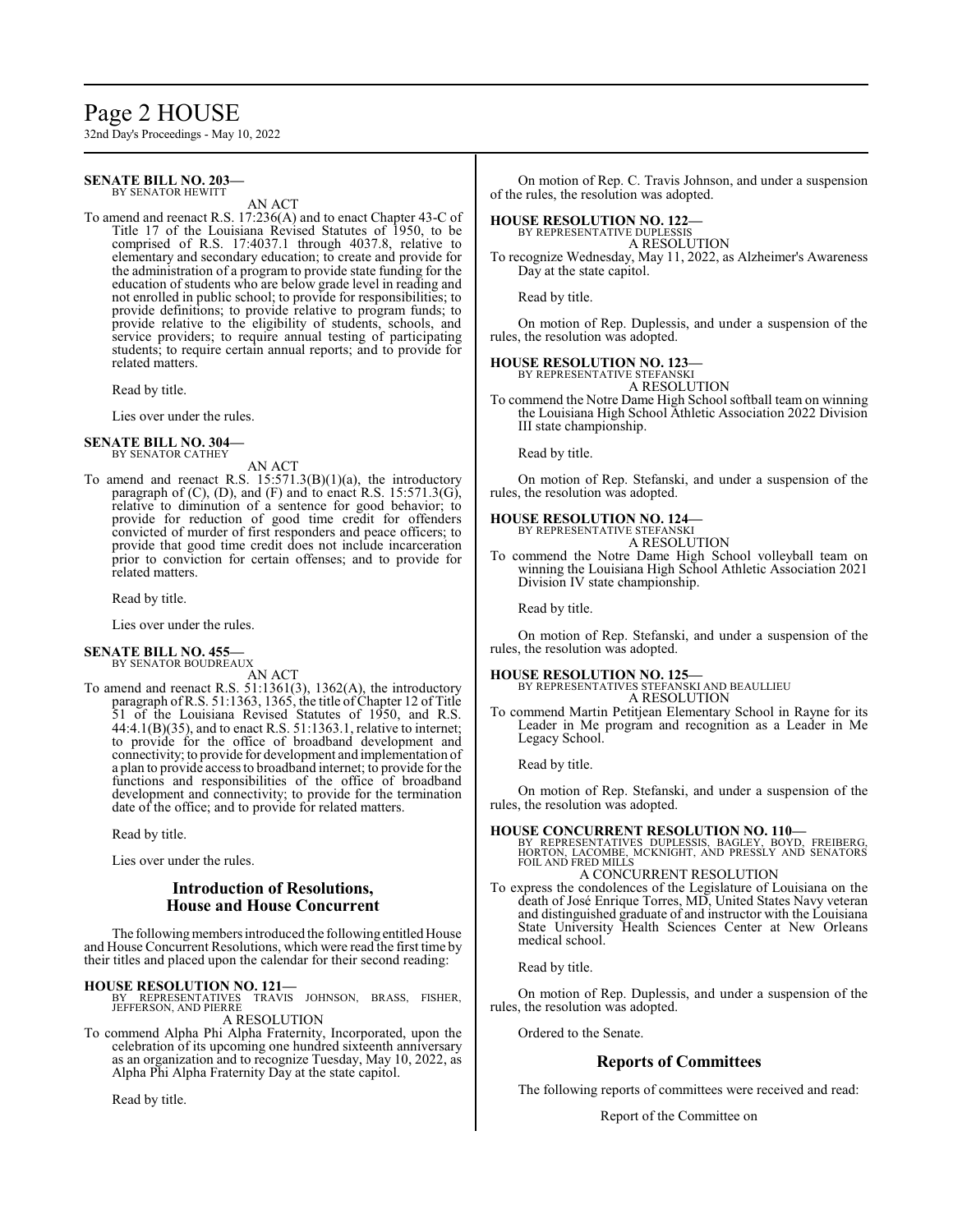# Page 3 HOUSE

32nd Day's Proceedings - May 10, 2022

Administration of Criminal Justice

May 10, 2022

To the Speaker and Members of the House of Representatives:

I amdirected by your Committee on Administration ofCriminal Justice to submit the following report:

Senate Bill No. 64, by Connick Reported favorably. (9-0)

Senate Bill No. 71, by Connick Reported favorably. (9-0)

Senate Bill No. 72, by Connick Reported favorably. (8-0)

Senate Bill No. 182, by Fields Reported with amendments. (9-0)

Senate Bill No. 285, by Smith, G. Reported with amendments. (8-0)

Senate Bill No. 290, by Cortez Reported favorably. (8-0)

Senate Bill No. 337, by Smith, G. Reported with amendments. (8-0)

Senate Bill No. 370, by Harris, Jimmy Reported favorably. (8-0)

> JOSEPH A. MARINO, III Chairman

The above Senate Bills reported favorably or with amendments were referred to the Legislative Bureau.

Report of the Committee on

Education

May 10, 2022

To the Speaker and Members of the House of Representatives:

I am directed by your Committee on Education to submit the following report:

House Concurrent Resolution No. 1, by Ivey Reported with amendments. (7-2)

House Bill No. 183, by Hughes Reported favorably.  $(10-0)$ 

House Bill No. 380, by Muscarello Reported by substitute. (10-0)

House Bill No. 427, by Amedee Reported with amendments. (7-4-1)

House Bill No. 440, by Phelps Reported favorably. (9-0)

House Bill No. 531, by Amedee Reported favorably. (6-5)

House Bill No. 536, by Cox Reported with amendments. (10-0)

House Bill No. 792, by Phelps

Reported with amendments. (8-0)

House Bill No. 819, by Cox Reported favorably. (10-0)

House Bill No. 983, by Bishop, S. Reported favorably. (11-0)

> LANCE HARRIS Chairman

Report of the Committee on

Health and Welfare

May 10, 2022

To the Speaker and Members of the House of Representatives:

I am directed by your Committee on Health and Welfare to submit the following report:

House Bill No. 600, by Frieman Reported with amendments. (11-0)

Senate Bill No. 30, by Mills, Fred Reported with amendments. (11-0)

Senate Bill No. 31, by Mills, Fred Reported favorably. (11-0)

Senate Bill No. 33, by Mills, Fred Reported favorably. (11-0)

Senate Bill No. 59, by Mills, Fred Reported with amendments. (11-0)

Senate Bill No. 83, by Mills, Fred Reported with amendments. (12-0)

Senate Bill No. 99, by Mills, Fred Reported with amendments. (11-1)

Senate Bill No. 257, by Mills, Fred Reported favorably. (11-0)

Senate Bill No. 328, by Mills, Fred Reported with amendments. (12-0)

> LAWRENCE A. "LARRY" BAGLEY Chairman

The above Senate Bills reported favorably or with amendments were referred to the Legislative Bureau.

Report of the Committee on

House and Governmental Affairs

May 10, 2022

To the Speaker and Members of the House of Representatives:

I am directed by your Committee on House and Governmental Affairs to submit the following report:

Senate Bill No. 73, by Hewitt Reported favorably. (10-0)

Senate Bill No. 74, by Hewitt Reported favorably. (10-0)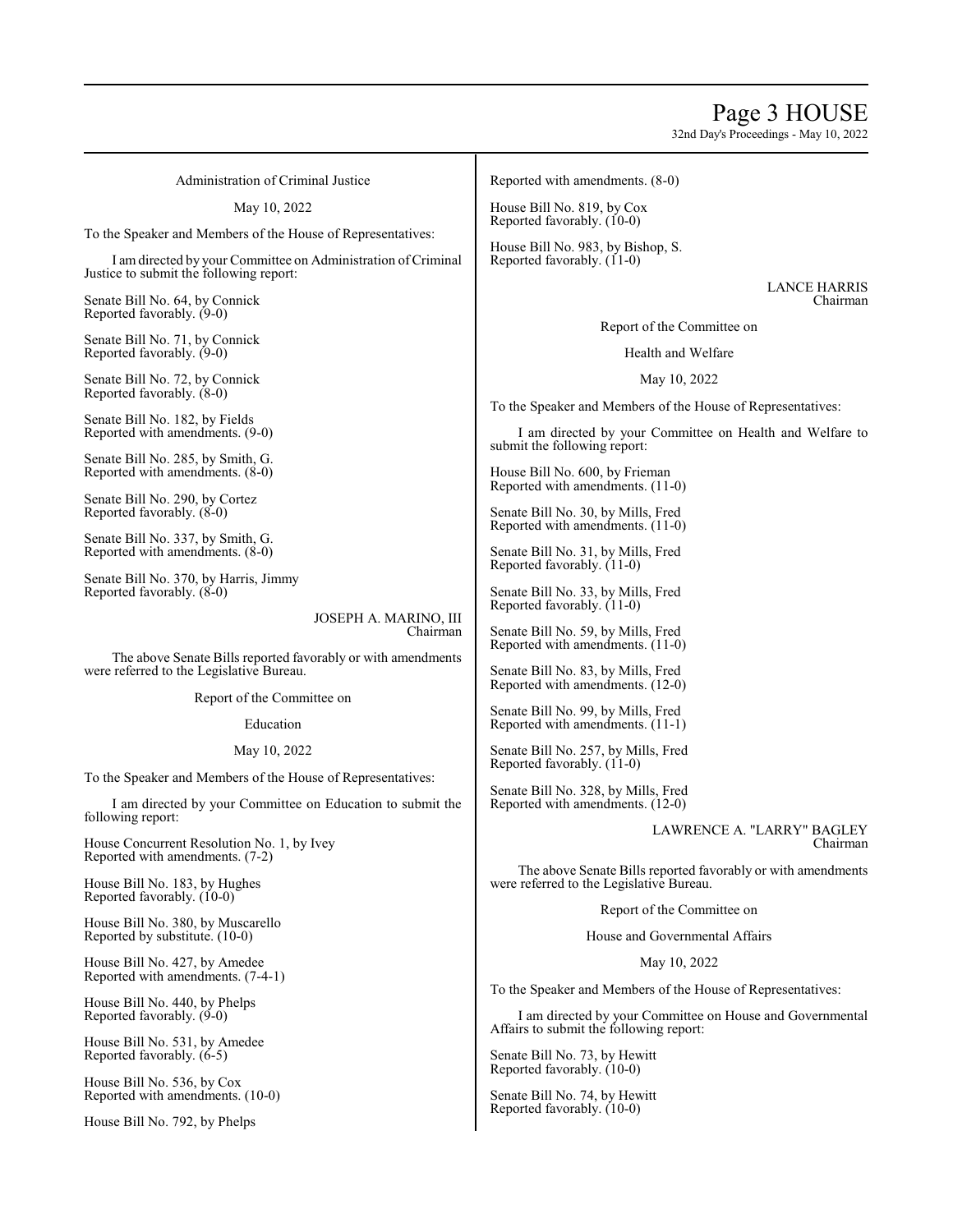# Page 4 HOUSE

32nd Day's Proceedings - May 10, 2022

Senate Bill No. 193, by Hewitt Reported with amendments. (10-0)

Senate Bill No. 197, by White, B Reported with amendments. (9-0)

Senate Bill No. 258, by Hewitt Reported favorably. (12-0)

Senate Bill No. 259, by Hewitt Reported favorably. (10-0)

Senate Bill No. 267, by Hewitt Reported with amendments. (9-0)

Senate Bill No. 333, by Hewitt Reported with amendments. (9-0)

Senate Bill No. 490, by Cortez Reported with amendments. (10-0)

> JOHN M. STEFANSKI Chairman

The above Senate Bills reported favorably or with amendments, except Senate Bill No. 490, were referred to the Legislative Bureau.

Report of the Committee on

Natural Resources and Environment

#### May 10, 2022

To the Speaker and Members of the House of Representatives:

I am directed by your Committee on Natural Resources and Environment to submit the following report:

House Concurrent Resolution No. 98, by Zeringue Reported favorably. (9-0)

House Concurrent Resolution No. 102, by Owen, Robert Reported favorably. (10-0)

Senate Bill No. 424, by Stine Reported favorably. (7-2-1)

> JEAN-PAUL P. COUSSAN Chairman

The above Senate Bills reported favorably or with amendments were referred to the Legislative Bureau.

#### **Speaker Schexnayder in the Chair**

# **House and House Concurrent Resolutions Lying Over**

The following House and House Concurrent Resolutions lying over were taken up and acted upon as follows:

**HOUSE RESOLUTION NO. 116—**<br>BY REPRESENTATIVES EDMONSTON, AMEDEE, BUTLER, ECHOLS,<br>FIRMENT, FRIEMAN, GADBERRY, HODGES, HORTON, MCCORMICK,<br>CHARLES OWEN, SCHAMERHORN, SEABAUGH, AND TARVER A RESOLUTION

To express the sense of the House of Representatives of the Legislature ofLouisiana with respect to any potential agreement with the World Health Organization relating to global pandemic response for the United States.

Read by title.

Under the rules, the above resolution was referred to the Committee on House and Governmental Affairs.

#### **HOUSE CONCURRENT RESOLUTION NO. 107—** BY REPRESENTATIVE WRIGHT A CONCURRENT RESOLUTION

To create and provide for a joint subcommittee to be comprised of members from the House Committee on Transportation, Highways and Public Works, the House Committee on Commerce, the Senate Committee on Transportation, Highways, and Public Works, and the Senate Committee on Commerce, Consumer Protection, and International Affairs to examine and study port infrastructure strategies.

Read by title.

Under the rules, the above resolution was referred to the Committee on Transportation, Highways and Public Works.

# **Senate Concurrent Resolutions Lying Over**

The following Senate Concurrent Resolutions lying over were taken up and acted upon as follows:

#### **SENATE CONCURRENT RESOLUTION NO. 41—** BY SENATOR CONNICK

A CONCURRENT RESOLUTION

To urge and request the legislative auditor to review the Belle Chasse bridge and tunnel public-private partnership project and if applicable, to develop recommendations for future public private partnership projects based on best practices.

Read by title.

Under the rules, the above resolution was referred to the Committee on Transportation, Highways and Public Works.

#### **SENATE CONCURRENT RESOLUTION NO. 45—** BY SENATOR MCMATH

A CONCURRENT RESOLUTION To create and provide for the Task Force on Administration of State Transportation and Development Services to study national best practice models for the efficient and effective administration of

Read by title.

state transportation departments.

Under the rules, the above resolution was referred to the Committee on Transportation, Highways and Public Works.

#### **SENATE CONCURRENT RESOLUTION NO. 46—** BY SENATOR MCMATH A CONCURRENT RESOLUTION

To create and provide for the Louisiana Electric Vehicle Task Force to study the economic impact of electric vehicles and to recommend any action or legislation that the task force deems necessary or appropriate.

Read by title.

Under the rules, the above resolution was referred to the Committee on Transportation, Highways and Public Works.

# **SENATE CONCURRENT RESOLUTION NO. 47—** BY SENATOR PEACOCK

A CONCURRENT RESOLUTION

To commend the Shreveport Shriners Hospital on the occasion of its one hundredth year anniversary as the first Shriners Hospital in the world.

Read by title.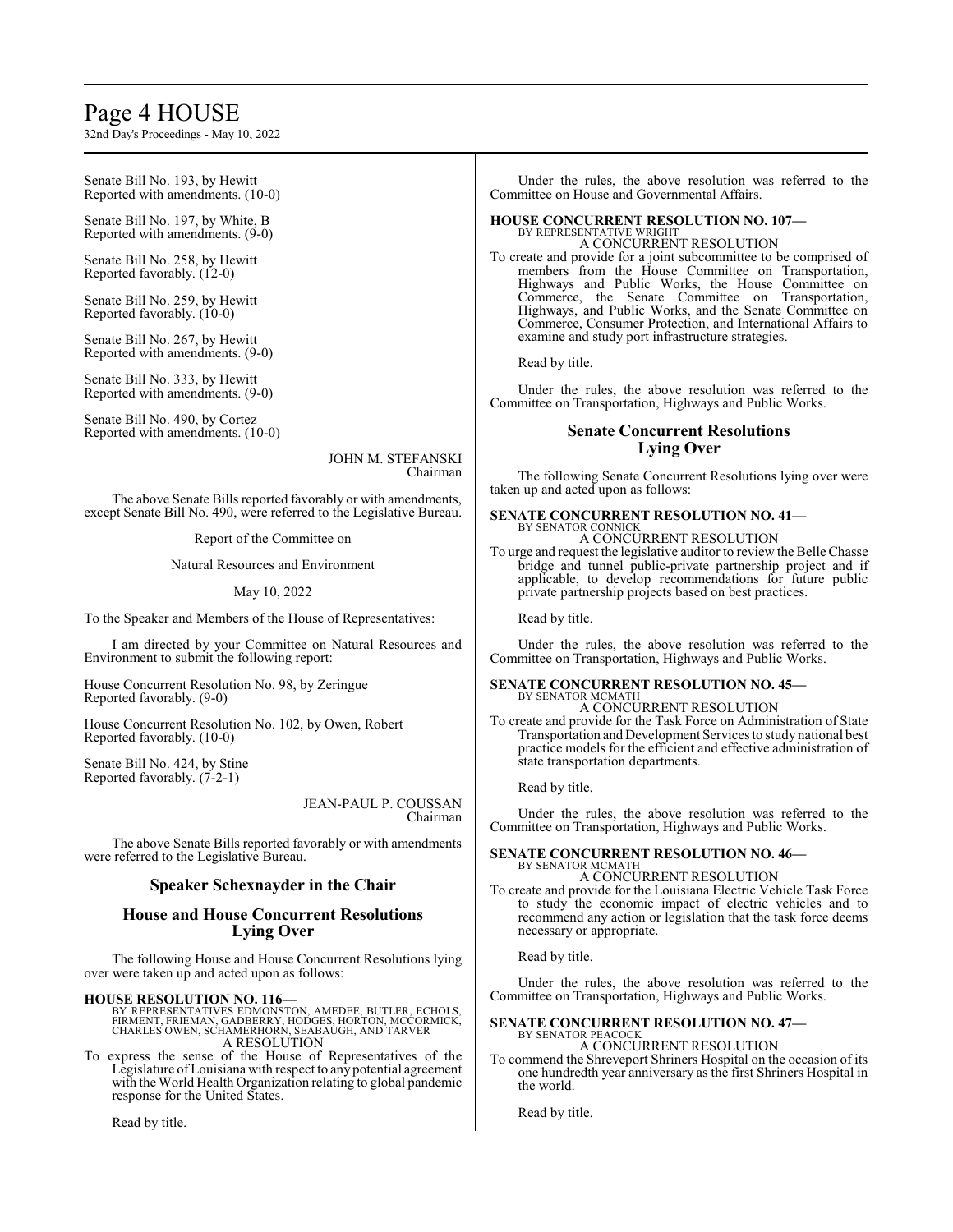32nd Day's Proceedings - May 10, 2022

On motion of Rep. Crews, and under a suspension of the rules, the resolution was concurred in.

# **Senate Bills and Joint Resolutions on Second Reading to be Referred**

The following Senate Bills and Joint Resolutions on second reading to be referred were taken up, read, and referred to committees, as follows:

# **SENATE BILL NO. 92—**<br>BY SENATOR CATHEY

AN ACT

To amend and reenact R.S. 23:368(A) through (D), the introductory paragraph of  $(E)(1)$ , the introductory paragraph of  $(E)(2)$ , and  $(E)(\overline{2})(\overline{b})$  and (c) and to enact R.S. 23:302(9), relative to prohibited discrimination in employment; to prohibit discrimination in employment based on medical information or history; to provide relative to the collection of medical data; to provide relative to exemptions; to provide relative to definitions; and to provide for related matters.

Read by title.

Under the rules, the above bill was referred to theCommittee on Labor and Industrial Relations.

# **Motion**

On motion of Rep. Zeringue, the Committee on Appropriations was discharged from further consideration of Senate Bill No. 8.

On motion of Rep. Zeringue, the bill was ordered passed to its third reading.

# **House and House Concurrent Resolutions Reported by Committee**

The following House and House Concurrent Resolutions reported by committee were taken up and acted upon as follows:

# **HOUSE CONCURRENT RESOLUTION NO. 23—** BY REPRESENTATIVE HARRIS

A CONCURRENT RESOLUTION

To approve the formula that was developed by the State Board of Elementary and Secondary Education pursuant to Article VIII, Section 13(B) of the Constitution of Louisiana to determine the cost of a minimum foundation program of education in all public elementary and secondary schools as well as to equitably allocate the fundsto parish and city school systems and that was adopted by the board on March 9, 2022.

Read by title.

Reported favorably by the Committee on Appropriations.

On motion of Rep. Zeringue, the resolution was ordered passed to its third reading.

# **Senate Concurrent Resolutions Reported by Committee**

The following Senate Concurrent Resolutions reported by committee were taken up and acted upon as follows:

#### **SENATE CONCURRENT RESOLUTION NO. 18—** BY SENATOR CONNICK A CONCURRENT RESOLUTION

To urge and request the Louisiana State Law Institute to study and make recommendations relative to the filing of additional documents in the form of rebuttable evidence with a reply memorandum in response to a motion for summary judgment.

Read by title.

Reported with amendments by the Committee on Civil Law and Procedure.

The committee amendments were read as follows:

# **HOUSE COMMITTEE AMENDMENTS**

Amendments proposed by House Committee on Civil Law and Procedure to Original Senate Concurrent Resolution No. 18 by Senator Connick

# AMENDMENT NO. 1

On page 2, line 6, after "that the" and before "Legislature" delete "Senate of the"

# AMENDMENT NO. 2

On page 2, line 14, after "to the" and before "Senate" insert "House of Representatives and the"

On motion of Rep. Gregory Miller, the amendments were adopted.

On motion of Rep. Gregory Miller, the resolution, as amended, was ordered passed to its third reading.

# **House Bills and Joint Resolutions on Second Reading Reported by Committee**

The following House Bills and Joint Resolutions on second reading reported by committee were taken up and acted upon as follows:

#### **HOUSE BILL NO. 29—** BY REPRESENTATIVE NELSON

A JOINT RESOLUTION

Proposing to amend Article VII, Section 10(D)(2)(b)(ii) and (iii) of the Constitution of Louisiana, to provide relative to payment of certain state retirement system unfunded accrued liability; to provide for the amount of nonrecurring state revenue that must be appropriated to such debt; to repeal provisions relative to the amount and distribution of such payments required in prior fiscal years; to provide for submission of the proposed amendment to the electors; and to provide for related matters.

Read by title.

Reported with amendments by the Committee on Civil Law and Procedure.

The committee amendments were read as follows:

# **HOUSE COMMITTEE AMENDMENTS**

Amendments proposed by House Committee on Civil Law and Procedure to Engrossed House Bill No. 29 by Representative Nelson

# AMENDMENT NO. 1

On page 3, delete lines 20 through 22 in their entirety and insert the following:

"Do you support an amendment to require that a minimum of fifty percent of any money designated as nonrecurring state revenue be applied toward the balance of the unfunded accrued liability of the state retirement systems?"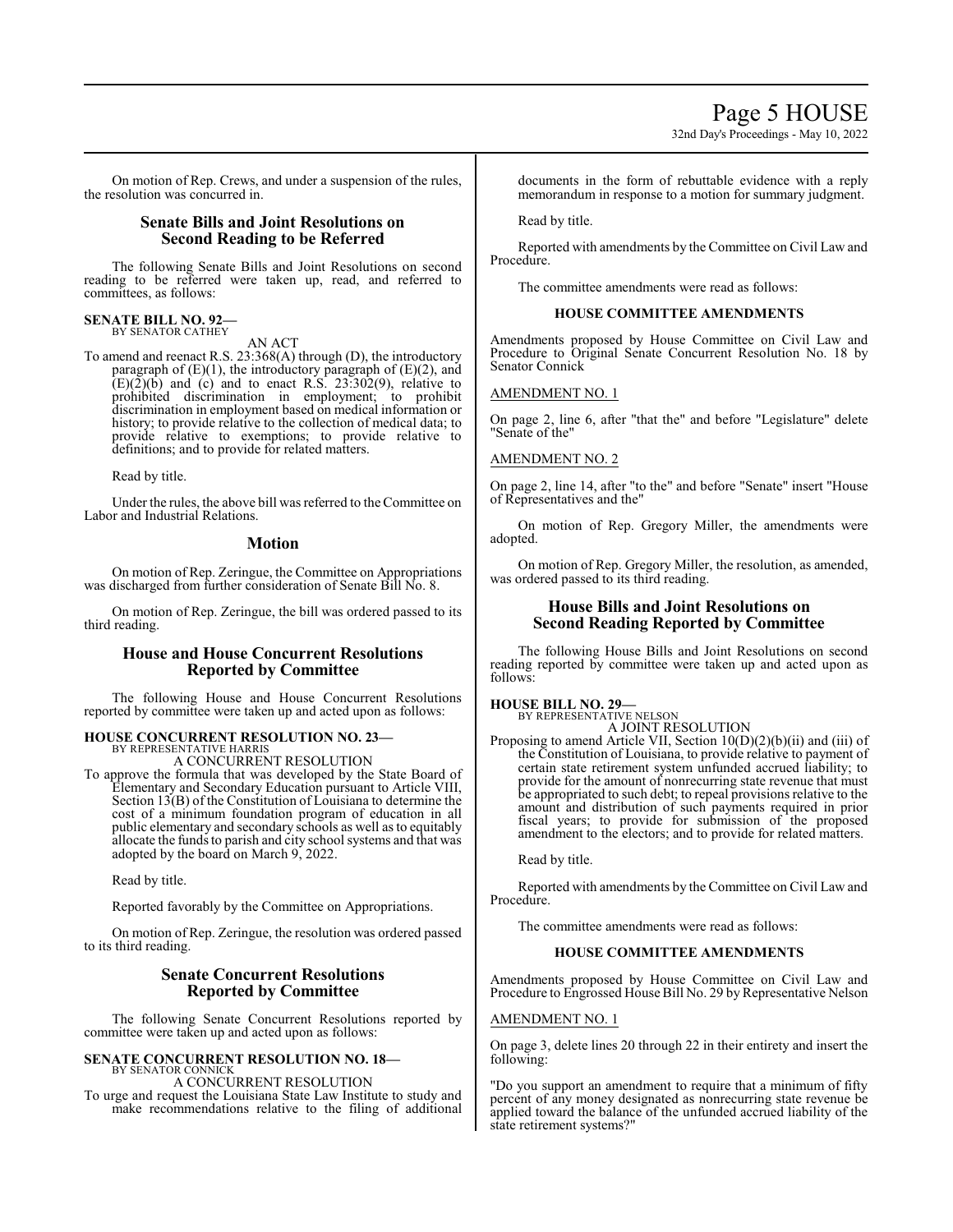# Page 6 HOUSE

32nd Day's Proceedings - May 10, 2022

On motion of Rep. Gregory Miller, the amendments were adopted.

On motion of Rep. Gregory Miller, the bill, as amended, was ordered reengrossed and passed to its third reading.

#### **HOUSE BILL NO. 31—**

BY REPRESENTATIVE TARVER A JOINT RESOLUTION

Proposing to add Article VII, Section  $10(D)(2)(g)$  of the Constitution of Louisiana, to require the use of nonrecurring revenue to make supplemental benefit payments to retirees, beneficiaries, or survivors of state retirement systems; to provide for the amount of such lump sum payments; to provide for submission of the proposed amendment to the electors; and to provide for related matters.

Read by title.

Reported with amendments by the Committee on Civil Law and Procedure.

The committee amendments were read as follows:

#### **HOUSE COMMITTEE AMENDMENTS**

Amendments proposed by House Committee on Civil Law and Procedure to Engrossed House Bill No. 31 by Representative Tarver

#### AMENDMENT NO. 1

On page 2, delete lines 22 through 25 and insert the following:

"Do you support an amendment to authorize the use of any money designated as nonrecurring state revenue to pay supplemental retirement benefits to retired state employees and their beneficiaries and survivors? (Adds Article VII, Section 10(D)(2)(g))"

On motion of Rep. Gregory Miller, the amendments were adopted.

On motion of Rep. Gregory Miller, the bill, as amended, was ordered reengrossed and passed to its third reading.

# **HOUSE BILL NO. 78—**

BY REPRESENTATIVE ZERINGUE AN ACT

To amend and reenact R.S.  $24:513(A)(2)$  and  $(3)$  and R.S.  $39:75(A)(3)$ ,  $80(A)$  and  $(B)(1)(introductory)$  paragraph),  $1302(3)(i)$ , and  $1538(E)$  and to repeal R.S.  $24:513(J)(1)(c)(v)$ , relative to certain annual state financial reports; to provide definitions; to provide requirements; to provide for resolution in the event of conflict with other provisions of law; to provide an effective date; and to provide for related matters.

Read by title.

Reported with amendments by the Committee on Appropriations.

The committee amendments were read as follows:

#### **HOUSE COMMITTEE AMENDMENTS**

Amendments proposed by House Committee on Appropriations to Original House Bill No. 78 by Representative Zeringue

#### AMENDMENT NO. 1

On page 1, line 3, after "1302(3)(i), and" and "relative to" delete  $"1538(E),"$  and insert in lieu thereof  $"1538(E)$  and to repeal R.S.  $24:513(J)(1)(c)(v)$ ,

#### AMENDMENT NO. 2

On page 4, between lines 23 and 24, insert the following:

"Section 4. R.S.  $24:513(J)(1)(c)(v)$  is hereby repealed in its entirety."

#### AMENDMENT NO. 3

On page 4, delete line 24 in its entirety and insert in lieu thereof: "Section 5. If the bill that originated as House Bill No. 228 of the 2022 Regular"

### AMENDMENT NO. 4

On page 4, at the beginning of line 27, delete "Section 5." and insert in lieu thereof "Section 6.

On motion of Rep. Zeringue, the amendments were adopted.

On motion of Rep. Zeringue, the bill, as amended, was ordered engrossed and passed to its third reading.

**HOUSE BILL NO. 100—** BY REPRESENTATIVE DESHOTEL

AN ACT

To amend and reenact R.S. 33:3005, relative to the Avoyelles Parish Local Government Gaming Mitigation Fund; to provide relative to deposits into the fund; to change requirements for payment from the fund; and to provide for related matters.

Read by title.

Reported favorably by the Committee on Appropriations.

On motion ofRep. Zeringue, the bill was ordered engrossed and passed to its third reading.

# **HOUSE BILL NO. 178—** BY REPRESENTATIVE VILLIO AND SENATOR MIZELL

A JOINT RESOLUTION

Proposing to amend Article I, Section 10(A) of the Constitution of Louisiana, relative to right to vote; to provide for voter qualifications; to provide for submission of the proposed amendment to the electors; and to provide for related matters.

Read by title.

Reported with amendments by the Committee on Civil Law and Procedure.

The committee amendments were read as follows:

#### **HOUSE COMMITTEE AMENDMENTS**

Amendments proposed by House Committee on Civil Law and Procedure to Engrossed House Bill No. 178 by Representative Villio

#### AMENDMENT NO. 1

On page 2, line 10, change "Section 10" to "Section 10(A)"

On motion of Rep. Gregory Miller, the amendments were adopted.

On motion of Rep. Gregory Miller, the bill, as amended, was ordered reengrossed and passed to its third reading.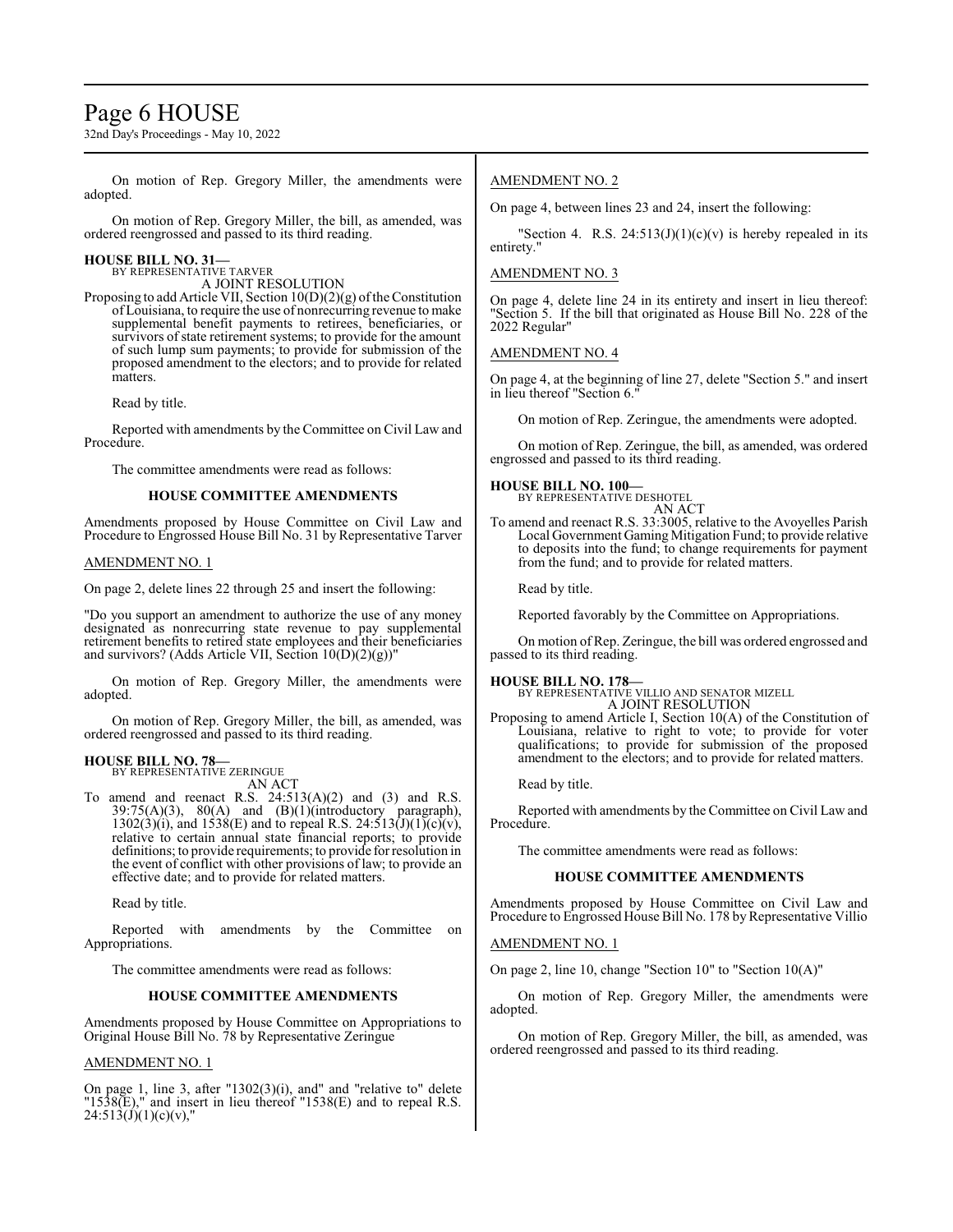#### **HOUSE BILL NO. 179—** BY REPRESENTATIVE WRIGHT

A JOINT RESOLUTION

Proposing to repeal Article IV, Section 5(G) of the Constitution of Louisiana, to remove the governor's authority to veto line items; to provide for submission of the proposed amendment to the electors; and to provide for related matters.

Read by title.

Reported without amendments by the Committee on Civil Law and Procedure.

On motion of Rep. Gregory Miller, the bill was ordered passed to its third reading.

### **HOUSE BILL NO. 288—**

BY REPRESENTATIVE LANDRY A JOINT RESOLUTION

Proposing to amend Article VII, Section 24(A) of the Constitution of Louisiana, relative to tax assessors; to provide a limitation on the terms of tax assessors; to provide for effectiveness; to provide for submission of the proposed amendment to the electors; and to provide for related matters.

Read by title.

Reported without amendments by the Committee on Civil Law and Procedure.

On motion of Rep. Gregory Miller, the bill was ordered passed to its third reading.

#### **HOUSE BILL NO. 494—**

BY REPRESENTATIVE ROMERO AN ACT

To amend and reenact R.S. 26:241(15) and 803(3), relative to brewery operations; to provide for sales at multiple facilities; to provide for sales to retail dealers and special events; to provide relative to taxation; to provide for permitting; to provide for agreements with suppliers; and to provide for related matters.

Read by title.

Reported favorably by the Committee on Appropriations.

On motion of Rep. Zeringue, the bill was ordered passed to its third reading.

#### **HOUSE BILL NO. 524—** BY REPRESENTATIVE LYONS

AN ACT

To amend and reenact R.S. 27:625(G)(5) and R.S. 29:726.6(Section heading) and to enact R.S. 29:726.7, relative to services for people with disabilities affected by disasters; to create the Disability-Focused Disaster Preparedness and Response Fund as a special fund in the state treasury; to provide for dedication to the fund of revenue from the tax upon net gaming proceeds from sports wagering; to authorize the use of monies in the fund for certain purposes; to create and provide for a program to conduct needs assessments among, and provide services to, people with disabilities affected by disasters; to provide for duties and responsibilities of the Governor's Office of Homeland Security and Emergency Preparedness with respect to the program; to authorize the Governor's Office of Homeland Security and Emergency Preparedness to utilize certain monies for administrative costs and grant administration; to require the Governor's Office of Homeland Security and Emergency Preparedness to contract with a disability assessment and coordination entity for certain functions; to provide relative to state actions to obtain federal reimbursement for certain disaster-related expenses; and to provide for related matters.

Read by title.

Reported with amendments by the Committee on Appropriations.

The committee amendments were read as follows:

#### **HOUSE COMMITTEE AMENDMENTS**

Amendments proposed by House Committee on Appropriations to Engrossed House Bill No. 524 by Representative Lyons

#### AMENDMENT NO. 1

On page 4, line 15, after "training" and before the period "." insert "to persons, entities, and government agencies that serve people with disabilities in order to meet the needs of people with disabilities that are impacted by disasters'

#### AMENDMENT NO. 2

On page 5, after line 12, insert the following:

"Section 3. The provisions of Sections 1 and 2 of this Act shall become effective when an Act of the Louisiana Legislature containing a specific appropriation of monies for the implementation of the provisions of this Act becomes effective.

Section 4. The provisions of this Section and Section 3 of this Act shall become effective upon signature ofthis Act by the governor or, if not signed by the governor, upon expiration of the time for bills to become law without signature by the governor, as provided by Article III, Section 18 of the Constitution of Louisiana. If this Act is vetoed by the governor and subsequently approved by the legislature, the provisions of this Section and Section 3 of this Act shall become effective on the day following such approval."

On motion of Rep. Zeringue, the amendments were adopted.

On motion of Rep. Zeringue, the bill, as amended, was ordered reengrossed and passed to its third reading.

**HOUSE BILL NO. 526—** BY REPRESENTATIVESEDMONDS,CHARLES OWEN, AND SCHLEGEL AN ACT

To enact R.S. 17:88.1 and 3996(B)(67), relative to school board fiscal information; to require each city, parish, and other local public school board to post certain fiscal information on its website; to provide deadlines; to require the treasurer to post certain fiscal information relative to school boards on the website of the Department of the Treasury; to provide relative to charter schools; and to provide for related matters.

Read by title.

Reported favorably by the Committee on Appropriations.

On motion of Rep. Zeringue, the bill was ordered passed to its third reading.

#### **HOUSE BILL NO. 692—**

BY REPRESENTATIVE LARVADAIN AN ACT

To enact Part IX of Chapter 11 of Title 22 of the Louisiana Revised Statutes of 1950, to be comprised of R.S. 22:2188.1 through 2188.5, relative to the Named Storm Insurance Fraud Prevention Authority; to provide for definitions; to create and provide for the powers of the authority; to provide for the membership of the authority's board of directors; to create and provide for the Named Storm Insurance Fraud Prevention Authority Fund; to provide for the authority's plan of operations; to require and provide for annual reporting from the authority; and to provide for related matters.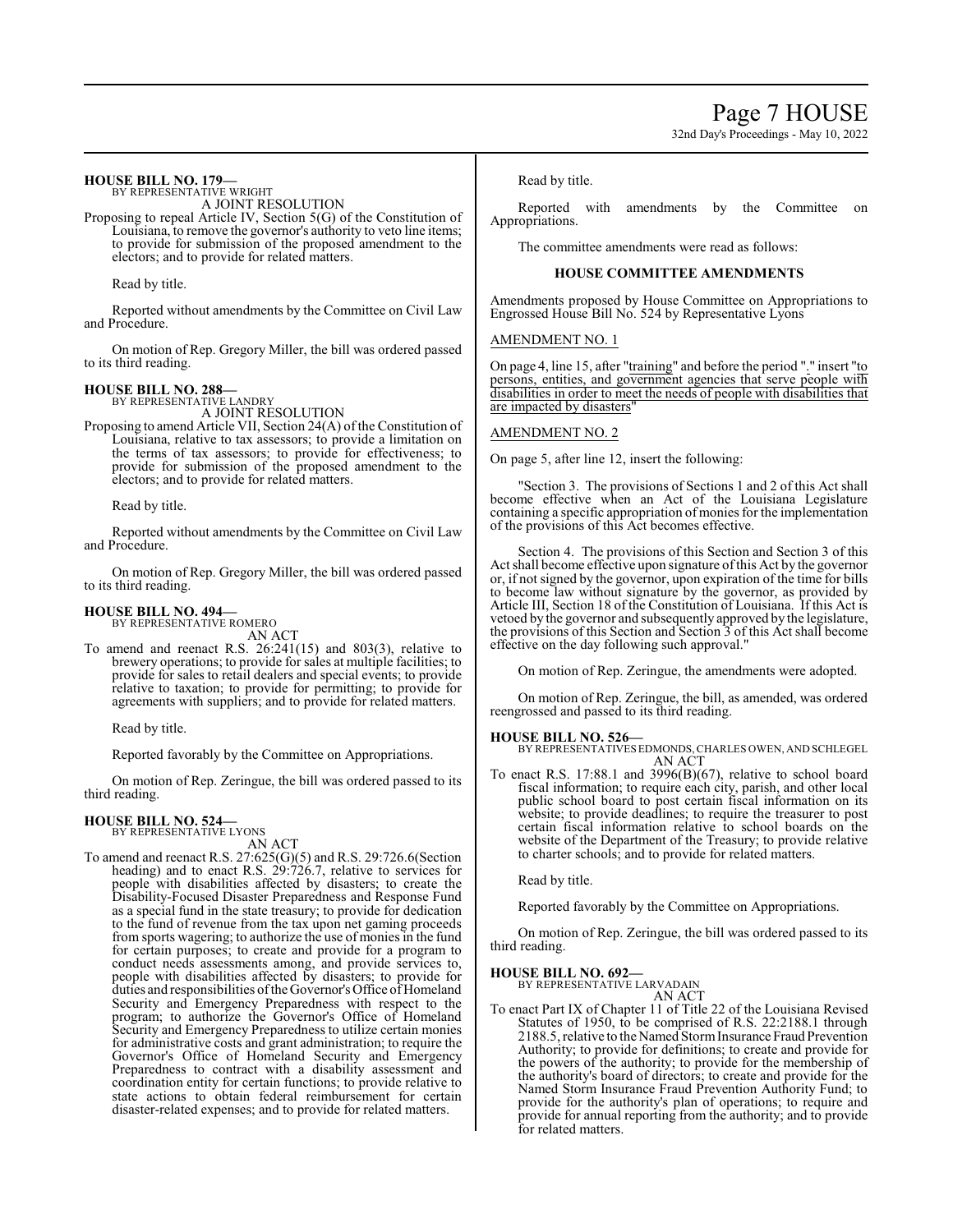# Page 8 HOUSE

32nd Day's Proceedings - May 10, 2022

### Read by title.

Reported with amendments by the Committee on Appropriations.

The committee amendments were read as follows:

#### **HOUSE COMMITTEE AMENDMENTS**

Amendments proposed by House Committee on Appropriations to Engrossed House Bill No. 692 by Representative Larvadain

# AMENDMENT NO. 1

On page 2, line 1, after "(3)" and before ""Fund"" insert the following

""Commissioner" means the commissioner of insurance.

(4) "Department" means the Department of Insurance.

#### $(5)$ "

#### AMENDMENT NO. 2

On page 4, line 13, after " $H$ ." delete the remainder of the line in its entirety and delete lines  $\overline{14}$  and 15 in their entirety and at the beginning of line 16, delete "(2)"

#### AMENDMENT NO. 3

On page 5, line 16, after "and services" delete the remainder of the line in its entirety and delete lines 17 and 18 in their entirety and insert in lieu thereof: "as provided by law, payable out of any money in the"

#### AMENDMENT NO. 4

On page 5, delete lines 28 and 29 in their entirety and on page 6 delete lines 1 through 13 in their entirety and insert the following in lieu thereof:

There is hereby established in the state treasury as a special fund the Named Storm Insurance Fraud Prevention Authority Fund consisting of monies provided by the legislature and monies received from any other sources, including but not limited to gifts, grants, and donations. After allocation of money to the Bond Security and Redemption Fund as provided in Article VII, Section 9(B) of the Constitution of Louisiana, the treasurer shall deposit in and credit to the fund all monies received for the benefit of the authority. Monies in the fund shall be invested in the same manner as monies in the state general fund. Interest earned on monies in the fund shall be credited to the fund, and all unexpended and unencumbered monies in the fund at the end of the fiscal year shall remain in the fund. Subject to appropriation, monies in the fund shall be used by the authority for the purposes of this Part."

#### AMENDMENT NO. 5

On page 6, at the beginning of line 14, delete "C." and insert in lieu thereof "B."

# AMENDMENT NO. 6

On page 7, at the beginning of line 4, delete "D." and insert in lieu thereof "C."

# AMENDMENT NO. 7

On page 8, after line 14, insert the following:

"Section 2. The provisions of this Part shall terminate and no longer be effective on and after August 1, 2025."

On motion of Rep. Zeringue, the amendments were adopted.

On motion of Rep. Zeringue, the bill, as amended, was ordered reengrossed and passed to its third reading.

# **HOUSE BILL NO. 707—**

BY REPRESENTATIVES DUPLESSIS, LYONS, AND MARCELLE AN ACT

To enact Code of Criminal Procedure Article 985.2, relative to expungement of records; to provide relative to automated expungement of certain criminal records; to require the Louisiana Bureau of Criminal Identification and Information to send certain records to the Louisiana Supreme Court Case Management Information System; to provide relative to duties of the clerks of district courts; to authorize the adoption of rules and regulations by state police and the supreme court; to provide that no person shall have a cause of action resulting from the omission of their records for automated expungement; to provide for an effective date; and to provide for related matters.

Read by title.

Reported with amendments by the Committee on Appropriations.

The committee amendments were read as follows:

#### **HOUSE COMMITTEE AMENDMENTS**

Amendments proposed by House Committee on Appropriations to Engrossed House Bill No. 707 by Representative Duplessis

#### AMENDMENT NO. 1

On page 2, at the end of line 9, insert the following:

"If a clerk of a district court is unable to verify and identify any record identified for automatic expungement, the clerk shall notify the Louisiana Supreme Court Case Management Information System within thirty days of receipt of the notice required pursuant to the provisions of this Paragraph, who shall then notify the Louisiana Bureau of Criminal Identification and Information that the record is not expunged by automation."

#### AMENDMENT NO. 2

On page 2, at the end of line 11, after "automation to" delete the remainder of the line in its entirety and delete line 12 in its entirety and at the beginning of line 13 delete "Criminal Identification and Information,

# AMENDMENT NO. 3

On page 2, line 15, after "agency." delete the remainder of the line in its entirety and delete lines 16 through 19 in their entirety and insert in lieu thereof:

The Sheriff and the arresting agency shall upon receipt of such notice identify the records as expunged by automation, according to Code of Criminal Procedure Article 973. The district attorney shall acknowledge such records as expunged by automation. The clerks of the district courts of Louisiana shall also send notice by United States mail or electronically of all records expunged by automation to the Louisiana Supreme Court Case Management Information System, which shall mark the records as expunged by automation and send notice by United States mail or electronically of all records expunged by automation to the Louisiana Bureau of Criminal Identification and Information. The Louisiana Bureau of Criminal Identification and Information shall mark the records as expunged by automation.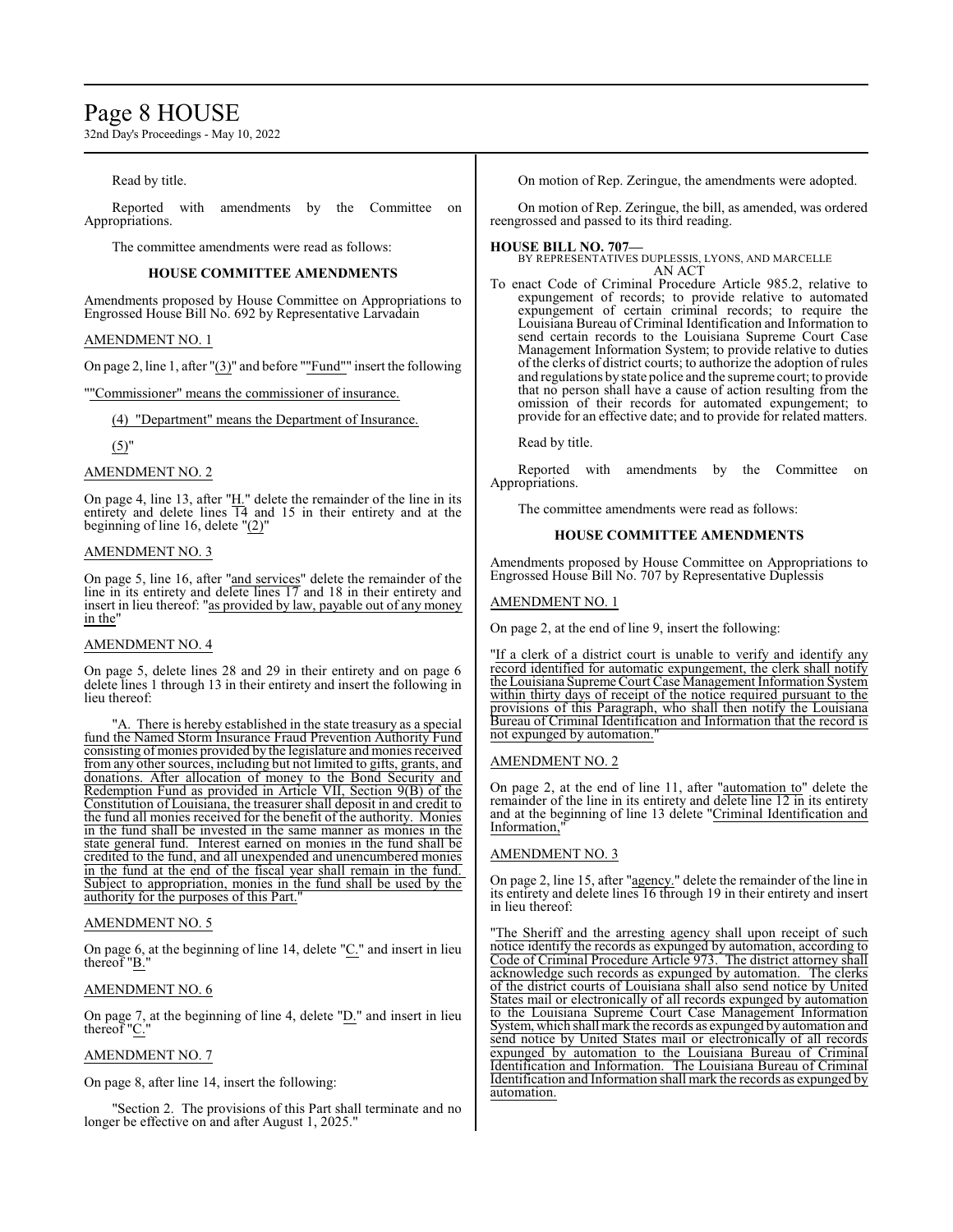# Page 9 HOUSE

32nd Day's Proceedings - May 10, 2022

The Department of Public Safety and Corrections, office of state police, is hereby

#### AMENDMENT NO. 4

On page 2, after line 27, insert the following:

"Section 2. The legislature hereby recognizes the judicial power vested in the state supreme court pursuant to Article  $\dot{V}$ , Section 1 of the Constitution ofLouisiana and, accordingly, urges and requests the supreme court to adopt rules to carry out the provisions of this Act.

Section 3. The provisions of Sections 1 and 2 of this Act shall become effective if an Act or Acts of the Legislature of Louisiana originating in the 2022 Regular Session containing specific appropriations of monies for the office of state police and the Louisiana Supreme Court for the implementation ofthe provisions of this Act becomes effective. If such appropriations are made in a single Act, Sections 1 and 2 of this Act shall become effective when the Act that made the appropriations becomes effective. If such appropriations are made in different Acts, Sections 1 and 2 of this Act shall become effective when the Act having the later effective date becomes effective.

Section 4. The provisions of this Section and Section 3 of this Act shall become effective upon signature of this Act by the governor or, if not signed by the governor, upon expiration of the time for bills to become law without signature by the governor, as provided by Article III, Section 18 of the Constitution of Louisiana. If this Act is vetoed by the governor and subsequently approved by the legislature, the provisions of this Section and Section 3 of this Act shall become effective on the day following such approval."

On motion of Rep. Zeringue, the amendments were adopted.

On motion of Rep. Zeringue, the bill, as amended, was ordered reengrossed and passed to its third reading.

#### **HOUSE BILL NO. 871—**

BY REPRESENTATIVES MARCELLE, CORMIER, LARVADAIN, AND SELDERS AN ACT

To amend and reenact R.S. 32:57.1(B) and to enact R.S. 32:57.1(D), relative to a failure to honor a written promise to appear; to provide for reinstatement fees or fines relative to an arrested person's failure to honor a written promise to appear; to waive reinstatement fees or fines under certain circumstances; and to provide for related matters.

Read by title.

Reported with amendments by the Committee on Transportation, Highways and Public Works.

The committee amendments were read as follows:

# **HOUSE COMMITTEE AMENDMENTS**

Amendments proposed by House Committee on Transportation, Highways and Public Works to Original House Bill No. 871 by Representative Marcelle

#### AMENDMENT NO. 1

On page 1, line 2, after "R.S. 32:57.1(B) and" and before "enact" insert "to"

On motion of Rep. Wright, the amendments were adopted.

On motion of Rep. Wright, the bill, as amended, was ordered engrossed and passed to its third reading.

#### **HOUSE BILL NO. 909—**

BY REPRESENTATIVE EDMONDS AN ACT

To enact Chapter 15 of Title 46 of the Louisiana Revised Statutes of 1950, to be comprised of R.S. 46:1451 through 1455, relative to assistance programs of the Department of Children and Family Services; to establish within the department an assistance program for certain pregnant women and parents; to provide for services to be delivered through the program; to require reporting to certain legislative committees concerning the program; to require administrative rulemaking; and to provide for related matters.

Read by title.

Reported favorably by the Committee on Appropriations.

On motion of Rep. Zeringue, the bill was ordered passed to its third reading.

# **HOUSE BILL NO. 933—**

BY REPRESENTATIVE STAGNI

#### AN ACT

To amend and reenact R.S. 40:2009.25 and to repeal R.S. 36:259(B)(28) and R.S. 40:2009.1, relative to nursing homes licensed by the Louisiana Department of Health; to provide relative to emergency preparedness among nursing homes; to provide requirements and standards for nursing home emergency preparedness plans; to provide procedures for and schedules by which nursing homes shall develop and submit such plans; to provide for duties ofthe Louisiana Department of Health and local offices of emergency preparedness with respect to nursing home emergency preparedness; to provide relative to sites to which nursing home residents may be evacuated; to require nursing homes to produce certain reports pursuant to disasters and other emergency events; to revise laws creating and providing for the Nursing Home Emergency Preparedness Review Committee within the Louisiana Department of Health; to repeal laws creating and providing for a nursing home advisory committee within the Louisiana Department of Health; to provide for limitation of liability; to require promulgation of administrative rules; to provide for an effective date; and to provide for related matters.

Read by title.

Reported with amendments by the Committee on Appropriations.

The committee amendments were read as follows:

#### **HOUSE COMMITTEE AMENDMENTS**

Amendments proposed by House Committee on Appropriations to Engrossed House Bill No. 933 by Representative Stagni

#### AMENDMENT NO. 1

On page 1, delete line 10 in its entirety and at the beginning of line 11, delete "emergency events; to"

#### AMENDMENT NO. 2

On page 5, between lines 21 and 22, insert the following:

"(d) Detailed provisions which address supply of emergency electrical power in instances when primary electrical power in the nursing home is lost but evacuation from the nursing home is not required.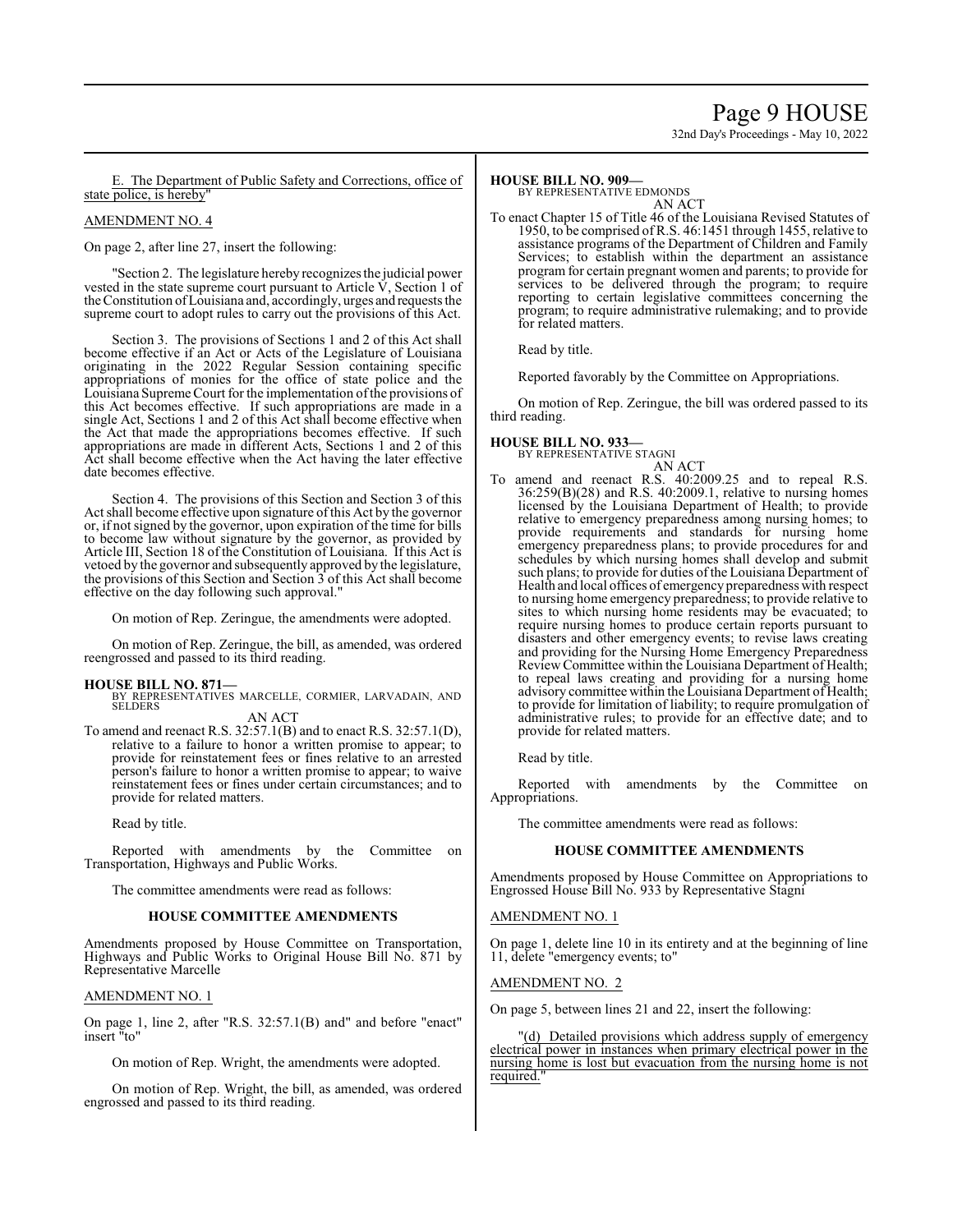# Page 10 HOUSE

32nd Day's Proceedings - May 10, 2022

# AMENDMENT NO. 3

On page 5, at the beginning of line 22, change "(d)" to "(e)"

# AMENDMENT NO. 4

On page 7, at the end of line 25, add the following:

"The department shall not issue a license to or renew a license of a nursing home that has received a letter of rejection of its emergency preparedness plan.

# AMENDMENT NO. 5

On page 8, at the end of line 25, change "such" to "facility"

#### AMENDMENT NO. 6

On page 8, between lines 26 and 27, insert the following:

"(d) Detailed provisions which address supply of emergency electrical power in instances when primary electrical power in the nursing home is lost but evacuation from the nursing home is not required.

#### AMENDMENT NO. 7

On page 8, at the beginning of line 27, change "(d)" to "(e)"

#### AMENDMENT NO. 8

On page 10, at the end of line 29, add the following:

"The department shall not issue a license to or renew a license of a nursing home that has received a letter of rejection of its emergency preparedness plan."

#### AMENDMENT NO. 9

On page 12, at the beginning of line 18, change " $(4)$ " to " $(4)(a)$ "

#### AMENDMENT NO. 10

On page 12, between lines 25 and 26, insert the following:

"(b) Each emergency preparedness plan shall include and identify, at a minimum, the following:

(i) A primary evacuation site and a secondary evacuation site, verified by one or more contracts or other written agreements, as well as any other alternative evacuation sites that the nursing home may have.

(ii) Proof of transportation or a contract with a transportation company, verified by written transportation agreement or contract.

(iii) Staffing patterns for evacuation, including contact information for facility staff.

(iv) Detailed provisions which address supply of emergency electrical power in instances when primary electrical power in the nursing home is lost but evacuation from the nursing home is not required.

(v) Any data, other information, documentation, or other content required by administrative rules of the department."

# AMENDMENT NO. 11

On page 12, line 27, change "Paragraph (4)" to "Subparagraph (4)(a)"

# AMENDMENT NO. 12

On page 14, at the end of line 23, add the following:

"The department shall not issue a license to or renew a license of a nursing home that has received a letter of rejection of its emergency preparedness plan."

### AMENDMENT NO. 13

On page 15, delete lines 26 and 27 in their entirety

AMENDMENT NO. 14

On page 15, at the beginning of line 28, change "(h)" to "(g)"

#### AMENDMENT NO. 15

On page 19, delete lines 3 and 4 in their entirety and insert in lieu thereof the following:

"(e) If any non-licensed sheltering site is located outside of Louisiana, the office of state fire marshal and the department shall coordinate with their state agency counterparts in the state in which the site is located for inspection, review, approval, and surveys ofthe site.

I.(1) Neither the state, the department, the Department of Transportation and Development, the office ofstate fire marshal, nor the Governor's Office of Homeland Security and Emergency Preparedness nor, except in the case of willful misconduct, any employee or representative of such entities and offices, engaged

#### AMENDMENT NO. 16

On page 20, between lines 2 and 3, insert the following:

"(4)(a) For purposes of this Paragraph, "LERN" means the Louisiana Emergency Response Network established and provided for in Chapter 34 of this Title.

(b) Neither LERN nor the LERN board, nor, except in the case ofwillful misconduct, anyboardmember, employee or representative of LERN or the LERN board, engaged in the emergency preparedness activities and responsibilities as established in this Section or in the rules and regulations promulgated pursuant to the provisions of this Section, shall be liable for the death of or any injury to persons or damage to property as a result of such activity. LERN, the LERN board, and the employees and representatives of LERN and the LERN board shall be immune from any claim based on the exercise or performance of, or the failure to exercise or perform, the duties as established in this Section or in the rules and regulations promulgated pursuant to the provisions of this Section.

# AMENDMENT NO. 17

On page 22, line 1, after "Section 6." and before "This Act" insert the following:

"Any employees required by the Louisiana Department of Health for the implementation and execution of the provisions of this Act shall be filled utilizing existing department vacancies and associated funding.

Section 7."

On motion of Rep. Zeringue, the amendments were adopted.

On motion of Rep. Zeringue, the bill, as amended, was ordered engrossed and passed to its third reading.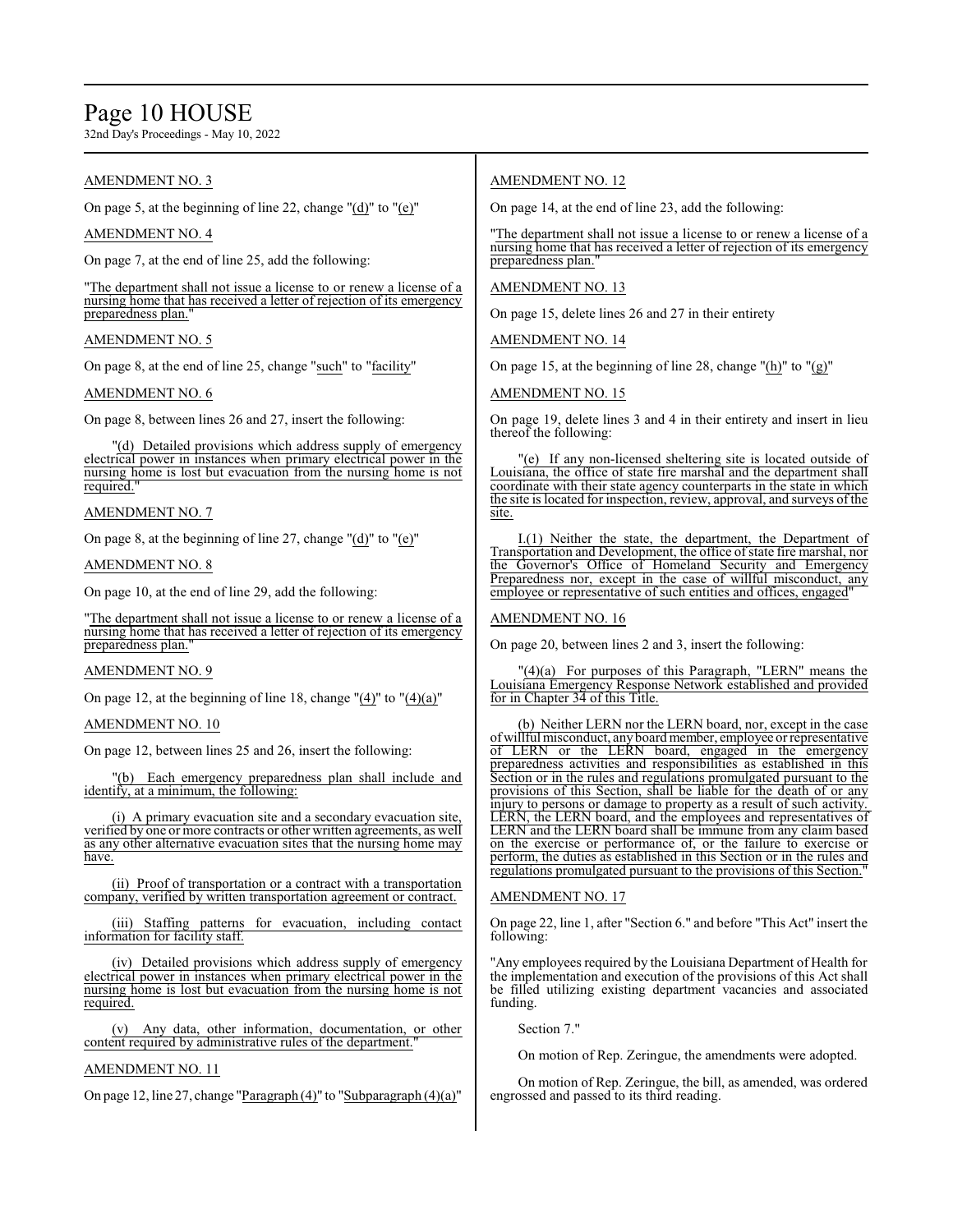32nd Day's Proceedings - May 10, 2022

#### **HOUSE BILL NO. 950—** BY REPRESENTATIVE BOYD

AN ACT

To enact R.S. 6:1105, relative to residential mortgage lenders; to provide for the liability of residential mortgage lenders for the acts of certain persons; to provide for the scope of liability; and to provide for related matters.

Read by title.

Reported by substitute by the Committee on Commerce.

The substitute was read by title as follows:

**HOUSE BILL NO. 1079** (Substitute for House Bill No. 950 by Representative Boyd)— BY REPRESENTATIVE BOYD

AN ACT

To enact R.S. 6:1085.1, relative to residential mortgage lenders; to provide for authority of the commissioner of the office of financial institutions; to provide for failure of a originator or broker to adhere to reasonable standards; to provide for continuing education in certain circumstances; and to provide for related matters.

Read by title.

On motion of Rep. Davis, the substitute was adopted and became House Bill No. 1079 by Rep. Boyd, on behalf of the Committee on Commerce, as a substitute for House Bill No. 950 by Rep. Boyd.

Under the rules, lies over in the same order of business.

#### **HOUSE BILL NO. 958—**

BY REPRESENTATIVE DUSTIN MILLER AN ACT

To enact Part II-E of Chapter 11 of Title 40 of the Louisiana Revised Statutes of 1950, to be comprised of R.S. 40:2120.11 through 2120.24, relative to the licensure and regulation of nurse staffing agencies by the Louisiana Department of Health; to provide for definitions; to provide for the licensure and registration of nurse staffing agencies; to provide for the protection of public rights to health care; to provide for licensed and certified personnel in healthcare facilities; to provide for applicability provisions for prospective agencies; to provide for regulations and grounds for issuance, renewal, and denial of a license; to establish standards for the operation of nurse staffing agencies; to provide for penalty provisions; to provide for rulemaking requirements; to provide for fees; and to provide for related matters.

Read by title.

Reported with amendments by the Committee on Appropriations.

The committee amendments were read as follows:

#### **HOUSE COMMITTEE AMENDMENTS**

Amendments proposed by House Committee on Appropriations to Engrossed House Bill No. 958 by Representative Dustin Miller

### AMENDMENT NO. 1

On page 2, line 18, delete "currently"

AMENDMENT NO. 2

On page 3, line 23, after "with" delete the remainder of the line and insert in lieu thereof "the Louisiana Workers' Compensation Law, R.S. 23:1020, et seq."

# AMENDMENT NO. 3

On page 3, at the beginning of line 24, delete "compensation"

AMENDMENT NO. 4

On page 4, line 5, delete "currently"

#### AMENDMENT NO. 5

On page 5, line 23, after "nurse" and before "agencies" insert "staffing"

AMENDMENT NO. 6

On page 6, line 4, delete "Denial," and insert in lieu thereof "Provisions for denial," and after "appeals" and before the period "." insert "thereof"

#### AMENDMENT NO. 7

On page 6, line 13, after "unless" and before "certified" insert "the nurse or certified nurse aide is"

#### AMENDMENT NO. 8

On page 6, line 23, after "nurse" and before "agency" insert "staffing"

AMENDMENT NO. 9

On page 8, line 3, after "Any" and before "operating" change "such agency" to "person, partnership, corporation, or other entity" and after "operating" and before "without" insert "such an agency"

#### AMENDMENT NO. 10

On page 8, line 8, after "a" and before "is" change "nurse staffing agency" to "person, partnership, corporation, or other entity" and after "operating" and before "without" insert "a nurse staffing agency"

### AMENDMENT NO. 11

On page 8, line 10, change "agency" to "person, partnership, corporation, or other entity"

#### AMENDMENT NO. 12

On page 8, line 11, change "as that" to "that the"

# AMENDMENT NO. 13

On page 8, line 14, after "any" and before "agency" insert "person, partnership, corporation, or other entity operating an"

#### AMENDMENT NO. 14

On page 8, line 16, after "such" and before "agency" insert "person, partnership, corporation, or other entity operating an"

### AMENDMENT NO. 15

On page 8, line 23, after "Each" and before "agency" insert "person, partnership, corporation, or other entity operating an"

#### AMENDMENT NO. 16

On page 8, line 26, change "agency" to "person, partnership, corporation, or other entity"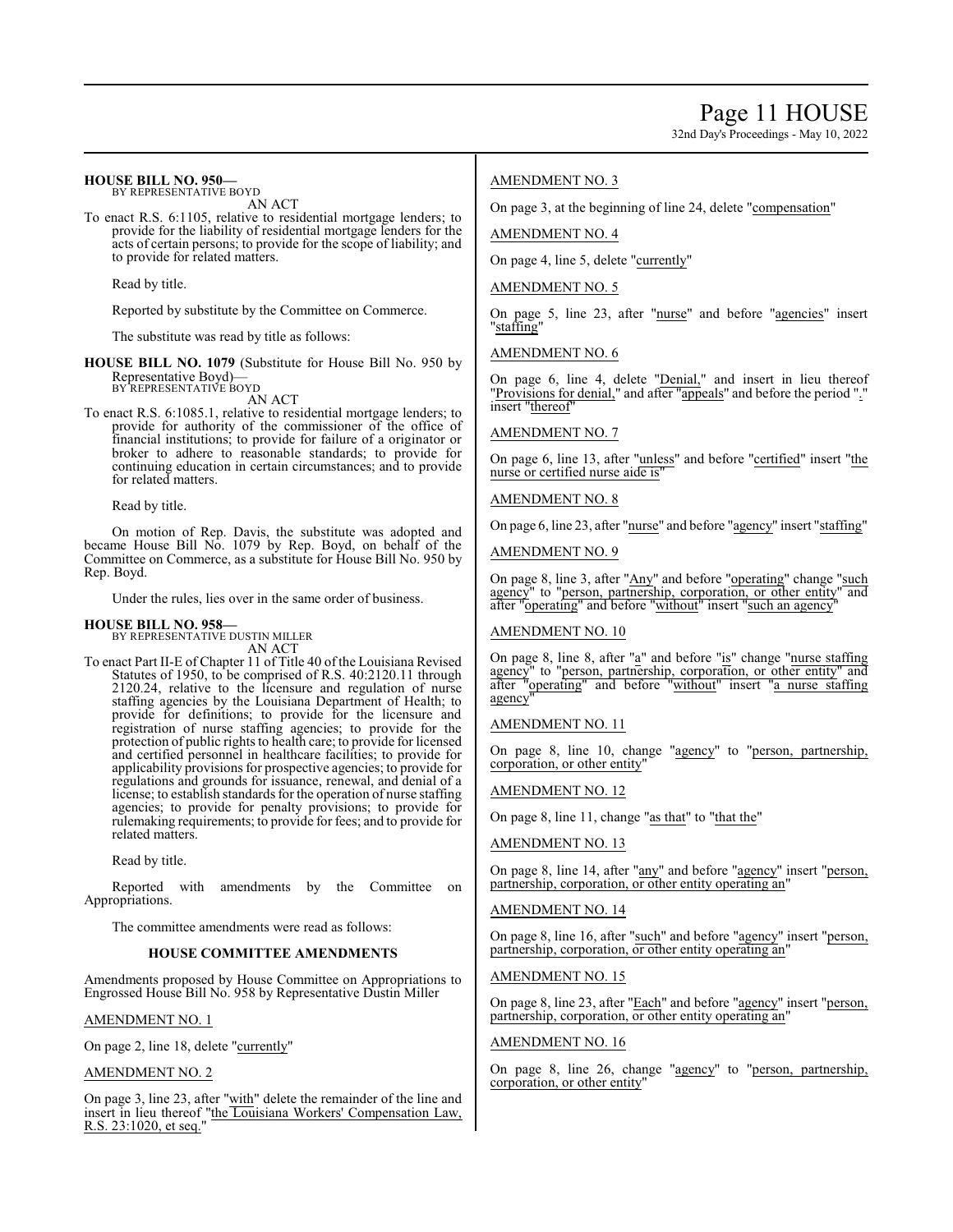# Page 12 HOUSE

32nd Day's Proceedings - May 10, 2022

# AMENDMENT NO. 17

On page 8, line 27, change "agency"to "person, partnership, corporation, or other entity"

#### AMENDMENT NO. 18

On page 8, line 28, change "it" to "the person, partnership, corporation, or other entity"

On motion of Rep. Zeringue, the amendments were adopted.

On motion of Rep. Zeringue, the bill, as amended, was ordered reengrossed and passed to its third reading.

#### **HOUSE BILL NO. 987—**

BY REPRESENTATIVE DESHOTEL AN ACT

To amend and reenact R.S. 44:4.1(B)(35) and to enact Chapter 12-B of Title 51 of the Louisiana Revised Statutes of 1950, to be comprised of R.S. 51:1381 through 1397, relative to data privacy; to provide definitions; to provide for applicability; to provide for consumer rights; to require a response to a request; to provide for the responsibilities of a processor and a controller; to provide for deidentified data; to provide limitations; to provide for investigative powers; to provide for enforcement; to provide for a civil fine; to provide for a data assessment; to provide for a public records exception; to create an account; to require a report; and to provide for related matters.

Read by title.

Reported with amendments by the Committee on Commerce.

The committee amendments were read as follows:

#### **HOUSE COMMITTEE AMENDMENTS**

Amendments proposed by House Committee on Commerce to Original House Bill No. 987 by Representative Deshotel

#### AMENDMENT NO. 1

On page 1, line 2, after "To" and before "enact" insert "amend and reenact R.S.  $44:4.1(B)(35)$  and to enact"

#### AMENDMENT NO. 2

On page 1, line 3, change "1396" to "1397"

AMENDMENT NO. 3

On page 1, line 7, after "fine;" insert "to provide for a data assessment; to provide for a public records exception;"

#### AMENDMENT NO. 4

On page 1, between lines 9 and 10, insert the following:

"Section 1. R.S. 44:4.1(B)(35) is herebyamended and reenacted to read as follows:

§4.1. Exceptions

\* \* \*

B. The legislature further recognizes that there exist exceptions, exemptions, and limitations to the laws pertaining to public records throughout the revised statutes and codes of this state. Therefore, the following exceptions, exemptions, and limitations are hereby continued in effect by incorporation into this Chapter by citation:

\* \* \*

(35) R.S. 51:710.2(B), 705, 706, 936, 1395, 1404, 1926, 1934, 2113, 2182, 2262, 2318, 2389

\* \* \* \* \* <mark>\*</mark>

#### AMENDMENT NO. 5

On page 1, line 10, change "Section 1." to "Section 2."

AMENDMENT NO. 6

On page 1, line 11, change "1396" to "1397"

AMENDMENT NO. 7

On page 2, line 14, delete "biological characteristics" and insert in lieu thereof the following:

"physical, physiological, or biological characteristics that allow or confirm the unique identity of a specific individual"

#### AMENDMENT NO. 8

On page 2, delete lines 22 and 23 in their entirety

AMENDMENT NO. 9

On page 2, line 24, change "(iv)" to "(iii)"

AMENDMENT NO. 10

On page 2, line 25, change "(v)" to "(iv)"

AMENDMENT NO. 11

On page 3, line 1, change " $(9)$ " to " $(9)(a)$ " and after "means" change "an" to "a clear and"

#### AMENDMENT NO. 12

On page 3, line 2, after "voluntary" insert "specific,"

AMENDMENT NO. 13

On page 3, between lines 3 and 4, insert the following:

"(b) "Consent" does not include the following:

(I) Acceptance of general or broad terms of use or a similar document that contains descriptions of personal data processing along with other unrelated information.

(ii) Hovering over, muting, pausing, or closing a given piece of content."

#### AMENDMENT NO. 14

On page 3, line 17, after "for" and before "and" delete "which"

#### AMENDMENT NO. 15

On page 3, delete lines 22 and 23 in their entirety and insert in lieu thereof the following:

"(a) Cannot reasonably be used to infer information about, or otherwise be linked to, an identified individual, device, or household."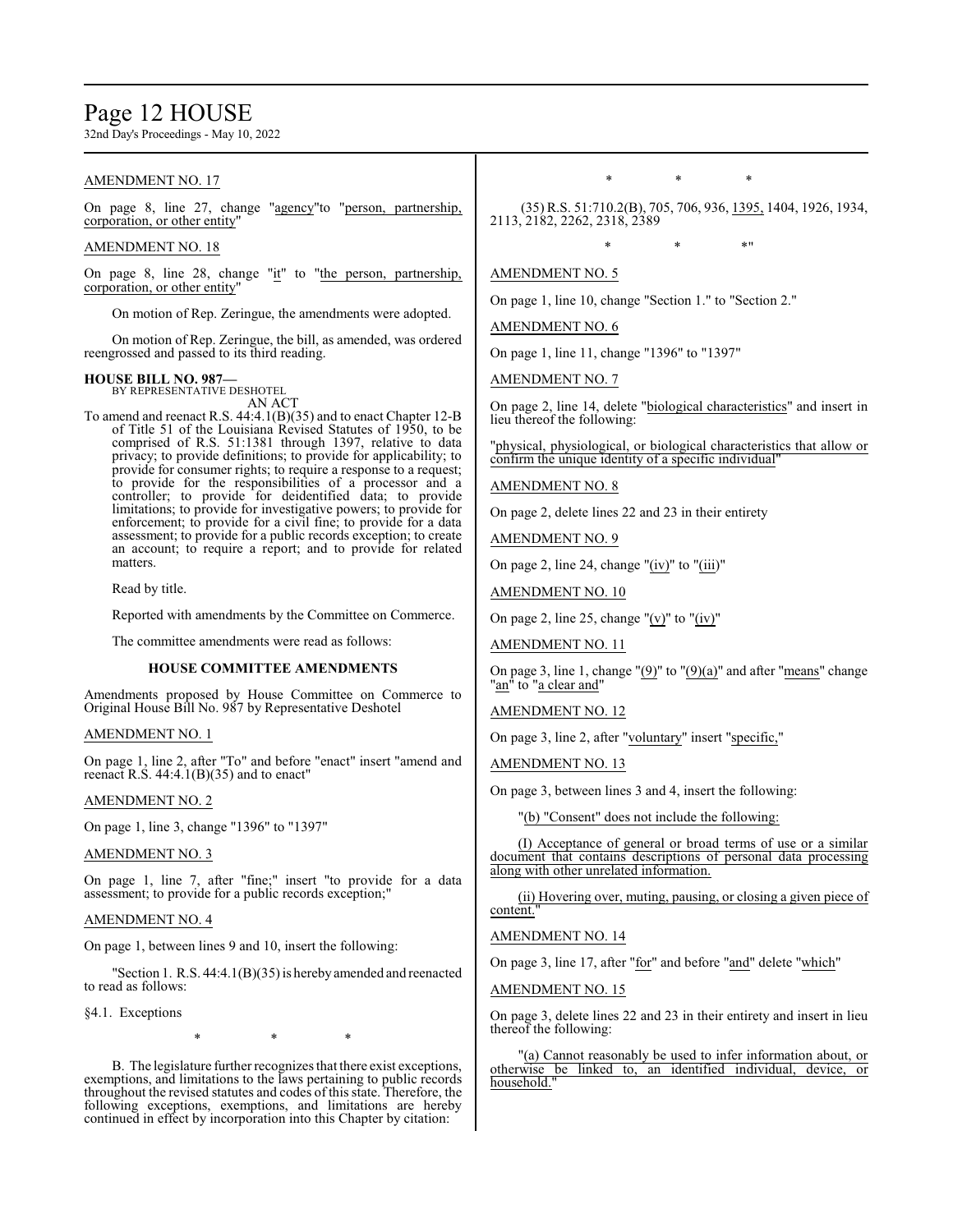# Page 13 HOUSE

32nd Day's Proceedings - May 10, 2022

### AMENDMENT NO. 16

On page 4, line 2, delete "Items (i) and (ii) of"

# AMENDMENT NO. 17

On page 4, line 3, change "Consumer Protection" to "consumer protection"

#### AMENDMENT NO. 18

On page 4, line 5, change "Consumer Protection" to "consumer protection"

# AMENDMENT NO. 19

On page 4, delete lines 18 and 19 in their entirety and insert in lieu thereof the following:

"(20) "Identified individual" or "identifiable individual" means an individual who can be readily identified, either directly or indirectly, in particular or by reference to an identifier such as a name, an identification number, specific geolocation data, or an online identifier.

# AMENDMENT NO. 20

On page 4, line 27, after "Law" and before "R.S." insert a comma ","

AMENDMENT NO. 21

On page 5, line 6, after "data" and before "aggregated" change the comma "," to a period "." and delete the remainder of the line

AMENDMENT NO. 22

On page 5, delete line 7 in its entirety

AMENDMENT NO. 23

On page 5, delete lines 15 through 21 in their entirety

# AMENDMENT NO. 24

On page 5, line 22, change "(29)" to "(28)"

# AMENDMENT NO. 25

On page 5, line 29, change "(30)" to "(29)"

AMENDMENT NO. 26

On page 6, line 1, change "(31)(a)" to "(30)(a)"

AMENDMENT NO. 27

On page 6, line 2, after "monetary" and before "consideration" insert "<u>or other valuable</u>"

AMENDMENT NO. 28

On page 6, line 25, change "(32)(a)" to "(31)(a)"

AMENDMENT NO. 29

On page 7, between lines 7 and 8, insert the following:

"(iv) Biometric data."

AMENDMENT NO. 30

On page 7, line 16, change " $(33)(a)$ " to " $(32)(a)$ "

# AMENDMENT NO. 31

On page 7, line 19, change "seven" to "eight"

AMENDMENT NO. 32

On page 7, line 24, change "(34)(a)" to "(33)(a)"

AMENDMENT NO. 33

On page 8, line 9, change "(35)" to "(34)"

AMENDMENT NO. 34

On page 8, line 12, change " $(36)$ " to " $(35)$ "

AMENDMENT NO. 35

On page 10, line 1, delete "federal"

AMENDMENT NO. 36

On page 11, line 11, delete "federal"

AMENDMENT NO. 37

On page 11, line 12, delete "federal"

AMENDMENT NO. 38

On page 11, line 15, delete "federal"

AMENDMENT NO. 39

On page 11, line 21, change "emergency-contact" to "emergency contact"

AMENDMENT NO. 40

On page 12, line 4, delete "federal"

AMENDMENT NO. 41

On page 12, between lines 21 and 22, insert the following:

"(4) Correct inaccuracies in the consumer's personal data.

(5) Delete the consumer's personal data."

AMENDMENT NO. 42

On page 12, delete lines 22 and 23 in their entirety

AMENDMENT NO. 43

On page 12, line 24, change "(5)" to "(6)"

AMENDMENT NO. 44

On page 12, line 28, after "of" and before "security" insert "a"

AMENDMENT NO. 45

On page 14, line 20, change "that" to "who"

AMENDMENT NO. 46

On page 16, at the end of line 8, insert a period "."

AMENDMENT NO. 47

On page 16, line 23, delete "federal"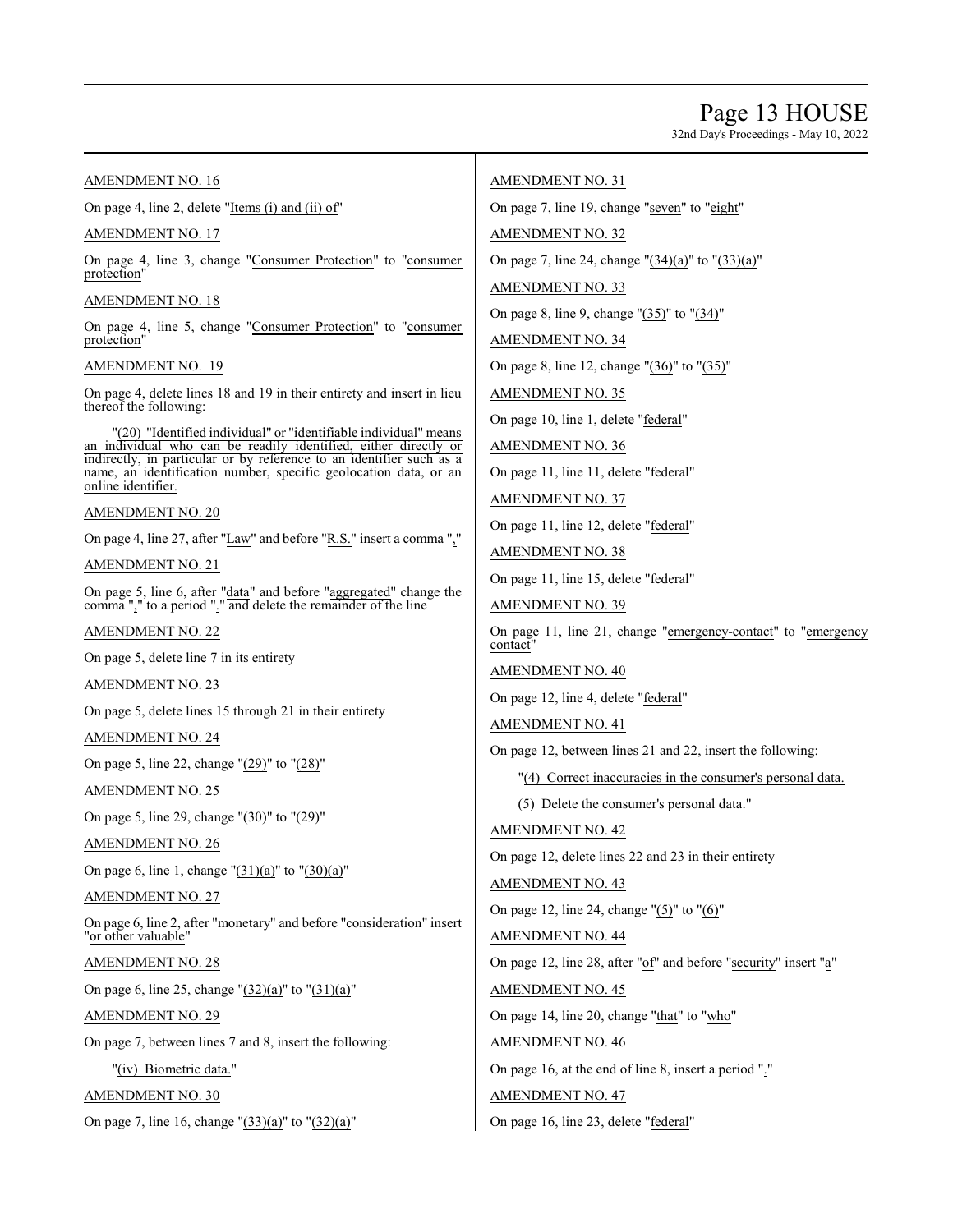# Page 14 HOUSE

32nd Day's Proceedings - May 10, 2022

# AMENDMENT NO. 48

On page 17, line 19, delete "or pseudonymous data"

# AMENDMENT NO. 49

On page 17, line 22, delete "or pseudonymous data"

### AMENDMENT NO. 50

On page 18, delete lines 12 through 16 in their entirety

### AMENDMENT NO. 51

On page 18, line 17, change "C." to "B." and delete "pseudonymous data or

# AMENDMENT NO. 52

On page 18, line 19, delete "pseudonymous"

### AMENDMENT NO. 53

On page 18, at the beginning of line 20, delete "data or"

AMENDMENT NO. 54

On page 22, between lines 21 and 22, insert the following:

"§1395. Data protection assessments

A. A controller shall not conduct processing that presents a heightened risk of harm to a consumer without conducting and documenting a data protection assessment of each of its processing activities that involve personal data acquired on or after the effective date of this Chapter that present a heightened risk of harm to a consumer.

B. For purposes of this Section, "processing that presents a heightened risk of harm to a consumer" includes all of the following:

Processing personal data for purposes of targeted advertising or for profiling if the profiling presents a reasonably foreseeable risk of any of the following:

(a) Unfair or deceptive treatment of consumers.

(b) Unlawful disparate impact on consumers.

(c) Financial or physical injury to consumers.

(d) An intrusion, physical or otherwise, upon the solitude or seclusion, or the private affairs or concerns of consumers, if the intrusion would be offensive to a reasonable person.

(e) Other substantial injury to consumers.

(2) Selling personal data.

(3) Processing sensitive data.

. Data protection assessments shall identify and weigh the benefits that may flow, directly and indirectly, from the processing to the controller, the consumer, other stakeholders, and the public against the potential risks to the rights of the consumer associated with the processing, as mitigated by safeguards that the controller can employ to reduce the risks. The controller shall factor into this assessment the use of deidentified data and the reasonable expectations of consumers, as well as the context of the processing and the relationship between the controller and the consumer whose personal data will be processed.

D. A controller shall make the data protection assessment available to the attorney general upon request. The attorney general may evaluate the data protection assessment for compliance with the duties provided for in this Chapter. Data protection assessments are confidential and exempt from public inspection and copying in accordance with the Public Records Law as provided in R.S. 44:1 et seq. The disclosure of a data protection assessment pursuant to a request fromthe attorney general pursuant to this Subsection does not constitute a waiver of any attorney-client privilege or work-product protection that might otherwise exist with respect to the assessment and any information contained in the assessment.

E. A single data protection assessment may address a comparable set of processing operations that include similar activities.

F. Data protection assessment requirements apply to processing activities created or generated after December 1, 2023.

# AMENDMENT NO. 55

On page 22, line 22, change "§1395." to "§1396."

AMENDMENT NO. 56

On page 23, line 11, change "§1396." to "§1397."

AMENDMENT NO. 57

On page 23, line 25, change "Section 2." to "Section 3."

On motion of Rep. Davis, the amendments were adopted.

Under the rules, the above bill, as amended, was ordered engrossed and recommitted to the Committee on House and Governmental Affairs.

**HOUSE BILL NO. 1038—** BY REPRESENTATIVE DESHOTEL AN ACT

To amend and reenact R.S. 51:2370.2(introductory paragraph) and (5), 2370.4(A)(8) and (C)(1), and 2370.13, relative to broadband; to provide for the GUMBO grant program; to provide for definitions; to provide for description of service; to provide for protest; to adjust the administrative fee; to make technical changes; and to provide for related matters.

Read by title.

Reported by substitute by the Committee on Commerce.

The substitute was read by title as follows:

**HOUSE BILL NO. 1080** (Substitute for House Bill No. 1038 by Representative Deshotel)— BY REPRESENTATIVE DESHOTEL

AN ACT

To amend and reenact R.S.  $44:4.1(B)(35)$  and R.S. 51:2370.2(introductory paragraph), (2), and (16), 2370.3(A) and (E),  $2370.4(A)$ (introductory paragraph) and  $(12)$ ,  $(B)$ , and  $(C)(1)$ , 2370.5(A), (B)(introductory paragraph), (D), (E), (H), (I), and (J), 2370.13, and 2370.16 and to enact R.S. 51:2370.3(H) and (I), relative to broadband; to provide for the GUMBO grant program; to provide for definitions; to provide for mapping; to provide for description ofservice; to provide for protest; to adjust the administrative fee; to provide for public records exceptions; to make technical changes; and to provide for related matters.

Read by title.

On motion of Rep. Davis, the substitute was adopted and became House Bill No. 1080 by Rep. Deshotel, on behalf of the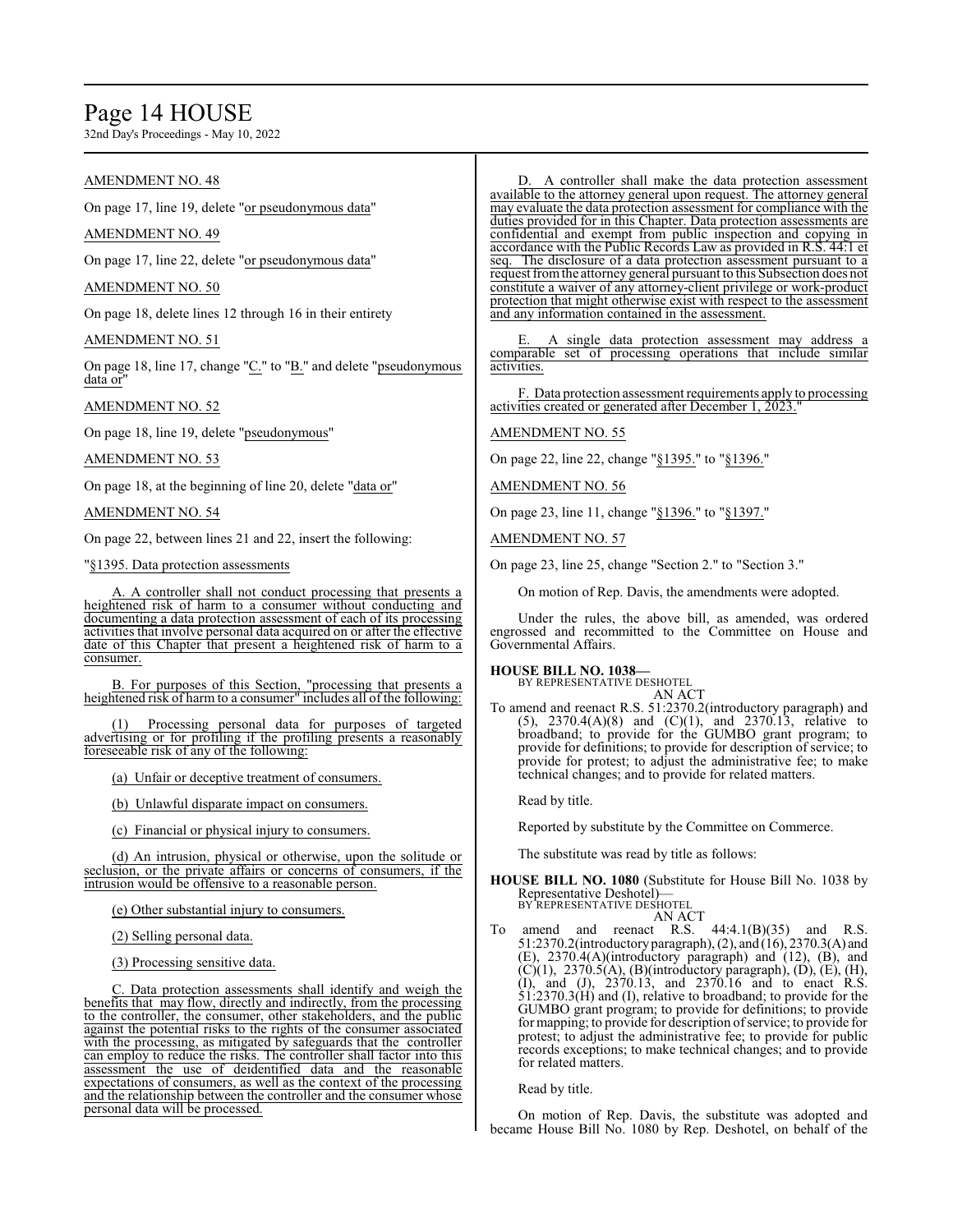# Page 15 HOUSE

32nd Day's Proceedings - May 10, 2022

Committee on Commerce, as a substitute for House Bill No. 1038 by Rep. Deshotel.

Under the rules, lies over in the same order of business.

**HOUSE BILL NO. 1076** (Substitute for House Bill No. 373 by Representative Travis Johnson)**—** BY REPRESENTATIVE TRAVIS JOHNSON

AN ACT

To amend and reenact R.S. 3:341(D) and 342(A)(introductory paragraph), to enact R.S. 3:342(J), and to repeal R.S.  $3:342(\text{\AA})(3)$  through (6) and (26), relative to the Delta Agriculture Research and Sustainability District; to provide for district boundaries; to provide for the board of commissioners; to provide for administrative positions; and to provide for related matters.

Read by title.

On motion of Rep. McFarland, the bill was ordered engrossed and passed to its third reading.

**HOUSE BILL NO. 1077** (Substitute for House Bill No. 744 by

Representative Gaines)—<br>BY REPRESENTATIVES GAINES, EDMONSTON, LANDRY, MACK, AND<br>CHARLES OWEN

AN ACT

To enact R.S. 15:574.2.2, relative to post conviction relief; to provide relative to the grounds for post conviction relief for nonunanimous jury verdicts; to provide relative to time limitations for post conviction relief when a petitioner has a conviction rendered by a non-unanimous jury; to allow for parole eligibility for persons convicted by a verdict rendered by a non-unanimous jury; to establish a review board for cases in which a nonunanimous jury verdict was rendered; to provide for an effective date; and to provide for related matters.

Read by title.

On motion of Rep. Gaines, the bill was ordered engrossed and passed to its third reading.

**HOUSE BILL NO. 1078** (Substitute for House Bill No. 1049 by Representative Seabaugh)**—** BY REPRESENTATIVES SEABAUGH AND MCFARLAND AND

SENATOR ROBERT MILLS

AN ACT

To enact Part IV-A of Chapter 28 of Title 3 of the Louisiana Revised Statutes of 1950, to be comprised of R.S. 3:4351.1 through 4351.16, relative to forestry and agriculture; to authorize the creation of the timber and agriculture transportation group selfinsurance fund; to provide with respect to group self-insurance funds; to provide for requirements; to provide for definitions; to provide with respect to the qualifications for membership; to provide for regulatory authority; to provide for excess or reinsurance insurance; to provide for the management of assets and investments; to provide for liabilities and the payment of claims; to provide for audits, examinations, and investigations; to provide for licensed insurance producers; to provide for insolvencies; to provide for civil actions for enforcement; to provide for reporting; to provide penalties for noncompliance; to provide for due process rights; to provide for dissolution; and to provide for related matters.

Read by title.

On motion of Rep. McFarland, the bill was ordered engrossed and passed to its third reading.

# **Senate Instruments on Second Reading Returned from the Legislative Bureau**

The following Senate Instruments on second reading, returned from the Legislative Bureau, were taken up and acted upon as follows:

# **SENATE BILL NO. 9—**

BY SENATOR ROBERT MILLS

AN ACT To amend and reenact R.S. 11:1755(E)(1)(a) and (5), 1821(E), 1823(22), 1826(B), 1842, 1843, and 2003, to enact R.S. 11:1756(D), and to repeal R.S. 11:1823(23), relative to statewide retirement systems; to provide with respect to administration of and benefits provided by the systems; to provide relative to creditable service, conversion of leave, and benefit payments; to provide relative to the powers, duties, and responsibilities of members of system boards of trustees; to provide for expenditure of system funds; to provide for actuarial investigations; to provide relative to cash deposit available for payment of benefits; to provide for an effective date; and to provide for related matters.

Read by title.

Reported favorably by the Committee on Retirement.

Reported without amendments by the Legislative Bureau.

On motion of Rep. DeVillier, the bill was ordered passed to its third reading.

# **SENATE BILL NO. 132—**

BY SENATOR MILLIGAN AN ACT

To enact R.S. 49:191(13)(a) and to repeal R.S. 49:191(10)(m), relative to the Governor's Office of Homeland Security and Emergency Preparedness, including provisions to provide for the re-creation of the Governor's Office of Homeland Security and Emergency Preparedness and the statutory entities made a part of the office by law; to provide for the effective termination date for all statutory authority for the existence of such statutory entities; and to provide for related matters.

Read by title.

Reported favorably by the Committee on Judiciary.

Reported without amendments by the Legislative Bureau.

On motion of Rep. Gaines, the bill was ordered passed to its third reading.

# **SENATE BILL NO. 171—**

BY SENATOR FOIL

AN ACT To enact R.S. 49:191(13) and to repeal R.S. 49:191(10)(i), relative to the Department of Veterans Affairs; to provide for re-creation of the Department of Veterans Affairs and the statutory entities made a part of the department by law; to provide for the effective termination date for all statutory authority for the existence of such statutory entities; to provide for an effective date; and to provide for related matters.

Read by title.

Reported favorably by the Committee on Judiciary.

Reported without amendments by the Legislative Bureau.

On motion of Rep. Gaines, the bill was ordered passed to its third reading.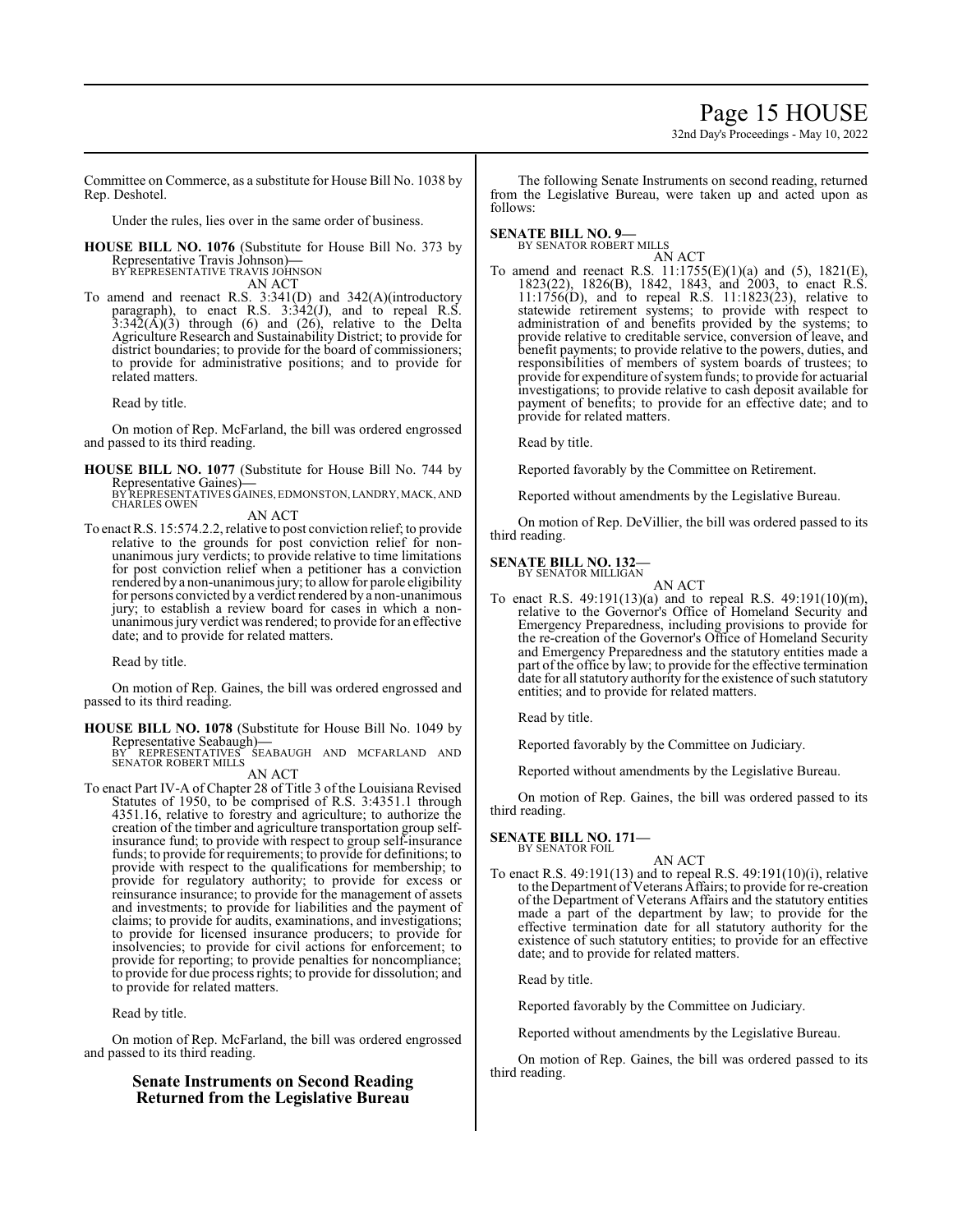# Page 16 HOUSE

32nd Day's Proceedings - May 10, 2022

#### **SENATE BILL NO. 216—** BY SENATOR JACKSON

AN ACT

To enact R.S.  $15:255(X)$ , relative to compulsory process of certain courts; to provide for the witness fee fund for the Bastrop City Court; to provide for excess funds to be used for operating expenses; and to provide for related matters.

Read by title.

Reported favorably by the Committee on Judiciary.

Reported without amendments by the Legislative Bureau.

On motion of Rep. Gaines, the bill was ordered passed to its third reading.

# **SENATE BILL NO. 219—**

BY SENATOR JACKSON AN ACT

To enact R.S. 15:168(F), relative to the judicial district indigent defender fund; to provide for payments to expert witnesses; to provide for who qualifies for the funds; to provide for disbursement of the funds; and to provide for related matters.

Read by title.

Reported favorably by the Committee on Judiciary.

Reported without amendments by the Legislative Bureau.

On motion of Rep. Gaines, the bill was ordered passed to its third reading.

#### **SENATE BILL NO. 237—** BY SENATOR FIELDS

AN ACT

To enact R.S. 33:9097.35, relative to East Baton Rouge Parish; to create the Sagefield Crime Prevention and Improvement District; to provide relative to the boundaries, purpose, governance, and powers and duties of the district; to provide relative to district funding, including the authority to impose a parcel fee within the district, subject to voter approval; to provide for an effective date; and to provide for related matters.

Read by title.

Reported favorably by the Committee on Municipal, Parochial and Cultural Affairs.

Reported without amendments by the Legislative Bureau.

On motion of Rep. Edmonds, the bill was ordered passed to its third reading.

**SENATE BILL NO. 392—** BY SENATORS BOUDREAUX AND CLOUD AN ACT

To enact R.S. 49:170.20 and 170.21, relative to state symbols; to designate St. Landry Parish as the Equine Capital of Louisiana; to designate St. Tammany Parish as the Thoroughbred Breeding Capital of Louisiana; and to provide for related matters.

Read by title.

Reported favorably by the Committee on Judiciary.

Reported without amendments by the Legislative Bureau.

On motion of Rep. Gaines, the bill was ordered passed to its third reading.

# **Reconsideration**

The following legislative instruments on reconsideration were taken up and acted upon as follows:

#### **HOUSE BILL NO. 927—**

BY REPRESENTATIVES SELDERS, CARPENTER, FREIBERG, AND MCKNIGHT AN ACT

To amend and reenact R.S. 17:1855.2 and to enact R.S. 17:3351.22, relative to university laboratory schools; to authorize a tuition increase at certain laboratory schools; to provide a maximum increase amount; and to provide for related matters.

Read by title.

On motion of Rep. Selders, the vote by which the above House Bill failed to pass on the previous legislative day was reconsidered.

Returned to the calendar under the rules.

# **Suspension of the Rules**

On motion of Rep. Crews, the rules were suspended in order to take up and consider House Bills and Joint Resolutions on Second Reading to be Referred at this time.

# **House Bills and Joint Resolutions on Second Reading to be Referred**

The following House Bills and Joint Resolutions on second reading to be referred to committees were taken up, read, and referred to committees, as follows:

### **Motion**

Rep. Crews moved that the Committee on Education be discharged from further consideration of House Bill No. 837 and be recommitted to the Committee of the Whole House.

# **Point of Order**

Rep. Jenkins asked for a ruling from the Chair as to what would be the vote requirement to have the bill discharged from committee.

# **Ruling of the Chair**

The Chair ruled the vote required a simple majority of the elected members.

Rep. Jenkins objected to the motion.

A record vote was asked for and ordered by the House.

#### **ROLL CALL**

The roll was called with the following result:

#### YEAS

Mr. Speaker Frieman Orgeron<br>Amedee Gadberry Owen, C Amedee Gadberry<br>Bacala Garofalo Beaullieu Goudeau Pressly Bourriaque Harris<br>Butler Hodges Butler Hodges Romero Coussan Huv<br>Crews Hllg Crews Illg Seabaugh<br>
Deshotel Ivey St. Blanc Deshotel Ivey St. Blanc<br>
DeVillier Johnson, M. Tarver DuBuisson Kerner Thoma<br>
Echols Mack Turner Echols

Garofalo Owen, R.<br>Goudeau Pressly Horton Schamerhorn<br>Huval Schlegel Johnson, M. Tarver<br>
Kerner Thomas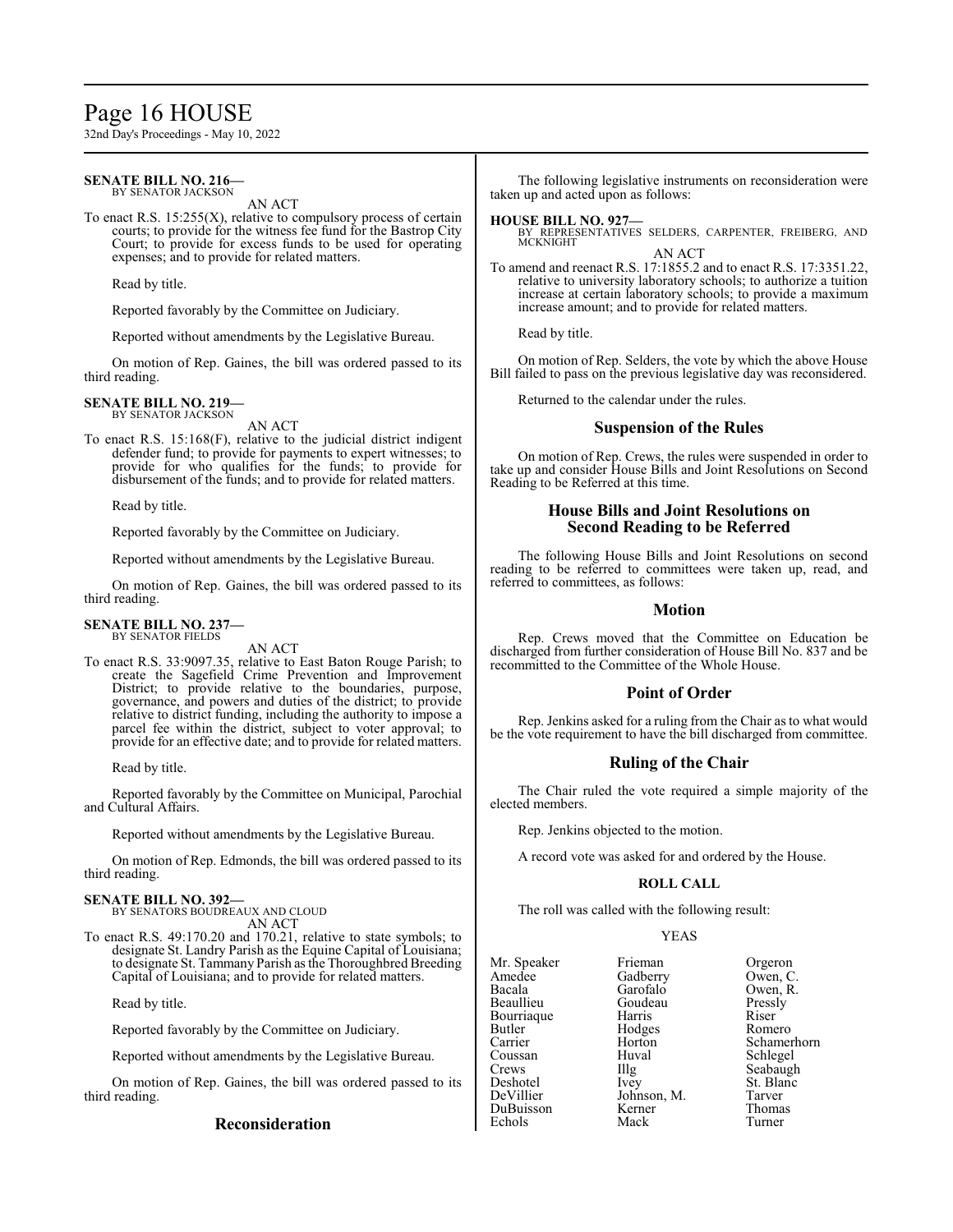# Page 17 HOUSE

32nd Day's Proceedings - May 10, 2022

| Edmonds<br>Edmonston<br>Emerson<br>Farnum<br>Firment<br>Fontenot<br>Total - 55                                                                            | McCormick<br>McFarland<br>McMahen<br>Miguez<br>Miller, G.<br>Muscarello<br>NAYS                                                                            | Villio<br>Wheat<br>Wright<br>Zeringue                                                                                                  |
|-----------------------------------------------------------------------------------------------------------------------------------------------------------|------------------------------------------------------------------------------------------------------------------------------------------------------------|----------------------------------------------------------------------------------------------------------------------------------------|
| Adams<br>Boyd<br>Brown<br>Bryant<br>Carpenter<br>Carter, R.<br>Carter, W.<br>Cormier<br>Davis<br>Duplessis<br>Fisher<br>Freeman<br>Freiberg<br>Total - 39 | Gaines<br>Glover<br>Green<br>Hilferty<br>Hughes<br>Jefferson<br>Jenkins<br>Johnson, T.<br>Jordan<br>LaCombe<br>LaFleur<br>Landry<br>Lyons<br><b>ABSENT</b> | Magee<br>Marino<br>McKnight<br>Miller, D.<br>Nelson<br>Newell<br>Phelps<br>Pierre<br>Selders<br>Stagni<br>Thompson<br>White<br>Willard |
| Bagley<br>Bishop<br>$D_{max}$                                                                                                                             | Geymann<br>Hollis<br>I ampedain                                                                                                                            | Mincey<br>Moore<br>$C_{\text{total}}$                                                                                                  |

Brass Larvadain Stefanski Marcelle Total - 11

The House agreed to discharge the Committee on Education from further consideration of the bill.

#### **HOUSE BILL NO. 837—** BY REPRESENTATIVE HORTON

AN ACT

To enact R.S. 17:412, relative to public school teachers and personnel; to prohibit classroom discussion about sexual orientation or gender identity in certain grade levels; to prohibit teachers and others from discussing their sexual orientation or gender identity with students; and to provide for related matters.

Read by title.

On motion of Rep. Crews, the bill was recommitted to the Committee of the Whole House.

# **Senate Concurrent Resolutions on Third Reading for Final Consideration**

The following Senate Concurrent Resolutions on third reading for final consideration were taken up and acted upon as follows:

**SENATE CONCURRENT RESOLUTION NO. 12—**<br>BY SENATORS HEWITT, ALLAIN, FESI AND HENSGENS AND REPRESENTATIVES COUSSAN AND DEVILLIER A CONCURRENT RESOLUTION

To urge and request the President of the United States and the Congress of the United States to take any action necessary to halt federal actions resulting in the delay or cancellation of offshore oil and natural gas lease sales and the United States Department of Interior to expedite actions necessary to comply with a court order to resolve lease sales, finalize a new five-year plan for oil and gas leasing on the Outer Continental Shelf, and focus efforts on lease sales in the Gulf of Mexico.

Read by title.

**Motion**

On motion of Rep. Magee, the resolution was returned to the calendar.

#### **SENATE CONCURRENT RESOLUTION NO. 13—** BY SENATOR LAMBERT

A CONCURRENT RESOLUTION To urge and request the Department of Environmental Quality to study and make recommendations for strategies to increase the recycling of plastic containers.

Read by title.

# **Motion**

On motion of Rep. Magee, the resolution was returned to the calendar.

# **House Bills and Joint Resolutions on Third Reading and Final Passage**

The following House Bills and Joint Resolutions on third reading and final passage were taken up and acted upon as follows:

#### **HOUSE BILL NO. 786—**

BY REPRESENTATIVES WILLARD, ADAMS, BACALA, CARRIER,<br>DAVIS, DUBUISSON, DUPLESSIS, FREEMAN, HILFERTY, ILLG,<br>JORDAN,KERNER,LYONS,MARCELLE,NELSON,NEWELL,PRESSLY, THOMAS, AND THOMPSON AN ACT

To amend and reenact R.S. 51:2312(A)(1) and to enact R.S. 51:2401, relative to certain small business grants; to provide for the authority of the Department of Economic Development; to create the Small Business Innovation Retention Fund; to provide for uses of monies in the fund; to provide for eligibility of applicants; and to provide for related matters.

Read by title.

Rep. Willard moved the final passage of the bill.

#### **ROLL CALL**

The roll was called with the following result:

| Mr. Speaker  | Gadberry    | Miguez      |
|--------------|-------------|-------------|
| Amedee       | Gaines      | Miller, D.  |
| Bagley       | Garofalo    | Miller, G.  |
| Beaullieu    | Glover      | Mincey      |
| Bishop       | Goudeau     | Nelson      |
| Bourriaque   | Green       | Newell      |
| Boyd         | Harris      | Orgeron     |
| <b>Brass</b> | Hilferty    | Owen, C.    |
| Brown        | Hodges      | Owen, R.    |
| Bryant       | Horton      | Phelps      |
| Butler       | Hughes      | Pierre      |
| Carpenter    | Huval       | Pressly     |
| Carrier      | Illg        | Riser       |
| Carter, R.   | <i>lvey</i> | Romero      |
| Carter, W.   | Jefferson   | Schamerhorn |
| Cormier      | Jenkins     | Schlegel    |
| Coussan      | Johnson, M. | Seabaugh    |
| Davis        | Johnson, T. | Selders     |
| Deshotel     | Jordan      | St. Blanc   |
| DeVillier    | Kerner      | Stagni      |
| DuBuisson    | LaCombe     | Stefanski   |
| Duplessis    | LaFleur     | Tarver      |
| Echols       | Landry      | Thomas      |
| Edmonds      | Larvadain   | Thompson    |
| Edmonston    | Lyons       | Turner      |
| Emerson      | Mack        | Villio      |
| Farnum       | Magee       | Wheat       |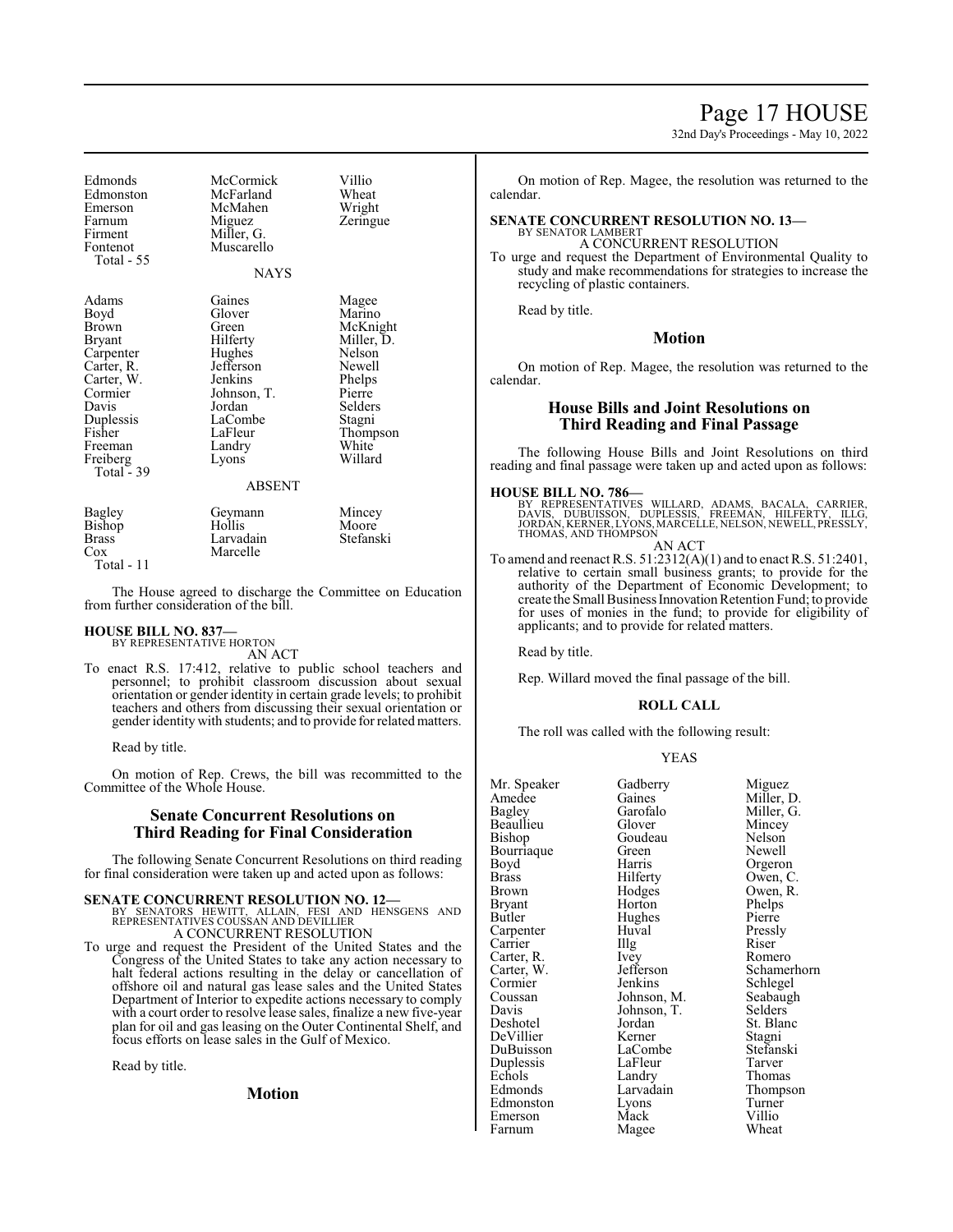# Page 18 HOUSE

32nd Day's Proceedings - May 10, 2022

| Firment<br>Fisher<br>Fontenot<br>Freeman<br>Freiberg<br>Frieman<br>Total - 97 | Marcelle<br>Marino<br>McCormick<br>McFarland<br>McKnight<br>McMahen<br><b>NAYS</b> | White<br>Willard<br>Wright<br>Zeringue |
|-------------------------------------------------------------------------------|------------------------------------------------------------------------------------|----------------------------------------|
| Total $-0$                                                                    | <b>ABSENT</b>                                                                      |                                        |
| Adams<br>Bacala<br>Cox                                                        | Crews<br>Geymann<br>Hollis                                                         | Moore<br>Muscarello                    |

Total - 8

The Chair declared the above bill was finally passed.

The title of the above bill was read and adopted.

Rep. Willard moved to reconsider the vote by which the above bill was finally passed, and, on his own motion, the motion to reconsider was laid on the table.

**HOUSE BILL NO. 795—** BY REPRESENTATIVES PRESSLY, BACALA, DAVIS, FREEMAN, NELSON, AND WILLARD AN ACT

To amend and reenact R.S. 51:2312(A)(1) and to enact R.S. 51:2401, relative to certain small business grants; to provide for the authority of the Department of Economic Development; to create the Small Business Innovation Recruitment Fund; to provide for uses of monies in the fund; to provide for limitations on appropriations from the fund; to provide for the administration of grants; to provide for eligibility of applicants; and to provide for related matters.

Read by title.

# **Motion**

On motion ofRep. Pressly, the bill was returned to the calendar.

# **HOUSE BILL NO. 796—**

BY REPRESENTATIVES WILLARD, ADAMS, BACALA, CARRIER,<br>DAVIS, DUBUISSON, DUPLESSIS, FREEMAN, HILFERTY, HOLLIS,<br>ILLG,JORDAN,KERNER,LYONS,MARCELLE,MCFARLAND,NELSON,<br>NEWELL,PRESSLY,THOMAS,ANDTHOMPSON AN ACT

To amend and reenact R.S. 51:2312(A)(1) and to enact R.S. 51:2401, relative to certain small business grants; to provide for the authority of the Department of Economic Development; to create the Small Business Innovation Fund; to provide for uses of monies in the fund; to provide for the administration of grants; to provide for eligibility of applicants; to provide for an effective date; and to provide for related matters.

Read by title.

Rep. Willard moved the final passage of the bill.

#### **ROLL CALL**

The roll was called with the following result:

#### YEAS

| Frieman  | Miguez     |
|----------|------------|
| Gadberry | Miller, D. |
| Gaines   | Miller, G. |
| Garofalo | Mincey     |
| Glover   | Muscarello |
|          |            |

Beaullieu Goudeau Nelson<br>Bishon Green Newell Bishop Green Newell Bourriaque Harris Orgeron<br>Boyd Hilferty Owen, C Boyd Hilferty Owen, C<br>Brass Hodges Owen, R Brass Hodges Owen, R. Brown Horton Phelps<br>Bryant Hughes Pierre Bryant Hughes Pierre<br>Butler Huval Pressl Carpenter IIIg<br>Carrier Ivey Carrier Ivey Romero<br>Carter, R. Jefferson Schame Carter, W. Jenkins Schlegel<br>Cormier Johnson, M. Seabaugh Cormier Johnson, M. Seabaugh<br>Coussan Johnson, T. Selders Coussan Johnson, T.<br>Crews Jordan Deshotel Kerner Stagni<br>
DeVillier LaCombe Stefanski DuBuisson LaFleur Tarver Duplessis Landry<br>
Echols Larvadain Edmonds Lyons Turner<br>Edmonston Mack Villio Edmonston Mack Villio<br>Emerson Magee Wheat Emerson Magee Wheat<br>
Farnum Marcelle White Farnum Marcelle<br>Firment Marino Firment Marino Willard<br>Fisher McCormick Wright Fisher McCormick Wright<br>Fontenot McFarland Zeringue Fontenot McFarland<br>Freeman McKnight McKnight<br>McMahen Freiberg McMahen Total - 100 Total - 0

Huval Pressly<br>Illg Riser Jefferson Schamerhorn<br>
Jenkins Schlegel St. Blanc LaCombe<br>LaFleur Tarver Larvadain Thompson<br>Lyons Turner

# ABSENT

**NAYS** 

Cox Geymann Moore<br>Davis Hollis Davis Total - 5

The Chair declared the above bill was finally passed.

The title of the above bill was read and adopted.

Rep. Willard moved to reconsider the vote by which the above bill was finally passed, and, on his own motion, the motion to reconsider was laid on the table.

# **HOUSE BILL NO. 795—**

PRESSLY, BACALA, DAVIS, FREEMAN, BY REPRESENTATIVES<br>NELSON, AND WILLARD

AN ACT To amend and reenact R.S. 51:2312(A)(1) and to enact R.S. 51:2401, relative to certain small business grants; to provide for the authority of the Department of Economic Development; to create the Small Business Innovation Recruitment Fund; to provide for uses of monies in the fund; to provide for limitations on appropriations from the fund; to provide for the administration of grants; to provide for eligibility of applicants; and to provide for related matters.

Read by title.

Rep. Pressly sent up floor amendments which were read as follows:

# **HOUSE FLOOR AMENDMENTS**

Amendments proposed by Representative Pressly to Reengrossed House Bill No. 795 by Representative Pressly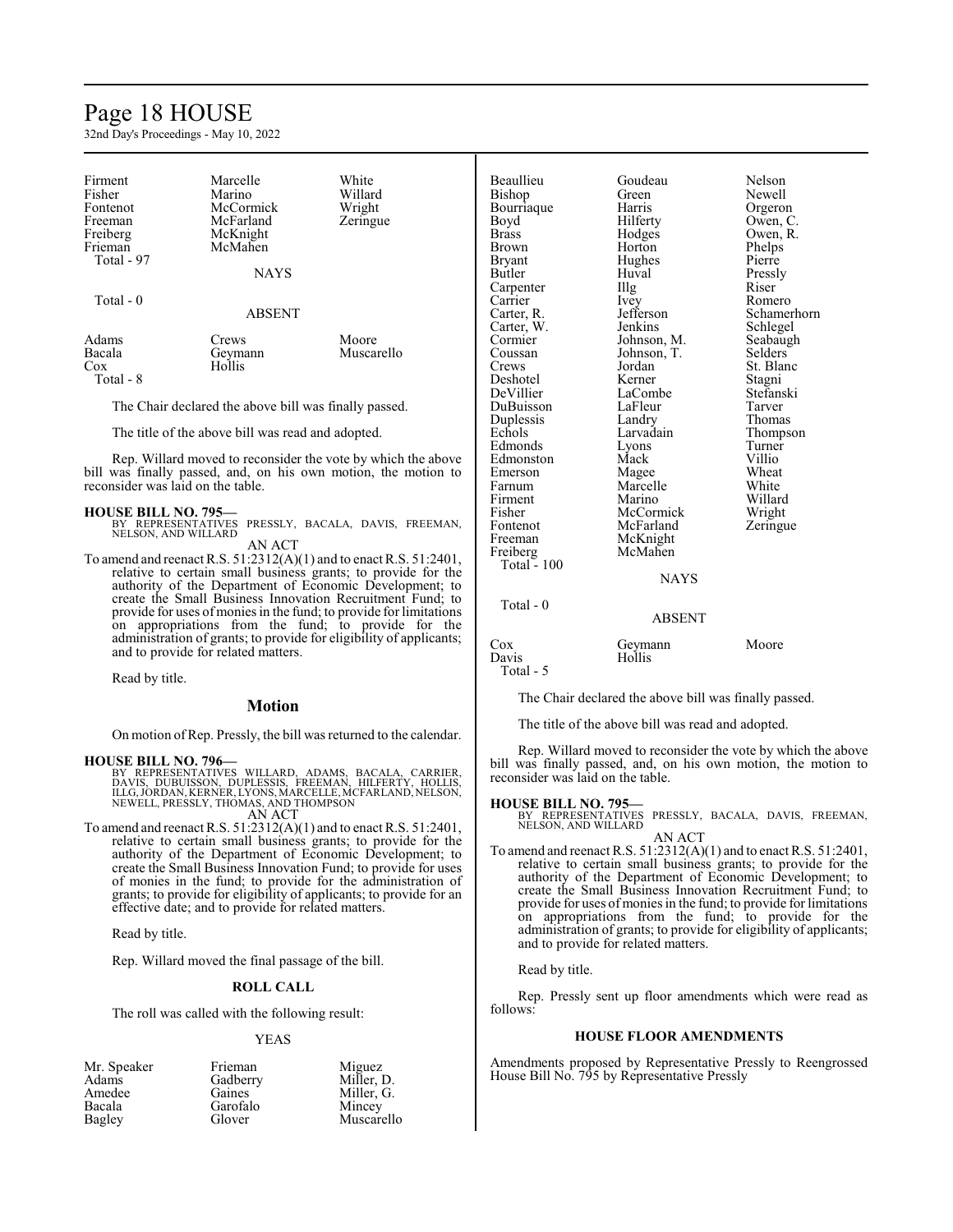32nd Day's Proceedings - May 10, 2022

# AMENDMENT NO. 1

On page 3, line 14, change "SIBR" to "SBIR"

On motion of Rep. Pressly, the amendments were adopted.

Rep. Pressly moved the final passage of the bill, as amended.

# **ROLL CALL**

The roll was called with the following result:

YEAS

Freiberg Miguez<br>Frieman Miller Frieman Miller, D.<br>Gaines Miller, G.

Miller, G.<br>Mincey

| Mr. Speaker | Freiberg    | Migu        |
|-------------|-------------|-------------|
| Adams       | Frieman     | Mille       |
| Amedee      | Gaines      | Mille       |
| Bacala      | Garofalo    | Minc        |
| Bagley      | Glover      | Musc        |
| Beaullieu   | Goudeau     | Nelso       |
| Bishop      | Green       | <b>Newe</b> |
| Bourriaque  | Harris      | Orge        |
| Boyd        | Hilferty    | Ower        |
| Brass       | Hodges      | Ower        |
| Brown       | Horton      | Phelp       |
| Bryant      | Hughes      | Pierro      |
| Butler      | Huval       | Press       |
| Carpenter   | Illg        | Riser       |
| Carrier     | Ivey        | Rom         |
| Carter, R.  | Jefferson   | Schar       |
| Carter, W.  | Jenkins     | Schle       |
| Cormier     | Johnson, M. | Seaba       |
| Coussan     | Johnson, T. | Selde       |
| Crews       | Jordan      | St. B       |
| Davis       | Kerner      | Stagr       |
| Deshotel    | LaCombe     | Stefa       |
| DeVillier   | LaFleur     | Tarve       |
| DuBuisson   | Landry      | Thon        |
| Duplessis   | Larvadain   | Thon        |
| Echols      | Lyons       | Turn        |
| Edmonds     | Mack        | Villio      |
| Edmonston   | Magee       | Whea        |
| Emerson     | Marcelle    | Whit        |
| Farnum      | Marino      | Willa       |
| Firment     | McCormick   | Wrig        |
| Fisher      | McFarland   | Zerin       |
| Fontenot    | McKnight    |             |
| Freeman     | McMahen     |             |
| Total - 100 |             |             |
|             | <b>NAYS</b> |             |
|             |             |             |
| Total - 0   |             |             |
|             | ABSENT      |             |
|             |             |             |
|             |             |             |

Muscarello<br>Nelson Green Newell<br>Harris Orgero Harris Orgeron<br>Hilferty Owen, C Hilferty Owen, C.<br>Hodges Owen, R. Hodges Owen, R.<br>Horton Phelps Phelps<br>Pierre Huval Pressly<br>Illg Riser Ivey Romero<br>Jefferson Schame Jefferson Schamerhorn<br>Jenkins Schlegel Schlegel<br>Seabaugh Johnson, M. Seabaug<br>Johnson, T. Selders Johnson, T.<br>Jordan St. Blanc<br>Stagni Kerner Stagni<br>LaCombe Stefanski LaCombe Stefans<br>LaFleur Tarver Landry Thomas<br>
Larvadain Thomps Thompson<br>Turner Extension Lyons Turner<br>
Mack Villio Mack Villio<br>Magee Wheat Magee Wheat<br>
Marcelle White Marcelle White<br>
Marino Willard Marino Willard<br>
McCormick Wright McCormick Wright<br>
McFarland Zeringue McFarland

```
Cox Geymann Moore<br>Gadberry Hollis
Gadberry
 Total -5
```
The Chair declared the above bill was finally passed.

The title of the above bill was read and adopted.

Rep. Pressly moved to reconsider the vote by which the above bill was finally passed, and, on his own motion, the motion to reconsider was laid on the table.

# **HOUSE BILL NO. 802—**

BY REPRESENTATIVE WRIGHT

AN ACT

To enact Chapter 22 of Title 6 of the Louisiana Revised Statutes of 1950, to be comprised of R.S. 6:1401 and 1402, relative to digital assets; to provide definitions; to allow banks to serve as

custodians of digital assets; to provide for parameters and procedures; and to provide for related matters.

Read by title.

Rep. Wright sent up floor amendments which were read as follows:

#### **HOUSE FLOOR AMENDMENTS**

Amendments proposed by Representative Wright to Engrossed House Bill No. 802 by Representative Wright

# AMENDMENT NO. 1

On page 1, line 4, change "banks" to "financial institutions and trust companies"

# AMENDMENT NO. 2

On page 1, delete lines 12 through 14 in their entirety and insert in lieu thereof the following:

"(1) "Custody services" means the role of a financial institution or trust company in the safekeeping and custody of various customer assets.

(2) "Financial institution" has the same meaning as provided for in R.S. 6:2."

#### AMENDMENT NO. 3

On page 1, line 16, change "bank's" to "financial institution's or trust company's"

#### AMENDMENT NO. 4

On page 1, line 17, change "bank" to "financial institution or trust company"

#### AMENDMENT NO. 5

On page 1, line 18, change "bank's" to "financial institution's or trust company's"

# AMENDMENT NO. 6

On page 1, line 20, change "bank's" to "financial institution's or trust company's"

# AMENDMENT NO. 7

On page 2, delete lines 3 through 9 in their entirety and insert in lieu thereof the following:

"(4) "Trust company" means a corporation or a limited liability trust company organized in accordance with this Chapter or organized pursuant to the laws of the United States, including a trust company organized pursuant to the laws of this state before June 27, 2003, or an entity chartered to act as a fiduciary that is neither a depository institution nor a foreign bank.

(5) "Virtual currency" has the same meaning as provided for in R.S. 6:1382."

#### AMENDMENT NO. 8

On page 2, line 11, change "bank" to "financial institution or trust company"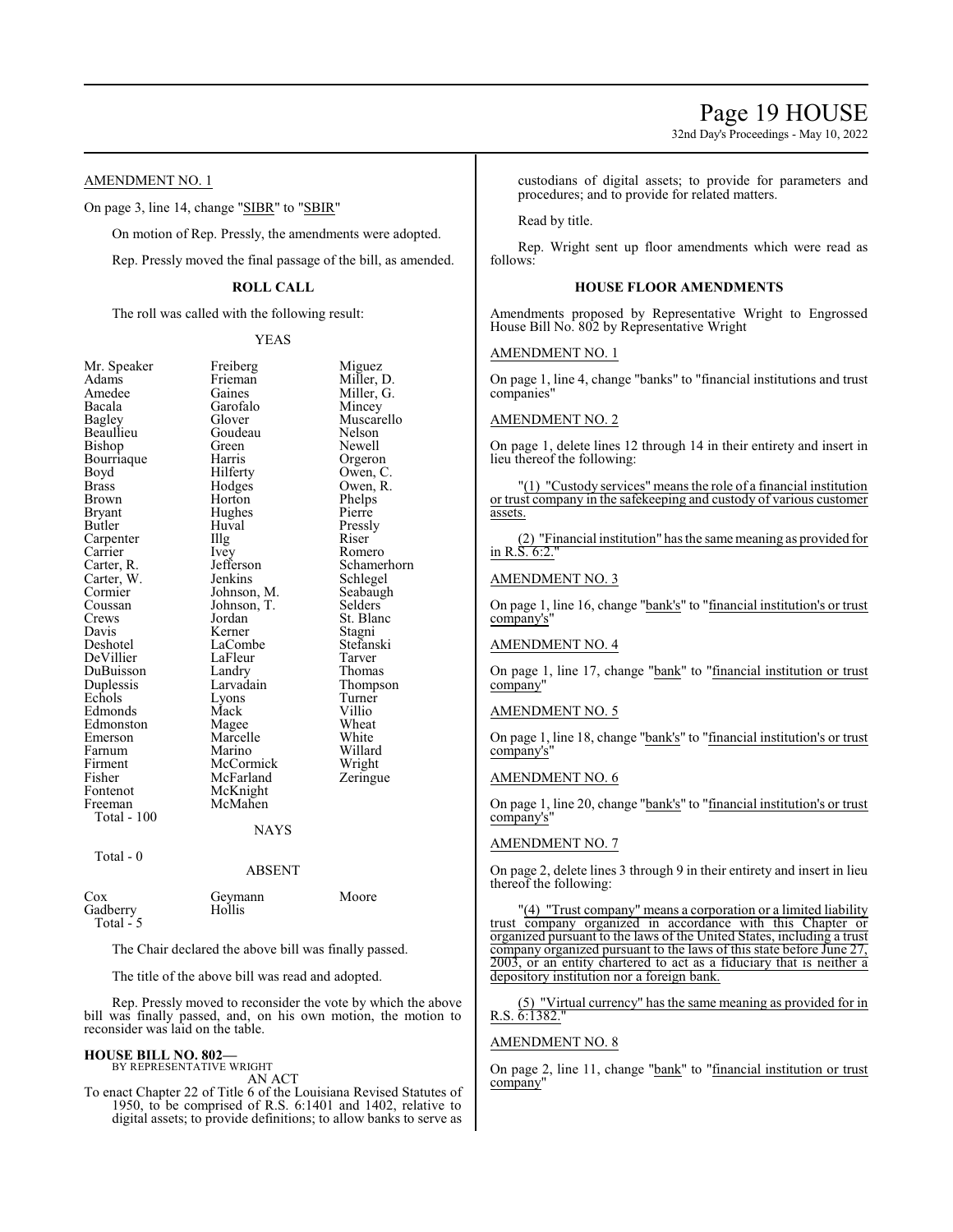# Page 20 HOUSE

32nd Day's Proceedings - May 10, 2022

| <b>AMENDMENT NO. 9</b>                                                                                                                                                           |                                                 | The roll was called with the following result:        |                                                                                                                               |
|----------------------------------------------------------------------------------------------------------------------------------------------------------------------------------|-------------------------------------------------|-------------------------------------------------------|-------------------------------------------------------------------------------------------------------------------------------|
| On page 2, line 12, change "bank" to "financial institution or trust<br>company"                                                                                                 |                                                 | <b>YEAS</b>                                           |                                                                                                                               |
| <b>AMENDMENT NO. 10</b>                                                                                                                                                          | Mr. Speaker<br>Adams<br>Amedee                  | Freiberg<br>Frieman<br>Gadberry                       | McMahen<br>Miguez<br>Miller, D.                                                                                               |
| On page 2, line 13, change "bank" to "financial institution or trust<br>company"                                                                                                 | Bacala<br><b>Bagley</b>                         | Gaines<br>Garofalo                                    | Miller, G.<br>Mincey                                                                                                          |
| AMENDMENT NO. 11                                                                                                                                                                 | Beaullieu<br>Bishop                             | Glover<br>Goudeau<br>Green                            | Muscarello<br>Nelson<br>Newell                                                                                                |
| On page 2, line 14, change "bank" to "financial institution or trust<br>company"                                                                                                 | Bourriaque<br>Boyd<br><b>Brass</b>              | Harris<br>Hilferty                                    | Orgeron<br>Owen, C.                                                                                                           |
| <b>AMENDMENT NO. 12</b>                                                                                                                                                          | Brown<br><b>Bryant</b>                          | Hodges<br>Horton                                      | Owen, R.<br>Phelps                                                                                                            |
| On page 2, delete line 15 in its entirety and insert in lieu thereof the<br>following:                                                                                           | Butler<br>Carpenter<br>Carrier<br>Carter, R.    | Hughes<br>Huval<br>Illg<br>Ivey                       | Pierre<br>Pressly<br>Riser<br>Romero                                                                                          |
| "methodical self-assessment process. If a financial institution or trust<br>company decides to offer such services, the financial institution or<br>trust company"               | Carter, W.<br>Cormier<br>Coussan                | Jefferson<br>Jenkins<br>Johnson, M.                   | Schamerhorn<br>Schlegel<br>Seabaugh                                                                                           |
| AMENDMENT NO. 13                                                                                                                                                                 | Crews<br>Davis                                  | Johnson, T.<br>Jordan                                 | Selders<br>St. Blanc                                                                                                          |
| On page 2, line 23, delete "A bank" and insert in lieu thereof<br>"Consistent with authority provided through the entity's charter, a<br>financial institution or trust company" | Deshotel<br>DeVillier<br>DuBuisson<br>Duplessis | Kerner<br>LaCombe<br>LaFleur<br>Landry                | Stagni<br>Stefanski<br>Tarver<br>Thomas                                                                                       |
| AMENDMENT NO. 14                                                                                                                                                                 | Echols<br>Edmonds                               | Larvadain<br>Lyons                                    | Thompson<br>Turner                                                                                                            |
| On page 2, line 25, after "capacity," delete the remainder of the line                                                                                                           | Edmonston<br>Emerson                            | Mack<br>Magee                                         | Villio<br>Wheat                                                                                                               |
| <b>AMENDMENT NO. 15</b>                                                                                                                                                          | Farnum<br>Firment<br>Fisher                     | Marcelle<br>Marino<br>McCormick                       | White<br>Willard<br>Wright                                                                                                    |
| On page 2, line 26, change "as a bailee, taking" to "the financial<br>institution or trust company shall take"                                                                   | Fontenot<br>Freeman                             | McFarland<br>McKnight                                 | Zeringue                                                                                                                      |
| <b>AMENDMENT NO. 16</b>                                                                                                                                                          | Total - 101                                     | <b>NAYS</b>                                           |                                                                                                                               |
| On page 3, line 1, change "bank" to "financial institution or trust<br>company"                                                                                                  | Total - 0                                       | <b>ABSENT</b>                                         |                                                                                                                               |
| <b>AMENDMENT NO. 17</b>                                                                                                                                                          | Cox<br>Geymann                                  | Hollis<br>Moore                                       |                                                                                                                               |
| On page 3, line 2, change "R.S. 6:731" to "R.S. 6:241, 575, and 731"                                                                                                             | $Total - 4$                                     |                                                       |                                                                                                                               |
| <b>AMENDMENT NO. 18</b>                                                                                                                                                          |                                                 | The Chair declared the above bill was finally passed. |                                                                                                                               |
| On page 3, line 3, change "bank" to "financial institution or trust<br>company"                                                                                                  |                                                 | The title of the above bill was read and adopted.     |                                                                                                                               |
| <b>AMENDMENT NO. 19</b>                                                                                                                                                          | reconsider was laid on the table.               |                                                       | Rep. Wright moved to reconsider the vote by which the above<br>bill was finally passed, and, on his own motion, the motion to |
| On page 3, delete line 4, in its entirety and insert in lieu thereof the<br>following:                                                                                           | <b>HOUSE BILL NO. 884-</b>                      | BY REPRESENTATIVE BEAULLIEU                           |                                                                                                                               |
| "the financial institution or trust company by creating new private<br>keys to be held by the financial institution or trust company. In its                                     |                                                 | AN ACT                                                | To amend and reenact R.S. 39:33.1(A), (B)(1), and (C), relative to                                                            |

To amend and reenact R.S. 39:33.1(A), (B)(1), and (C), relative to the expenditure limit; to provide with respect to the calculation ofthe expenditure limit; to provide with respect to identification of items that do and do not count against the expenditure limit; to provide relative to the duties of the commissioner of administration with respect to the expenditure limit; and to provide for related matters.

Read by title.

Rep. Horton, on behalf of the Legislative Bureau, sent up floor amendments which were read as follows:

On page 3, line 5, change "bank" to "financial institution or trust

On motion of Rep. Wright, the amendments were adopted. Rep. Wright moved the final passage of the bill, as amended.

fiduciary"

company"

AMENDMENT NO. 20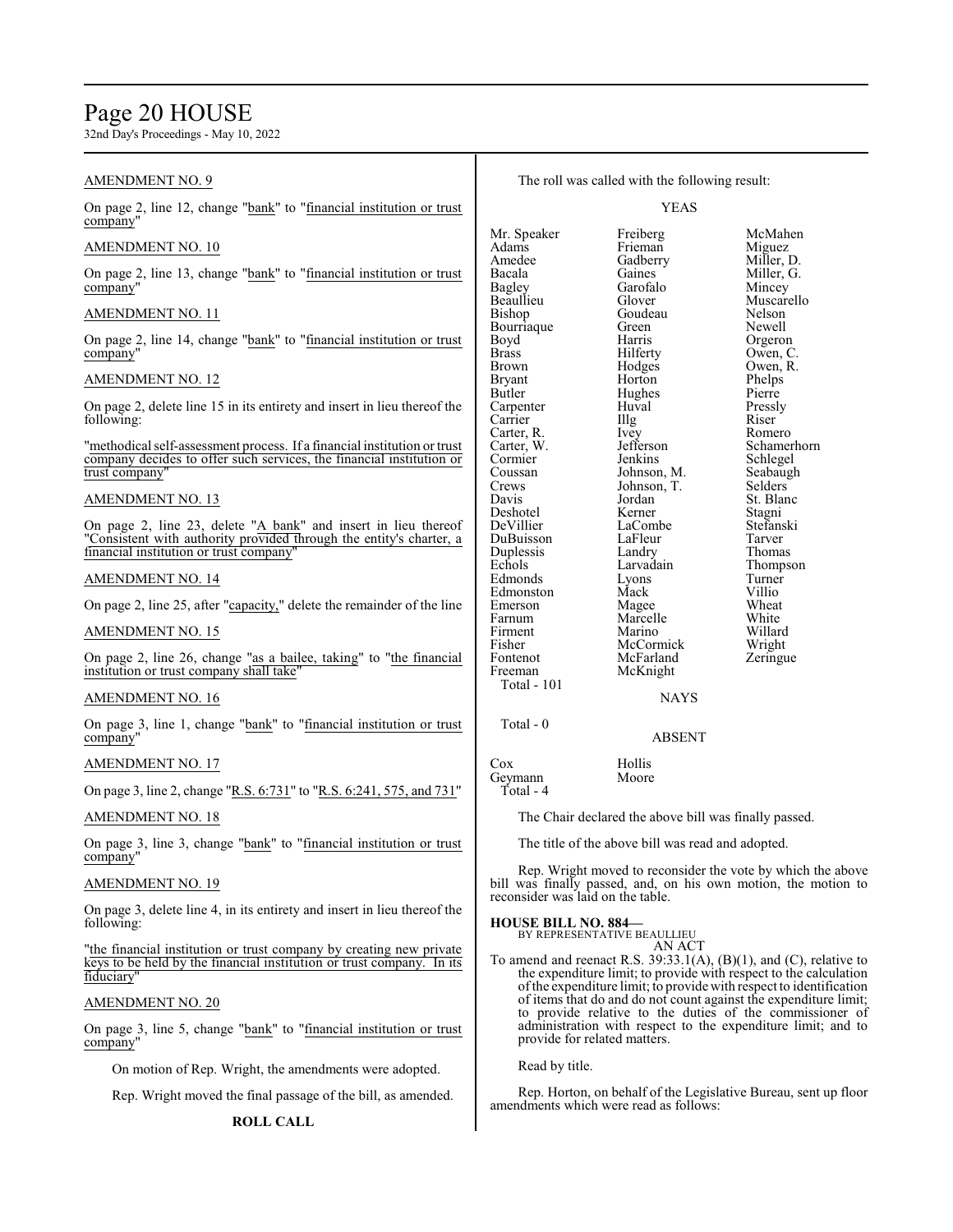# Page 21 HOUSE

32nd Day's Proceedings - May 10, 2022

# **HOUSE FLOOR AMENDMENTS**

Amendments proposed by Representative Horton on behalf of the Legislative Bureau to Engrossed House Bill No. 884 by Representative Beaullieu

#### AMENDMENT NO. 1

On page 1, line 14, following "for" and before "state" insert "the"

On motion of Rep. Horton, the amendments were adopted.

Rep. Beaullieu sent up floor amendments which were read as follows:

# **HOUSE FLOOR AMENDMENTS**

Amendments proposed by Representative Beaullieu to Engrossed House Bill No. 884 by Representative Beaullieu

### AMENDMENT NO. 1

On page 1, delete line 20 in its entirety and insert in lieu thereof "equal the lesser of the following amounts plus an amount equal to that amount times the growth factor, if the growth factor is positive:

#### AMENDMENT NO. 2

On page 2, line 1, after  $\alpha$ <sup>"</sup> delete the remainder of the line in its entirety and delete lines 2 through 10 in their entirety and insert the following in lieu thereof:

#### "The aggregate of the following amounts:

(i) The sum of the total amounts appropriated by act of the legislature from the state general fund and dedicated funds as of July first for the fiscal year in which the calculation is made, less amounts appropriated from the state general fund and dedicated funds that were vetoed by the governor and not overridden by the legislature. the expenditure limit for the current fiscal year plus an amount equal to that limit times the growth factor if the growth factor is positive.

(ii) The total amount of the following for the fiscal year in which the calculation is made:

(aa) Amounts expended from state highway fund No. 2, established pursuant to R.S. 47:481.

(bb) Amounts expended by the Interim Emergency Board.

(cc) Amounts required pursuant to Article VII, Section 26 of the Constitution of Louisiana.

(dd) Amounts required for general obligation bond debt service pursuant to Article VII, Section 9(B).

(iii) Each expenditure of funds from an appropriation for a prior fiscal year made by legislative act which appropriation has been carried forward into the current fiscal year, to the extent not excluded pursuant to the provisions of Paragraph  $(C)(1)$  of this Section.

(b) The limit for the fiscal year in which the calculation is made established by the legislature pursuant to

#### AMENDMENT NO. 3

On page 2, delete lines 22 through 24 in their entirety and insert the following in lieu thereof:

"(a) The total amount of the following for the fiscal year in which the calculation is made:

(i) Amounts expended from state highway fund No. 2, established pursuant to R.S. 47:481.

(ii) Amounts expended by the Interim Emergency Board.

(iii) Amounts required pursuant to Article VII, Section 26 ofthe Constitution of Louisiana.

(iv) Amounts required for general obligation bond debt service pursuant to Article VII, Section 9(B)."

#### AMENDMENT NO. 4

On page 3, after line 3, insert the following:

"Section 2. Notwithstanding any provision of law to the contrary, the Joint Legislative Committee on the Budget shall meet no later than October 2022, to determine the state general fund and dedicated funds, as defined in R.S. 39:33.1(D), that do not count towards the calculation of the expenditure limit and towards the calculation of expenditures in relation to the expenditure limit, as provided in this Act."

On motion of Rep. Beaullieu, the amendments were adopted.

Rep. Beaullieu moved the final passage of the bill, as amended.

#### **ROLL CALL**

The roll was called with the following result:

#### YEAS

Mr. Speaker Fontenot Muscarello<br>
Adams Freiberg Nelson Adams Freiberg Nelson Amedee Frieman<br>Bacala Gadberry Bagley Garofalo Owen, R. Beaullieu Goudeau Pressl<br>Bishop Green Riser Bishop Green Riser Bourriaque Harris<br>Brown Hilferty Bryant Hodges Schlegel Carrier Huv<br>Cormier Hllg Coussan Ivey Stagni<br>Crews Johnson, M. Stefanski Crews Johnson, M.<br>Davis Kerner Davis Kerner Tarver<br>
Deshotel LaCombe Thomas Deshotel LaCombe<br>
DeVillier Mack DuBuisson Magee Turner Echols Marino Villio<br>Edmonds McFarland Wheat Edmonston McKnight White<br>
Emerson McMahen Wright Emerson McMahen<br>Farnum Miguez Farnum Miguez Zeringue<br>Firment Miller, G. Firment Miller, G.<br>Fisher Mincey Total - 76 Boyd Hughes Marcelle<br>Brass Jefferson Miller, D.

Freeman<br>Gaines

Total - 22

McFarland Wheat<br>
McKnight White

**NAYS** 

Jefferson Miller,<br>Jenkins Newell Carpenter Jenkins Newell<br>Carter, W. Jordan Phelps Carter, W. Jordan Phelps Duplessis LaFleur Pierre<br>
Pierre Landry Willard Willard Gaines Larvadain<br>Glover Lyons Lyons

Mincey

Owen, C. Brown Hilferty Schamerhorn<br>Bryant Hodges Schlegel Horton Seabaugh<br>Huval Selders Illg St. Blanc<br>Ivey Stagni Mack Thompson<br>
Magee Turner

ABSENT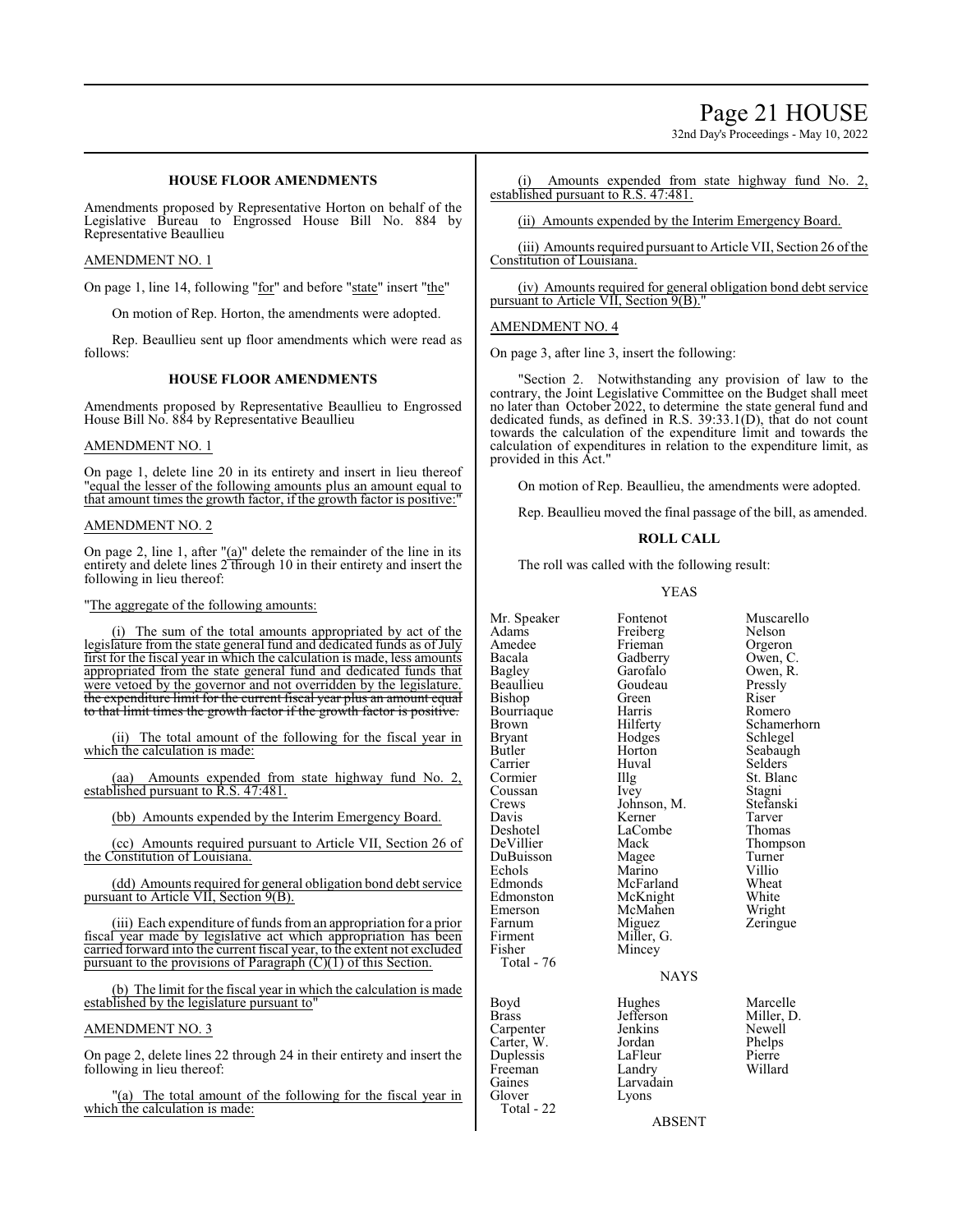# Page 22 HOUSE

32nd Day's Proceedings - May 10, 2022

| Carter, R. | Hollis      | Moore |
|------------|-------------|-------|
| Cox        | Johnson, T. |       |
| Geymann    | McCormick   |       |
| Total - 7  |             |       |

The Chair declared the above bill was finally passed.

The title of the above bill was read and adopted.

Rep. Beaullieu moved to reconsider the vote bywhich the above bill was finally passed, and, on his own motion, the motion to reconsider was laid on the table.

# **Consent to Correct a Vote Record**

Rep. Illg requested the House consent to record his vote on final passage of House Bill No. 884 as yea, which consent was unanimously granted.

# **HOUSE BILL NO. 891—** BY REPRESENTATIVE DESHOTEL

AN ACT

To amend and reenact R.S. 39:15.3(D) and 1752(8) and to enact R.S. 39:141(C), relative to telecommunications; to provide with respect to the powers and duties of the offices of technology services and telecommunications management; to remove certain exclusive authority from such offices; to provide for applicability; to provide an effective date; and to provide for related matters.

Read by title.

Rep. Deshotel sent up floor amendments which were read as follows:

#### **HOUSE FLOOR AMENDMENTS**

Amendments proposed by Representative Deshotel to Engrossed House Bill No. 891 by Representative Deshotel

#### AMENDMENT NO. 1

On page 2, at the end of line 2, insert the following: "Nothing in this Paragraph shall prevent the office of technology services from exercising its authority over information technology security systems.

On motion of Rep. Deshotel, the amendments were adopted.

Rep. Deshotel moved the final passage of the bill, as amended.

#### **ROLL CALL**

The roll was called with the following result:

#### YEAS

| Mr. Speaker   | Freiberg          | McMahen    |
|---------------|-------------------|------------|
| Adams         | Frieman           | Miguez     |
| Amedee        | Gadberry          | Miller, D. |
| Bacala        | Gaines            | Miller, G. |
| Bagley        | Garofalo          | Mincey     |
| Beaullieu     | Glover            | Muscarello |
| Bishop        | Goudeau           | Nelson     |
| Bourriaque    | Green             | Newell     |
| Boyd          | Harris            | Orgeron    |
| <b>Brass</b>  | Hilferty          | Owen, C.   |
| Brown         | Hodges            | Owen, R.   |
| <b>Bryant</b> | Horton            | Phelps     |
| Butler        | Hughes            | Pierre     |
| Carpenter     | Huval             | Pressly    |
| Carrier       | $\prod_{i=1}^{n}$ | Riser      |
|               |                   |            |

| McMahen    |
|------------|
| Miguez     |
| Miller, D. |
| Miller, G. |
| Mincey     |
| Muscarello |
| Nelson     |
| Newell     |
| Orgeron    |
| Owen, C.   |
| Owen, R.   |
| Phelps     |
| Pierre     |
| Pressly    |
| Riser      |
|            |

| Carter, W.<br>Cormier<br>Coussan<br>Crews<br>Davis<br>Deshotel<br>DeVillier<br>DuBuisson<br>Duplessis<br>Echols<br>Edmonds<br>Edmonston<br>Emerson<br>Farnum<br>Firment<br>Fisher<br>Fontenot<br>Freeman<br>Total - 99 | Ivey<br>Jefferson<br>Jenkins<br>Johnson, M.<br>Jordan<br>Kerner<br>LaCombe<br>LaFleur<br>Landry<br>Larvadain<br>Lyons<br>Mack<br>Magee<br>Marcelle<br>Marino<br>McCormick<br>McFarland<br>McKnight<br><b>NAYS</b> | Romero<br>Schamerhorn<br>Schlegel<br>Seabaugh<br>Selders<br>St. Blanc<br>Stagni<br>Stefanski<br>Tarver<br>Thomas<br>Thompson<br>Turner<br>Villio<br>Wheat<br>White<br>Willard<br>Wright<br>Zeringue |
|------------------------------------------------------------------------------------------------------------------------------------------------------------------------------------------------------------------------|-------------------------------------------------------------------------------------------------------------------------------------------------------------------------------------------------------------------|-----------------------------------------------------------------------------------------------------------------------------------------------------------------------------------------------------|
| Total $-0$                                                                                                                                                                                                             | <b>ABSENT</b>                                                                                                                                                                                                     |                                                                                                                                                                                                     |
| Carter, R.<br>Cox<br>Total - 6                                                                                                                                                                                         | Geymann<br>Hollis                                                                                                                                                                                                 | Johnson, T.<br>Moore                                                                                                                                                                                |

The Chair declared the above bill was finally passed.

The title of the above bill was read and adopted.

Rep. Deshotel moved to reconsider the vote by which the above bill was finally passed, and, on his own motion, the motion to reconsider was laid on the table.

# **HOUSE BILL NO. 918—**

BY REPRESENTATIVE WHEAT AN ACT

To amend and reenact R.S. 40:1667.1(B)(1), 1667.3(A) through (D), 1667.4, and 1667.6(A) and to enact R.S. 40:1667.11, relative to supplemental pay for certain law enforcement officers; to provide relative to prior service for purposes of the period of service requirement; to provide relative to disbursement of funds; to provide for the board of review; to provide relative to eligibility for supplemental pay; and to provide for related matters.

Read by title.

Rep. Wheat moved the final passage of the bill.

#### **ROLL CALL**

The roll was called with the following result:

#### YEAS

|          | Miguez              |
|----------|---------------------|
|          | Miller, D.          |
| Gaines   | Miller, G.          |
| Garofalo | Mincey              |
| Glover   | Muscarello          |
| Goudeau  | Nelson              |
| Green    | Newell              |
| Harris   | Orgeron             |
| Hilferty | Owen, C.            |
| Hodges   | Owen, R.            |
| Horton   | Phelps              |
| Hughes   | Pierre              |
| Huval    | Pressly             |
| Illg     | Riser               |
|          | Frieman<br>Gadberry |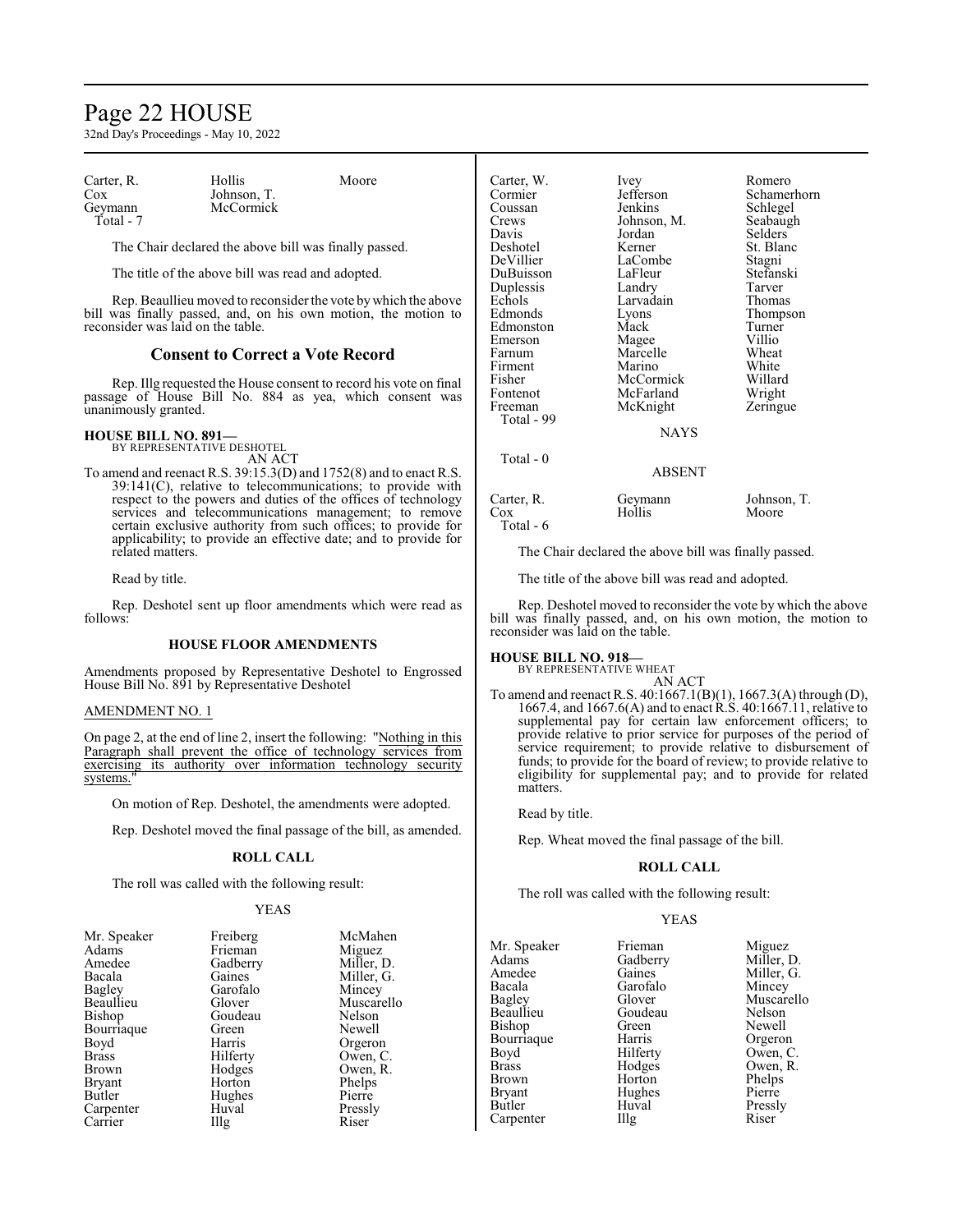32nd Day's Proceedings - May 10, 2022

Carrier Ivey Romero<br>Carter R. Jefferson Schamer Jefferson Schamerhorn<br>Jenkins Schlegel Carter, W. Jenkins Schlegel<br>Cormier Johnson, M. Seabaugh Cormier Johnson, M. Seabaug<br>Coussan Johnson, T. Selders Coussan Johnson, T.<br>Crews Jordan St. Blanc Davis Kerner Stagni Deshotel LaCombe Stefanski DeVillier LaFleur Tarver DuBuisson Landry<br>Duplessis Larvadain Duplessis Larvadain Thompson<br>
Echols Lyons Turner Extension Lyons Turner<br>
Mack Villio Edmonds Mack Villio<br>
Edmonston Magee Wheat Edmonston Magee Wheat Marcelle White<br>Marino Willard Farnum Marino Willard Firment McCormick Wright<br>
Fisher McFarland Zeringue Fisher McFarland<br>Fontenot McKnight McKnight<br>McMahen Freiberg Total  $-100$ **NAYS**  Total - 0 ABSENT Cox Geymann Moore Freeman Total - 5 The Chair declared the above bill was finally passed.

The title of the above bill was read and adopted.

Rep. Wheat moved to reconsider the vote by which the above bill was finally passed, and, on his own motion, the motion to reconsider was laid on the table.

# **HOUSE BILL NO. 978—**

BY REPRESENTATIVE MIGUEZ AN ACT

To enact R.S. 38:2216.1 and R.S. 39:1602.2, relative to public contracts; to prohibit certain discriminatory practices with respect to firearm associations, retailers, and manufacturers; to provide for definitions; to provide restrictions on applicability; and to provide for related matters.

Read by title.

Rep. Miguez sent up floor amendments which were read as follows:

#### **HOUSE FLOOR AMENDMENTS**

Amendments proposed by Representative Miguez to Engrossed House Bill No. 978 by Representative Miguez

# AMENDMENT NO. 1

On page 6, line 9, after "(8)" and before "shall mean:" delete ""Governmental entity"" and insert in lieu thereof ""Public entity"

#### AMENDMENT NO. 2

On page 6, line 28, after "(b) The" and before "entity" delete "government" and insert in lieu thereof "public"

#### AMENDMENT NO. 3

On page 7, line 1, after "C. A" and before "entity" delete "governmental" and insert in lieu thereof "public"

On motion of Rep. Miguez, the amendments were adopted.

Rep. Miguez moved the final passage of the bill, as amended.

# **ROLL CALL**

The roll was called with the following result:

#### YEAS

Mr. Speaker Freiberg Mincey<br>Adams Frieman Muscare Adams Frieman Muscarello Amedee Gadberry<br>Bacala Garofalo Bacala Garofalo Orgeron<br>Bagley Goudeau Owen, C Bagley Goudeau<br>Beaullieu Harris Beaullieu Harris Owen, R.<br>Bishop Hilferty Pressly Hilferty<br>
Hodges<br>
Riser Bourriaque Hodges<br>Brown Horton Brown Horton Romero<br>Carrier Huval Schamer Carrier Huval Schamerhorn<br>
Cormier Hlg Schlegel<br>
Schlegel Cormier IIIg Schlegel<br>Coussan Ivey Seabaugl Coussan Ivey Seabaugh<br>Crews Johnson, M. St. Blanc Crews Johnson, M. St. Blanch<br>Davis Johnson, T. Stagni Davis Johnson, T.<br>Deshotel Kerner Deshotel Kerner Stefanski<br>DeVillier LaCombe Tarver LaCombe Tarver<br>
Mack Thomas DuBuisson Mack<br>Echols Magee Echols Magee Thompson<br>Edmonds McCormick Turner Edmonds McCormick Turner<br>Edmonston McFarland Villio Edmonston McFarland Villio<br>
Emerson McKnight Wheat Emerson McKnight Wheat<br>
Farnum McMahen White Farnum McMahen<br>Firment Miguez Firment Miguez Wright<br>Fontenot Miller, G. Zeringue Miller, G. Total - 72 Boyd Glover Lyons<br>Brass Green Marine Brass Green Marino<br>Bryant Hughes Miller, Carpenter Jefferson Newell<br>Carter, R. Jenkins Phelps Carter, R. Jenkins Phelps<br>Carter, W. Jordan Pierre Carter, W. Jordan Pierre<br>
Duplessis LaFleur Selders Duplessis LaFleur Selders<br>
Freeman Landry Willard Freeman<br>Gaines Larvadain Total - 26

#### NAYS

Hughes Miller, D.<br>
Jefferson Newell

#### ABSENT

| Butler    | Geymann  | Moore |
|-----------|----------|-------|
| Cox       | Hollis   |       |
| Fisher    | Marcelle |       |
| Total - 7 |          |       |

The Chair declared the above bill was finally passed.

The title of the above bill was read and adopted.

Rep. Miguez moved to reconsider the vote by which the above bill was finally passed, and, on his own motion, the motion to reconsider was laid on the table.

#### **Consent to Correct a Vote Record**

Rep. Stefanski requested the House consent to record his vote on final passage of House Bill No. 978 as yea, which consent was unanimously granted.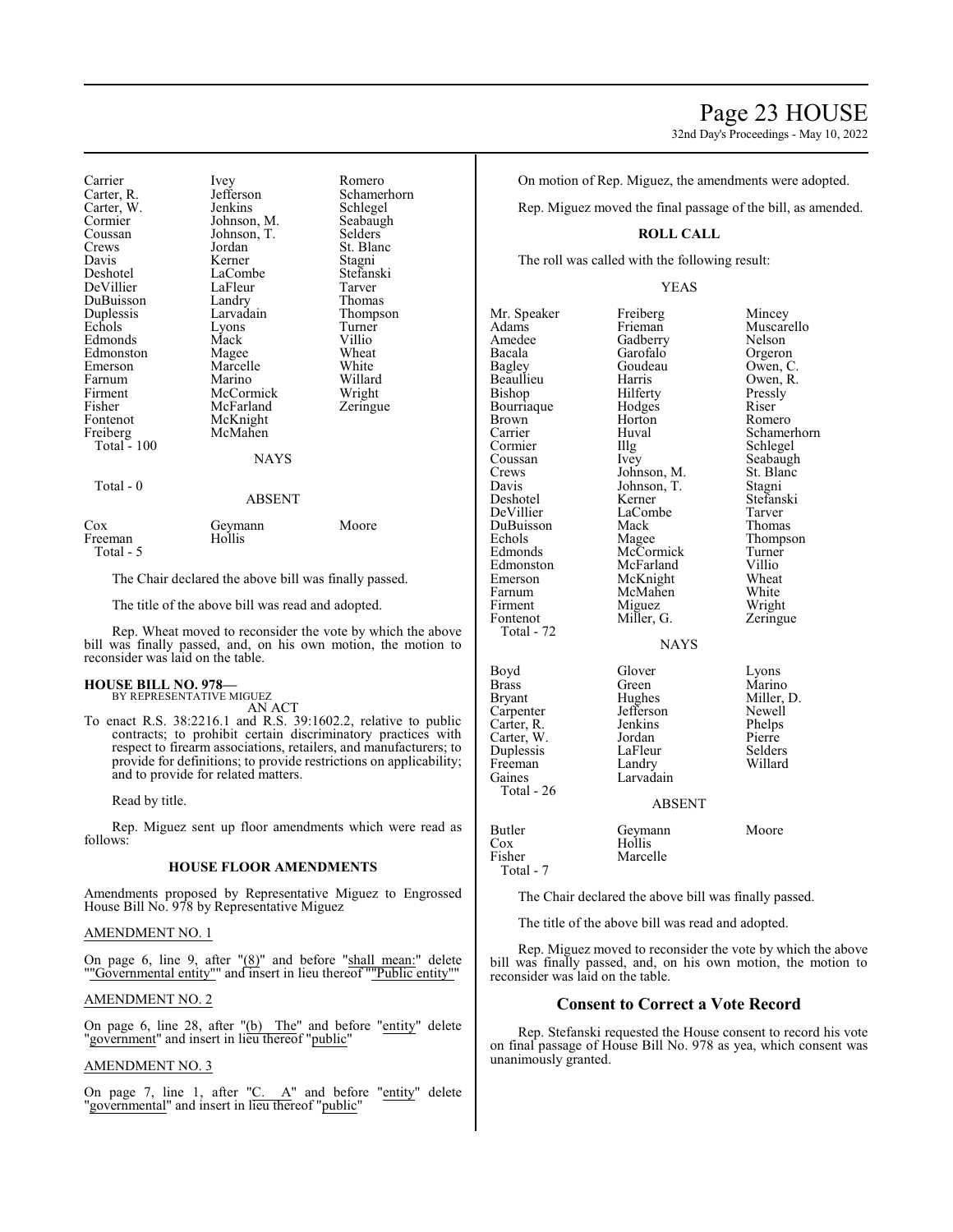# Page 24 HOUSE

32nd Day's Proceedings - May 10, 2022

# **HOUSE BILL NO. 1031—**

BY REPRESENTATIVE FREIBERG AN ACT

To enact Part II-A of Chapter 3 of Title 32 of the Louisiana Revised Statutes of 1950, to be comprised of R.S. 32:461, relative to an annual road usage fee on certain vehicles; to levy a road usage fee on electric and hybrid motor vehicles; to provide for the collection and disposition of the proceeds; to provide for certain definitions; to provide for the use of road usage fee proceeds; and to provide for related matters.

Read by title.

#### **Motion**

On motion of Rep. Freiberg, the bill was returned to the calendar.

# **Notice of Intention to Call**

Pursuant to House Rule No. 8.20(A), Rep. Freiberg gave notice of her intention to call House Bill No. 1031 from the calendar on Wednesday, May 11, 2022.

**HOUSE BILL NO. 1067** (Substitute for House Bill No. 241 by Representative Riser)— BY REPRESENTATIVE RISER

AN ACT

To amend and reenact the heading of Part XIII of Chapter 11 of Title 23 of the Louisiana Revised Statutes of 1950, R.S. 23:1771, 1773,and 1775(B) and (C)(2), and R.S. 47:1508(B)(28), to enact R.S. 23:1775(F) and R.S. 47:1576.3 and 1576.4, and to repeal R.S. 23:1772, 1774, and 1776, relative to the Fresh Start Proper Worker Classification Initiative and the Voluntary Disclosure Program; to provide for definitions; to provide for eligibility requirements for participation in the Voluntary Disclosure Program; to provide for the payment of unemployment taxes and penalties; to provide for withholding taxes, interest, and penalties; to provide for compliance with federal laws and regulations; to provide for a safe harbor; to provide for unemployment interest; to provide for a public records exception; to require the Department of Revenue to promulgate rules and regulations; and to provide for related matters.

Read by title.

Rep. Riser sent up floor amendments which were read as follows:

### **HOUSE FLOOR AMENDMENTS**

Amendments proposed by Representative Riser to Engrossed House Bill No. 1067 by Representative Riser

#### AMENDMENT NO. 1

On page 4, line 29, after "penalties" and before "within" insert "due"

AMENDMENT NO. 2

On page 10, line 21, change "Reliance" to "The putative employer relied"

### AMENDMENT NO. 3

On page 10, line 28, change "Reliance" to "The putative employer relied

On motion of Rep. Riser, the amendments were adopted.

Rep. Riser moved the final passage of the bill, as amended.

# **ROLL CALL**

The roll was called with the following result:

YEAS

Mr. Speaker Freiberg McMahen<br>Adams Frieman Miguez Adams Frieman<br>Amedee Gadberry Amedee Gadberry Miller, D.<br>Bacala Gaines Miller, G. Bacala Gaines Miller, G.<br>Bagley Garofalo Mincey Bagley Garofalo Mincey Bourriaque Goude<br>Boyd Green Boyd Green Newell<br>Brass Harris Orgerou Brown Hilferty Owen, C.<br>Bryant Hodges Owen, R. Bryant Hodges Owen, R.<br>Butler Horton Phelps Carpenter Hughe<br>Carrier Huval Carter, W. Illg Riser Cormier Livey Romero Cormier Ivey<br>Coussan Jefferson Coussan Jefferson Schamerhorn<br>Crews Jenkins Schlegel Crews Jenkins Schlegel<br>Davis Johnson, M. Seabaugh Davis Johnson, M. Seabaugh<br>Deshotel Johnson, T. Selders Deshotel Johnson, T.<br>DeVillier Jordan DuBuisson Kerner Stagni Duplessis LaCombe Stefansk<br>Echols LaFleur Thomas Echols LaFleur<br>Edmonds Landry Edmonston Larvadain Turner Emerson Lyons Villio<br>
Farnum Magee Wheat Firment Marino White<br>
Fisher McCormick Willard Fisher McCormick Willard McFarland Freeman McKnight Zeringue Total - 96  $Total - 0$ 

Glover Muscarello<br>Goudeau Nelson Harris Orgeron<br>Hilferty Owen, C Horton Phelps<br>Hughes Pierre Huval Pressly<br>Illg Riser Jordan St. Blanc<br>
Kerner Stagni Landry Thompson<br>Larvadain Turner Magee Wheat<br>
Marino White

**NAYS** 

#### ABSENT

Bishop Geymann Marcelle<br>Carter. R. Hollis Moore Carter, R. Hollis Moore Cox Mack Tarver Total - 9

The Chair declared the above bill was finally passed.

The title of the above bill was read and adopted.

Rep. Riser moved to reconsider the vote by which the above bill was finally passed, and, on his own motion, the motion to reconsider was laid on the table.

**HOUSE BILL NO. 1068** (Substitute for House Bill No. 255 by Representative Hilferty)— BY REPRESENTATIVE HILFERTY

AN ACT

To amend and reenact Section 6 of Act 110 of the 2020 Regular Session of the Legislature of Louisiana, relative to the assessment, collection, and distribution of certain court costs and fees in the parish of Orleans; to provide for the termination date of existing law; and to provide for related matters.

Read by title.

Rep. Hilferty sent up floor amendments which were read as follows: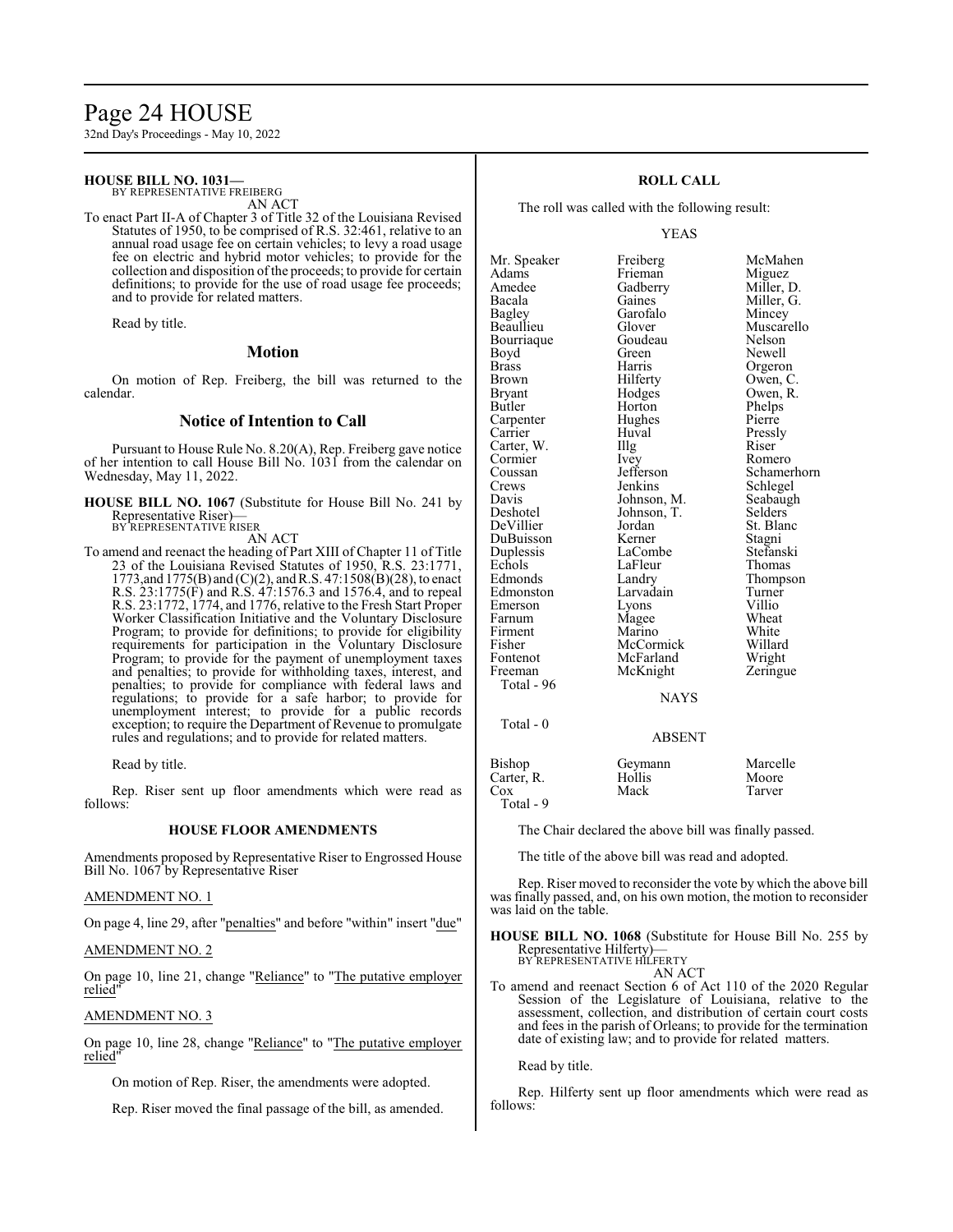# Page 25 HOUSE

32nd Day's Proceedings - May 10, 2022

# **HOUSE FLOOR AMENDMENTS**

Amendments proposed by Representative Hilferty to Original House Bill No. 1068 by Representative Hilferty

#### AMENDMENT NO. 1

On page 1, after line 10, add the following:

"Section 2. This Act shall become effective upon signature by the governor or, if not signed by the governor, upon expiration of the time for bills to become law without signature by the governor, as provided by Article III, Section 18 of the Constitution of Louisiana. If vetoed by the governor and subsequently approved by the legislature, this Act shall become effective on the day following such approval."

On motion of Rep. Hilferty, the amendments were adopted.

Rep. Hilferty sent up floor amendments which were read as follows:

#### **HOUSE FLOOR AMENDMENTS**

Amendments proposed by Representative Hilferty to Engrossed House Bill No. 1068 by Representative Hilferty

#### AMENDMENT NO. 1

On page 1, line 10, change "2023" to "2024"

On motion of Rep. Hilferty, the amendments were adopted.

Rep. Hilferty moved the final passage of the bill, as amended.

#### **ROLL CALL**

The roll was called with the following result:

#### YEAS

| Mr. Speaker | Freiberg    | Miller, D.  |
|-------------|-------------|-------------|
| Adams       | Frieman     | Miller, G.  |
| Amedee      | Gadberry    | Mincey      |
| Bacala      | Gaines      | Muscarello  |
| Bagley      | Glover      | Nelson      |
| Beaullieu   | Goudeau     | Newell      |
| Bourriaque  | Harris      | Owen, C.    |
| Boyd        | Hilferty    | Owen, R.    |
| Brass       | Hodges      | Phelps      |
| Brown       | Horton      | Pierre      |
| Bryant      | Huval       | Pressly     |
| Butler      | Illg        | Riser       |
| Carpenter   | Ivey        | Romero      |
| Carrier     | Jefferson   | Schamerhorn |
| Carter, W.  | Jenkins     | Schlegel    |
| Cormier     | Johnson, M. | Seabaugh    |
| Coussan     | Johnson, T. | Selders     |
| Crews       | Jordan      | St. Blanc   |
| Davis       | Kerner      | Stagni      |
| Deshotel    | LaCombe     | Stefanski   |
| DeVillier   | LaFleur     | Tarver      |
| DuBuisson   | Landry      | Thomas      |
| Duplessis   | Larvadain   | Thompson    |
| Echols      | Lyons       | Turner      |
| Edmonds     | Mack        | Villio      |
| Edmonston   | Magee       | Wheat       |
| Emerson     | Marino      | White       |
| Farnum      | McCormick   | Willard     |
| Firment     | McFarland   | Wright      |
| Fisher      | McKnight    | Zeringue    |
| Fontenot    | McMahen     |             |

| Freeman<br>Total - 94                                 | Miguez                               |                              |
|-------------------------------------------------------|--------------------------------------|------------------------------|
|                                                       | <b>NAYS</b>                          |                              |
| Total - 0                                             | <b>ABSENT</b>                        |                              |
| Bishop<br>Carter, R.<br>Cox<br>Garofalo<br>Total - 11 | Geymann<br>Green<br>Hollis<br>Hughes | Marcelle<br>Moore<br>Orgeron |

The Chair declared the above bill was finally passed.

The title of the above bill was read and adopted.

Rep. Hilferty moved to reconsider the vote by which the above bill was finally passed, and, on her own motion, the motion to reconsider was laid on the table.

**HOUSE BILL NO. 1069** (Substitute for House Bill No. 461 by Representative Jordan)— BY REPRESENTATIVE JORDAN

# AN ACT

To amend and reenact R.S. 33:441 through 447.16, 448(C) and (D), 449(C),450(C), 451(C), 452, 453(B), 454(B), 455(B), 456(B), and  $457(B)$ , relative to municipal courts; to provide relative to mayors' courts; to provide for the appointment of magistrates to preside over mayors' courts; to provide for the qualifications and appointment of magistrates; and to provide for related matters.

Read by title.

Rep. Horton, on behalf of the Legislative Bureau, sent up floor amendments which were read as follows:

#### **HOUSE FLOOR AMENDMENTS**

Amendments proposed by Representative Horton on behalf of the Legislative Bureau to Engrossed House Bill No. 1069 by Representative Jordan

### AMENDMENT NO. 1

On page 2, line 20, following "the" and before "may" change "mayor" to "magistrate"

#### AMENDMENT NO. 2

On page 4, line 8, following "more" insert "additional"

#### AMENDMENT NO. 3

On page 4, line 17, following "more" insert "additional"

On motion of Rep. Horton, the amendments were adopted.

Rep. Jordan sent up floor amendments which were read as follows:

# **HOUSE FLOOR AMENDMENTS**

Amendments proposed by Representative Jordan to Engrossed House Bill No. 1069 by Representative Jordan

### AMENDMENT NO. 1

On page 1, line 4, after "the" and before "appointment" insert "recommendation and"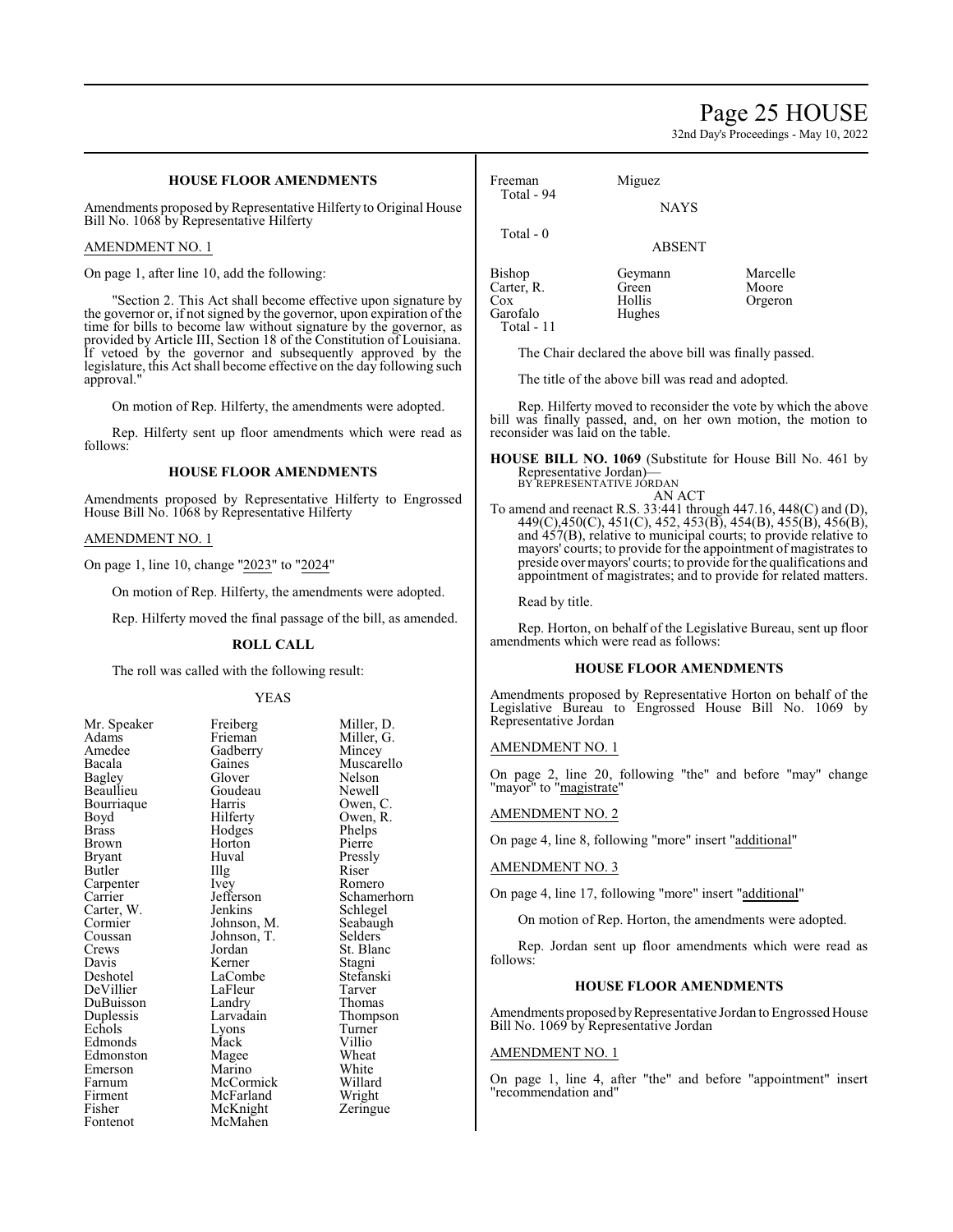# Page 26 HOUSE

32nd Day's Proceedings - May 10, 2022

# AMENDMENT NO. 2

On page 1, line 8, after "magistrates;" and before "and" insert "to provide for the termination of magistrates;

### AMENDMENT NO. 3

On page 3, line 6, after "attorneys" and before "who" insert "recommended by the mayor"

# AMENDMENT NO. 4

On page 4, line 9, after "attorneys" and before "who" insert "recommended by the mayor"

#### AMENDMENT NO. 5

On page 4, line 18, after "attorneys" and before "who" insert "recommended by the mayor"

### AMENDMENT NO. 6

On page 5, between lines 2 and 3, insert the following:

"(3) The mayor may recommend the termination of a magistrate and such recommendation shall be subject to approval by the governing authority of the city, town, or village.

#### AMENDMENT NO. 7

On page 5, line 6, after "attorneys" and before "who" insert "recommended by the mayor"

#### AMENDMENT NO. 8

On page 5, at the end of line 12, insert the following:

"The mayor may recommend the termination of a magistrate and such recommendation shall be subject to approval by the city council.

# AMENDMENT NO. 9

On page 5, line 27, after "officer" and before "for" insert "recommended by the mayor"

#### AMENDMENT NO. 10

On page 6, between lines 20 and 21, insert the following:

"(8) The mayor may recommend the termination of the animal hearing officer and such recommendation shall be subject to approval by the city council."

#### AMENDMENT NO. 11

On page 6, line 24, after "attorney" and before "who" insert "recommended by the mayor"

#### AMENDMENT NO. 12

On page 7, at the end of line 2, insert the following:

"The mayor may recommend the termination of a magistrate and such recommendation shall be subject to approval by the board of aldermen."

# AMENDMENT NO. 13

On page 8, line 3, after "attorney" and before "who" insert "recommended by the mayor"

# AMENDMENT NO. 14

On page 8, at the end of line 9, insert the following:

"The mayor may recommend the termination of a magistrate and such recommendation shall be subject to approval by the board of aldermen.

### AMENDMENT NO. 15

On page 8, at the end of line 13, insert "recommended by the mayor"

AMENDMENT NO. 16

On page 8, at the end of line 20, insert the following:

"The mayor may recommend the termination of a magistrate and such recommendation shall be subject to approval by the board of aldermen.

# AMENDMENT NO. 17

On page 8, line 23, after "attorney" and before "who" insert "recommended by the mayor"

# AMENDMENT NO. 18

On page 8, at the end of line 29, insert the following:

The mayor may recommend the termination of a magistrate and such recommendation shall be subject to approval by the board of aldermen."

### AMENDMENT NO. 19

On page 9, line 3, after "attorney" and before "who" insert "recommended by the mayor"

#### AMENDMENT NO. 20

On page 9, at the end of line 9, insert the following:

"The mayor may recommend the termination of a magistrate and such recommendation shall be subject to approval by the board of aldermen."

#### AMENDMENT NO. 21

On page 9, line 12, after "attorney" and before "who" insert "recommended by the mayor"

# AMENDMENT NO. 22

On page 9, at the end of line 18, insert the following:

"The mayor may recommend the termination of a magistrate and such recommendation shall be subject to approval by the board of aldermen."

# AMENDMENT NO. 23

On page 9, line 21, after "attorney" and before "who" insert "recommended by the mayor"

# AMENDMENT NO. 24

On page 9, at the end of line 27, insert the following:

"The mayor may recommend the termination of a magistrate and such recommendation shall be subject to approval by the board of aldermen."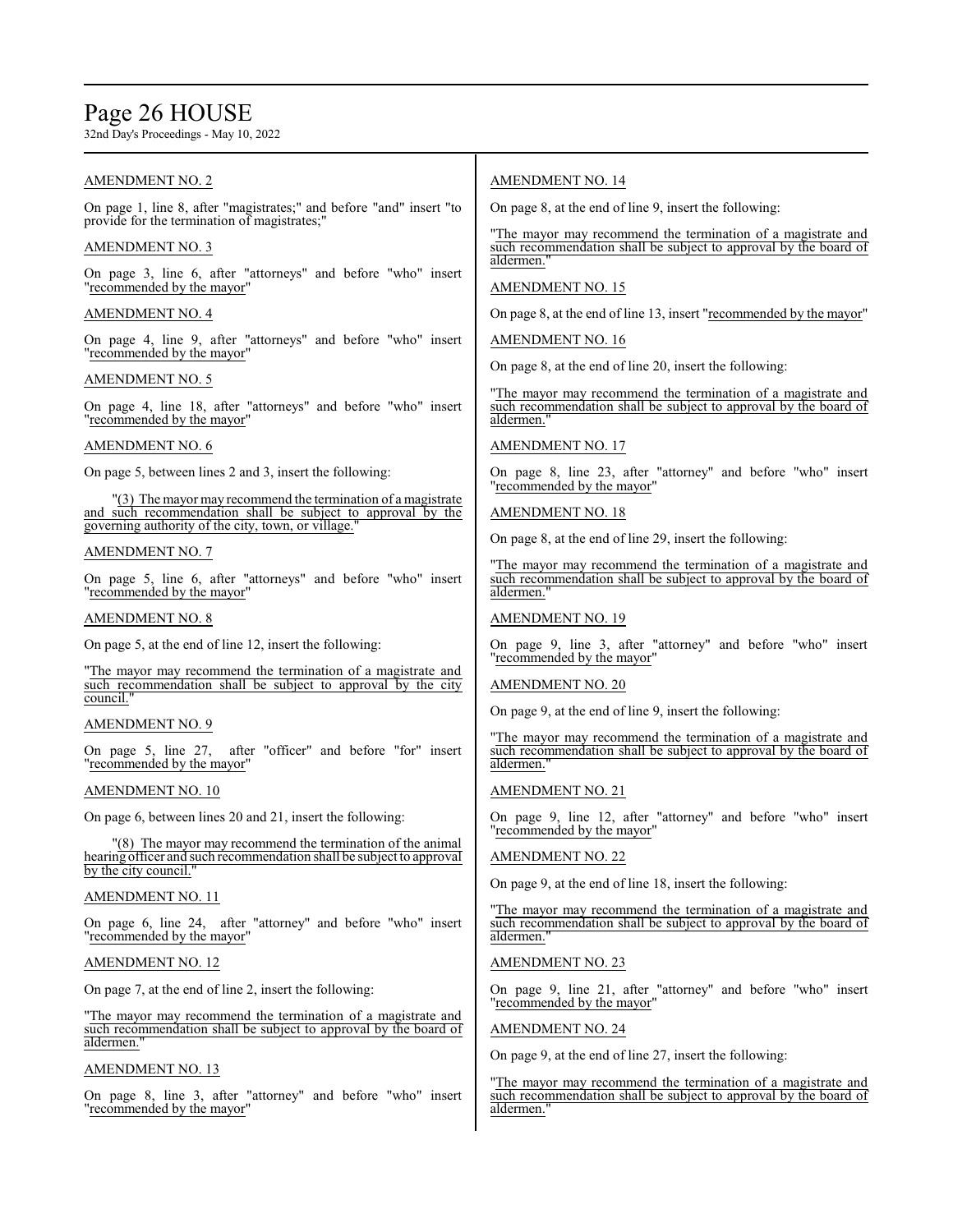32nd Day's Proceedings - May 10, 2022

# AMENDMENT NO. 25

On page 10, line 3, after "attorney" and before "who" insert "recommended by the mayor"

#### AMENDMENT NO. 26

On page 10, at the end of line 9, insert the following:

"The mayor may recommend the termination of a magistrate and such recommendation shall be subject to approval by the board of aldermen.

#### AMENDMENT NO. 27

On page 10, line 12, after "attorney" and before "who" insert "recommended by the mayor"

# AMENDMENT NO. 28

On page 10, at the end of line 18, insert the following:

"The mayor may recommend the termination of a magistrate and such recommendation shall be subject to approval by the board of aldermen."

#### AMENDMENT NO. 29

On page 10, line 21, after "attorney" and before "who" insert "recommended by the mayor"

# AMENDMENT NO. 30

On page 10, at the end of line 26, insert the following:

"The mayor may recommend the termination of a magistrate and such recommendation shall be subject to approval by the board of aldermen."

#### AMENDMENT NO. 31

On page 10, line 29, after "attorney" and before "who" insert "recommended by the mayor"

# AMENDMENT NO. 32

On page 11, at the end of line 5, insert the following:

"The mayor may recommend the termination of a magistrate and such recommendation shall be subject to approval by the board of aldermen."

#### AMENDMENT NO. 33

On page 11, line 9, after "attorney" and before "who" insert "recommended by the mayor"

### AMENDMENT NO. 34

On page 11, at the end of line 15, insert the following:

"The mayor may recommend the termination of a magistrate and such recommendation shall be subject to approval by the board of aldermen."

#### AMENDMENT NO. 35

On page 11, line 24, after "attorney" and before "who" insert "recommended by the mayor"

### AMENDMENT NO. 36

On page 12, at the end of line 2, insert the following:

"The mayor may recommend the termination of a magistrate and such recommendation shall be subject to approval by the board of aldermen.

### AMENDMENT NO. 37

On page 12, line 5, after "attorney" and before "who" insert "recommended by the mayor"

#### AMENDMENT NO. 38

On page 12, line 12, insert the following:

"The mayor may recommend the termination of a magistrate and such recommendation shall be subject to approval by the board of aldermen.

#### AMENDMENT NO. 39

On page 12, line 15, after "attorney" and before "who" insert "recommended by the mayor"

#### AMENDMENT NO. 40

On page 12, at the end of line 21, insert the following:

"The mayor may recommend the termination of a magistrate and such recommendation shall be subject to approval by the board of aldermen.

#### AMENDMENT NO. 41

On page 12, line 24, after "attorney" and before "who" insert "recommended by the mayor"

# AMENDMENT NO. 42

On page 13, at the end of line 2, insert the following:

"The mayor may recommend the termination of a magistrate and such recommendation shall be subject to approval by the board of aldermen."

# AMENDMENT NO. 43

On page 13, line 5, after "attorney" and before "who" insert "recommended by the mayor"

# AMENDMENT NO. 44

On page 13, at the end of line 11, insert the following:

"The mayor may recommend the termination of a magistrate and such recommendation shall be subject to approval by the board of aldermen.

### AMENDMENT NO. 45

On page 13, line 14, after "attorney" and before "who" insert "recommended by the mayor"

#### AMENDMENT NO. 46

On page 13, at the end of line 20, insert the following:

"The mayor may recommend the termination of a magistrate and such recommendation shall be subject to approval by the board of aldermen."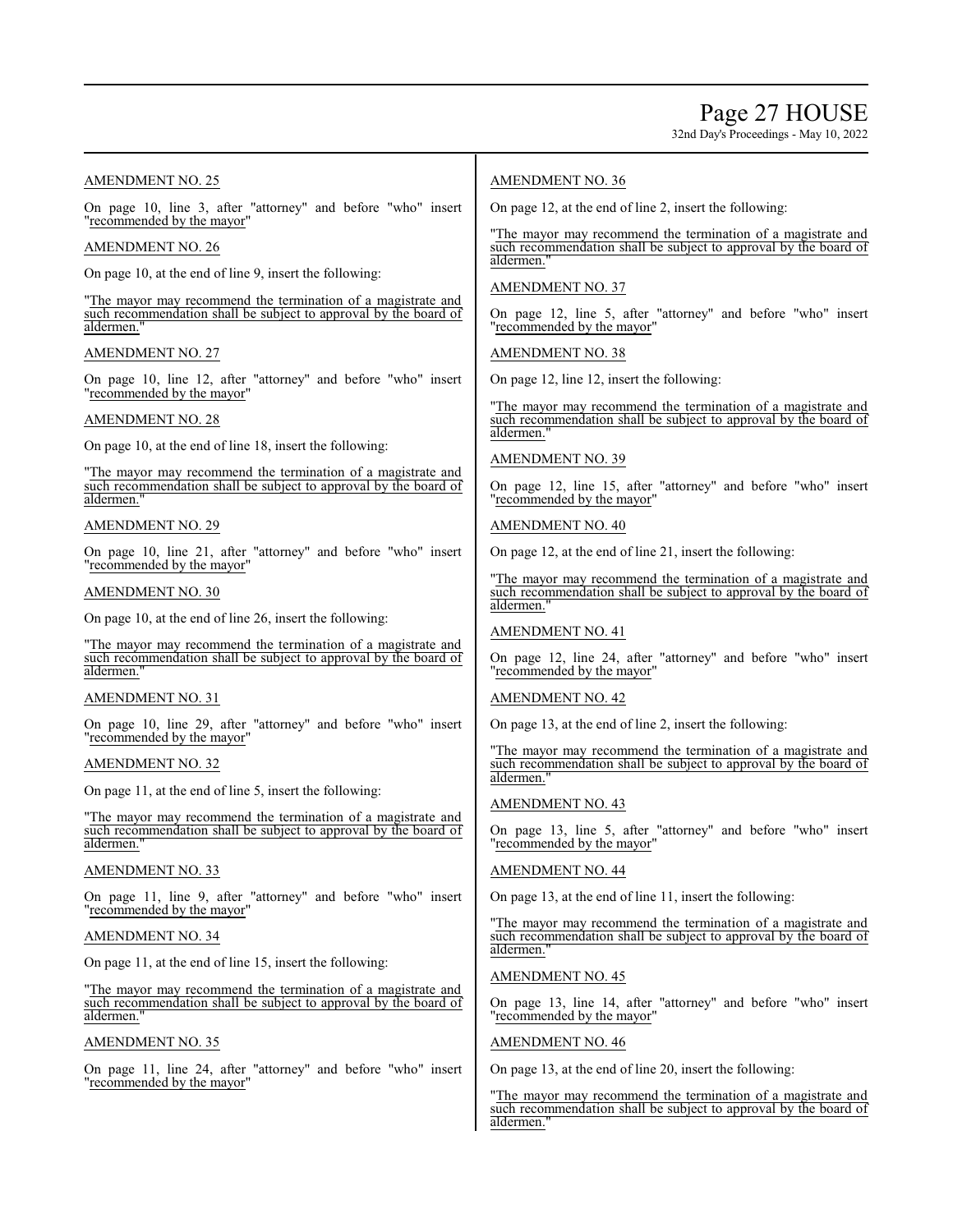# Page 28 HOUSE

32nd Day's Proceedings - May 10, 2022

# AMENDMENT NO. 47

On page 13, line 23, after "attorney" and before "who" insert "recommended by the mayor"

# AMENDMENT NO. 48

On page 13, at the end of line 29, insert the following:

"The mayor may recommend the termination of a magistrate and such recommendation shall be subject to approval by the board of aldermen.

# AMENDMENT NO. 49

On page 14, line 3, after "attorney" and before "who" insert "recommended by the mayor"

# AMENDMENT NO. 50

On page 14, at the end of line 9, insert the following:

"The mayor may recommend the termination of a magistrate and such recommendation shall be subject to approval by the board of aldermen."

# AMENDMENT NO. 51

On page 14, line 12, after "attorney" and before "who" insert "recommended by the mayor"

# AMENDMENT NO. 52

On page 14, at the end of line 18, insert the following:

"The mayor may recommend the termination of a magistrate and such recommendation shall be subject to approval by the board of aldermen."

#### AMENDMENT NO. 53

On page 14, line 21, after "attorney" and before "who" insert "recommended by the mayor"

# AMENDMENT NO. 54

On page 14, at the end of line 27, insert the following:

"The mayor may recommend the termination of a magistrate and such recommendation shall be subject to approval by the board of aldermen."

# AMENDMENT NO. 55

On page 15, line 3, after "attorney" and before "who" insert "recommended by the mayor"

### AMENDMENT NO. 56

On page 15, at the end of line 9, insert the following:

"The mayor may recommend the termination of a magistrate and such recommendation shall be subject to approval by the board of aldermen."

# AMENDMENT NO. 57

On page 15, line 12, after "attorney" and before "who" insert "recommended by the mayor"

# AMENDMENT NO. 58

On page 15, at the end of line 18, insert the following:

"The mayor may recommend the termination of a magistrate and such recommendation shall be subject to approval by the board of aldermen.

### AMENDMENT NO. 59

On page 15, line 21, after "attorney" and before "who" insert "recommended by the mayor"

# AMENDMENT NO. 60

On page 15, at the end of line 27, insert the following:

"The mayor may recommend the termination of a magistrate and such recommendation shall be subject to approval by the board of aldermen.

#### AMENDMENT NO. 61

On page 16, line 3, after "attorney" and before the comma "," insert "recommended by the mayor"

#### AMENDMENT NO. 62

On page 16, at the end of line 9, insert the following:

"The mayor may recommend the termination of a magistrate and such recommendation shall be subject to approval by the city council."

# AMENDMENT NO. 63

On page 16, line 12, after "attorney" and before "who" insert "recommended by the mayor"

# AMENDMENT NO. 64

On page 16, at the end of line 18, insert the following:

"The mayor may recommend the termination of a magistrate and such recommendation shall be subject to approval by the board of aldermen.

# AMENDMENT NO. 65

On page 16, line 21, after "attorney" and before "who" insert "recommended by the mayor"

# AMENDMENT NO. 66

On page 16, at the end of line 27, insert the following:

"The mayor may recommend the termination of a magistrate and such recommendation shall be subject to approval by the board of aldermen.

#### AMENDMENT NO. 67

On page 17, line 3, after "attorney" and before "who" insert "recommended by the mayor"

# AMENDMENT NO. 68

On page 17, at the end of line 9, insert the following:

"The mayor may recommend the termination of a magistrate and such recommendation shall be subject to approval by the board of aldermen.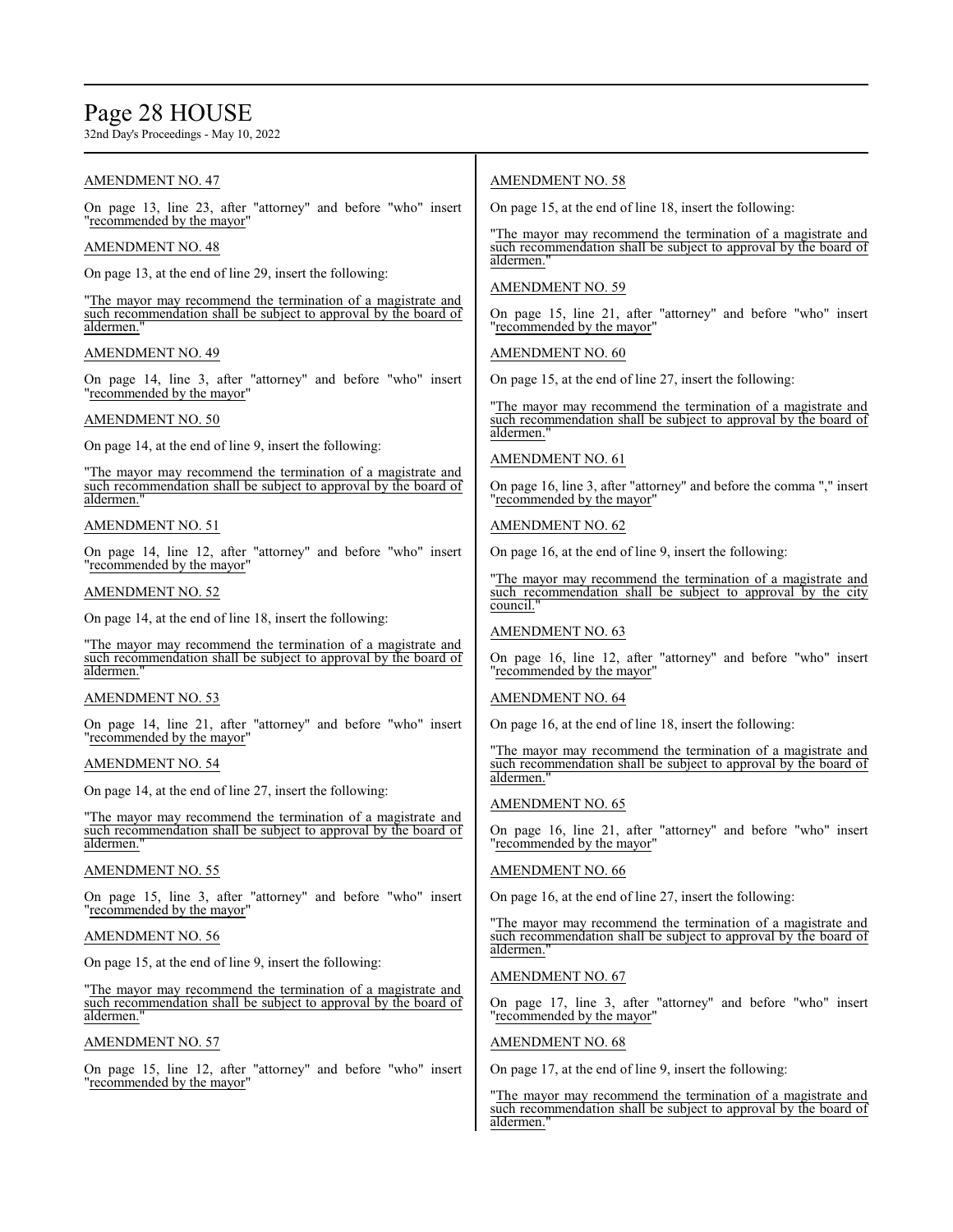# Page 29 HOUSE

32nd Day's Proceedings - May 10, 2022

# AMENDMENT NO. 69

On page 17, line 13, after "attorney" and before "who" insert "recommended by the mayor"

#### AMENDMENT NO. 70

On page 17, at the end of line 18, insert the following:

"The mayor may recommend the termination of a magistrate and such recommendation shall be subject to approval by the city council.

### AMENDMENT NO. 71

On page 18, line 5, after "attorney" and before "who" insert "recommended by the mayor"

### AMENDMENT NO. 72

On page 18, at the end of line 11, insert the following:

"The mayor may recommend the termination of a magistrate and such recommendation shall be subject to approval by the board of aldermen."

#### AMENDMENT NO. 73

On page 18, line 14, after "attorney" and before "who" insert "recommended by the mayor"

# AMENDMENT NO. 74

On page 18, at the end of line 20, insert the following:

"The mayor may recommend the termination of a magistrate and such recommendation shall be subject to approval by the board of aldermen."

#### AMENDMENT NO. 75

On page 18, line 23, after "attorney" and before "who" insert "recommended by the mayor"

### AMENDMENT NO. 76

On page 18, at the end of line 28, insert the following:

"The mayor may recommend the termination of a magistrate and such recommendation shall be subject to approval by the council.

#### AMENDMENT NO. 77

On page 19, line 3, after "attorney" and before "who" insert "recommended by the mayor"

### AMENDMENT NO. 78

On page 19, at the end of line 9, insert the following:

"The mayor may recommend the termination of a magistrate and such recommendation shall be subject to approval by the board of aldermen."

#### AMENDMENT NO. 79

On page 24, line 13, after "attorney" and before "who" insert "recommended by the mayor"

#### AMENDMENT NO. 80

On page 24, at the end of line 18, insert the following:

"The mayor may recommend the termination of a magistrate and such recommendation shall be subject to approval by the board of aldermen."

On motion of Rep. Jordan, the amendments were adopted.

### **Motion**

On motion of Rep. Jordan, the bill, as amended, was returned to the calendar.

**HOUSE BILL NO. 1070** (Substitute for House Bill No. 759 by Representative Schexnayder)**—** BY REPRESENTATIVE SCHEXNAYDER

AN ACT

To amend and reenact R.S. 29:725(A) and 726(F), to enact R.S. 29:725(K), 726(G), and 728(G), and to repeal R.S. 29:725.5, 726(E)(25), and 731, relative to the Governor's Office of Homeland Security and Emergency Preparedness; to provide requirements for the statewide emergencymanagement software system; to provide for mandatory training requirements; to provide relative to employees in parish offices of homeland security and emergency preparedness; to provide relative to prepositioned contracts; to provide relative to procurement; to provide for reporting; to provide for temporary housing assistance; to provide for eligibility; to provide relative to waivers oflocal land use regulations; to provide for exemptions; to provide for an effective date; and to provide for related matters.

Read by title.

# **Motion**

On motion of Rep. Stefanski, the bill was returned to the calendar.

# **Notice of Intention to Call**

Pursuant to House Rule No. 8.20(A), Rep. Stefanski gave notice of Rep. Schexnayder's intention to call House Bill No. 1070 from the calendar on Thursday, May 12, 2022.

**HOUSE BILL NO. 1071** (Substitute for House Bill No. 840 by Representative Bagley)— BY REPRESENTATIVES BAGLEY, ECHOLS, PRESSLY, SEABAUGH, AND TURNER AND SENATORS MILLIGAN AND PEACOCK AN ACT

To amend and reenact R.S. 40:2266.1(F), relative to criminalistics laboratory commissions; to provide for additional funding for optional revenues for criminalistics laboratories; and to provide for related matters.

Read by title.

# **Motion**

On motion of Rep. Bagley, the bill was returned to the calendar.

**HOUSE BILL NO. 1072** (Substitute for House Bill No. 878 by Representative Horton)— BY REPRESENTATIVES HORTON, DUBUISSON, EDMONDS, FARNUM, FONTENOT, FREIBERG, KERNER, MCKNIGHT, SCHAMERHORN, AND **STAGNI** AN ACT

To enact R.S. 33:2581.3, relative to the classified police service; to provide that the development of hearing loss while employed in the classified police service is an occupational disease; to provide for benefits to an affected employee; to create a rebuttable presumption that such hearing loss developed during employment under certain circumstances; to require certain persons appointed to the classified police service to submit to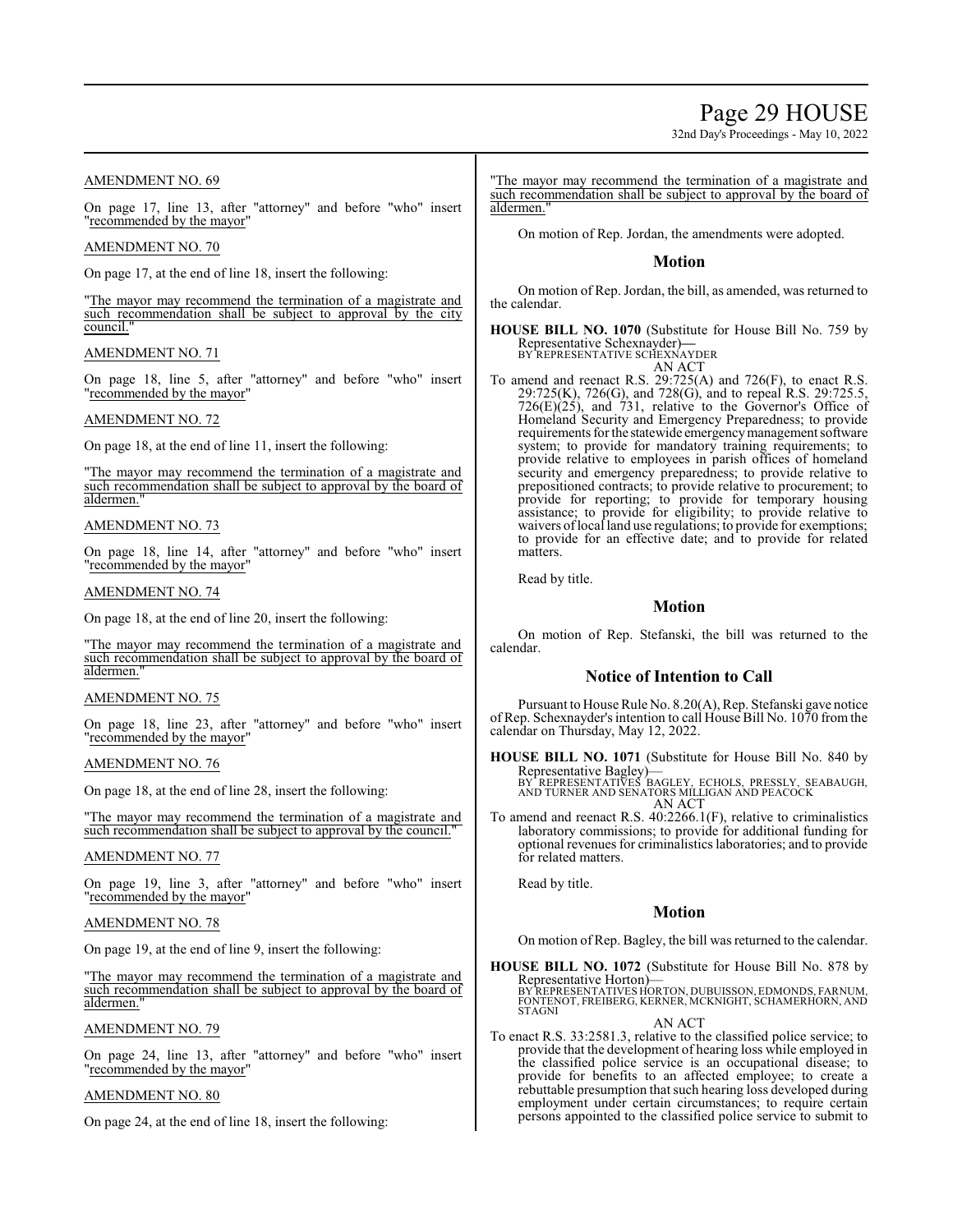# Page 30 HOUSE

32nd Day's Proceedings - May 10, 2022

certain audiology examinations; and to provide for related matters.

Read by title.

Rep. Horton moved the final passage of the bill.

# **ROLL CALL**

The roll was called with the following result:

# YEAS

| Mr. Speaker  | Fontenot      | McMa    |
|--------------|---------------|---------|
| Adams        | Freeman       | Migue   |
| Amedee       | Freiberg      | Miller  |
| Bacala       | Gadberry      | Mince   |
| Bagley       | Gaines        | Musca   |
| Beaullieu    | Garofalo      | Nelso:  |
| Bishop       | Glover        | Newel   |
| Bourriaque   | Goudeau       | Orger   |
| Boyd         | Green         | Owen    |
| Brass        | Hodges        | Owen    |
| Brown        | Horton        | Phelp   |
| Bryant       | Hughes        | Pierre  |
| Carpenter    | Huval         | Pressl  |
| Carrier      | Illg          | Riser   |
| Carter, R.   | Ivey          | Rome    |
| Carter, W.   | Jefferson     | Schan   |
| Cormier      | Jenkins       | Schleg  |
| Coussan      | Johnson, M.   | Seldei  |
| Crews        | Johnson, T.   | St. Bla |
| Davis        | Jordan        | Stagni  |
| Deshotel     | Kerner        | Stefan  |
| DeVillier    | LaCombe       | Tarver  |
| DuBuisson    | LaFleur       | Thom    |
| Duplessis    | Landry        | Thom    |
| Echols       | Larvadain     | Turne   |
| Edmonds      | Lyons         | Villio  |
| Edmonston    | Mack          | Whea    |
| Emerson      | Magee         | White   |
| Farnum       | McCormick     | Willar  |
| Firment      | McFarland     | Wrigh   |
| Fisher       | McKnight      | Zering  |
| Total - 93   |               |         |
|              | <b>NAYS</b>   |         |
| Frieman      | Seabaugh      |         |
| Total - 2    |               |         |
|              | <b>ABSENT</b> |         |
| Butler       | Hilferty      | Miller  |
| Cox          | Hollis        | Moore   |
| Geymann      | Marcelle      |         |
| Harris       | Marino        |         |
| $Total - 10$ |               |         |

tenot McMahen eman Miguez iberg Miller, G.<br>1991 Mincey 18 Mincey<br>
1988 Muscar<br>
Muscar nes Muscarello<br>
ofalo Nelson ofalo Nelson<br>ver Newell ver Newell<br>udeau Orgero udeau Orgeron<br>en Owen, C en Owen, C.<br>dges Owen, R. Owen, R. rton Phelps<br>ghes Pierre ghes Pierre<br>val Pressl<sup>,</sup> Pressly<br>Riser y Romero<br>Cerson Schamer Eerson Schamerhorn<br>
Schlegel<br>
Schlegel Schlegel<br>Selders nson, M.<br>nson, T. nson, T. St. Blanc<br>dan Stagni dan Stagni<br>Ther Stefans ner Stefanski<br>Deshotel Tarver Prombe Tarver<br>Peter Thoma Pur Thomas<br>Purisson Thomas<br>Thomps Thompson<br>Turner vadain<br><sup>ons</sup> edmonds villions villions villions villions villions villions villions villions v<br>Edmonds villions villions villions villions villions villions villions villions villions villions villions vi<br>Edmonds villions villions vill ek Wheat<br>gee White Čormick Willard<br>Farland Wright Farland<br>Knight Zeringue NAYS baugh ABSENT Ferty Miller, D.<br>Ilis Moore Moore rcelle<br>rino

Total - 10

The Chair declared the above bill was finally passed.

The title of the above bill was read and adopted.

Rep. Horton moved to reconsider the vote by which the above bill was finally passed, and, on her own motion, the motion to reconsider was laid on the table.

**HOUSE BILL NO. 1071** (Substitute for House Bill No. 840 by

Representative Bagley)—<br>BY REPRESENTATIVES BAGLEY, ECHOLS, PRESSLY, SEABAUGH,<br>AND TURNER AND SENATORS MILLIGAN AND PEACOCK<br>AN ACT

To amend and reenact R.S. 40:2266.1(F), relative to criminalistics laboratory commissions; to provide for additional funding for optional revenues for criminalistics laboratories; and to provide for related matters.

Called from the calendar.

Read by title.

Rep. Bagley moved the final passage of the bill.

# **ROLL CALL**

The roll was called with the following result:

#### YEAS

| Mr. Speaker<br>Adams<br>Amedee<br>Bacala<br>Bagley<br>Beaullieu<br>Bishop<br>Bourriaque<br>Boyd<br>Brass<br>Brown<br>Bryant<br>Butler<br>Carpenter<br>Carrier<br>Carter, R.<br>Carter, W.<br>Cormier<br>Coussan<br>Crews<br>Davis<br>Deshotel<br>DeVillier<br>DuBuisson<br>Duplessis<br>Echols<br>Edmonds<br>Edmonston<br>Emerson<br>Farnum<br>Firment<br>Fisher<br>Fontenot<br>Total - 98<br>Total - 0 | Freeman<br>Freiberg<br>Frieman<br>Gadberry<br>Gaines<br>Garofalo<br>Glover<br>Green<br>Harris<br>Hilferty<br>Hodges<br>Horton<br>Hughes<br>Huval<br>Illg<br>Ivey<br>Jefferson<br>Jenkins<br>Johnson, M.<br>Johnson, T.<br>Jordan<br>Kerner<br>LaCombe<br>LaFleur<br>Landry<br>Larvadain<br>Lyons<br>Mack<br>Magee<br>Marino<br>McCormick<br>McFarland<br>McKnight<br><b>NAYS</b> | McMahen<br>Miguez<br>Miller, D.<br>Miller, G.<br>Mincey<br>Muscarello<br>Nelson<br>Newell<br>Orgeron<br>Owen, C.<br>Owen, R.<br>Phelps<br>Pierre<br>Pressly<br>Riser<br>Romero<br>Schamerhorn<br>Schlegel<br>Seabaugh<br>Selders<br>St. Blanc<br>Stefanski<br>Tarver<br>Thomas<br>Thompson<br>Turner<br>Villio<br>Wheat<br>White<br>Willard<br>Wright<br>Zeringue |
|---------------------------------------------------------------------------------------------------------------------------------------------------------------------------------------------------------------------------------------------------------------------------------------------------------------------------------------------------------------------------------------------------------|----------------------------------------------------------------------------------------------------------------------------------------------------------------------------------------------------------------------------------------------------------------------------------------------------------------------------------------------------------------------------------|-------------------------------------------------------------------------------------------------------------------------------------------------------------------------------------------------------------------------------------------------------------------------------------------------------------------------------------------------------------------|
|                                                                                                                                                                                                                                                                                                                                                                                                         |                                                                                                                                                                                                                                                                                                                                                                                  |                                                                                                                                                                                                                                                                                                                                                                   |
|                                                                                                                                                                                                                                                                                                                                                                                                         | <b>ABSENT</b>                                                                                                                                                                                                                                                                                                                                                                    |                                                                                                                                                                                                                                                                                                                                                                   |
| Cox<br>Geymann<br>Goudeau<br>Total - 7                                                                                                                                                                                                                                                                                                                                                                  | Hollis<br>Marcelle<br>Moore                                                                                                                                                                                                                                                                                                                                                      | Stagni                                                                                                                                                                                                                                                                                                                                                            |

The Chair declared the above bill was finally passed.

The title of the above bill was read and adopted.

Rep. Bagley moved to reconsider the vote by which the above bill was finally passed, and, on his own motion, the motion to reconsider was laid on the table.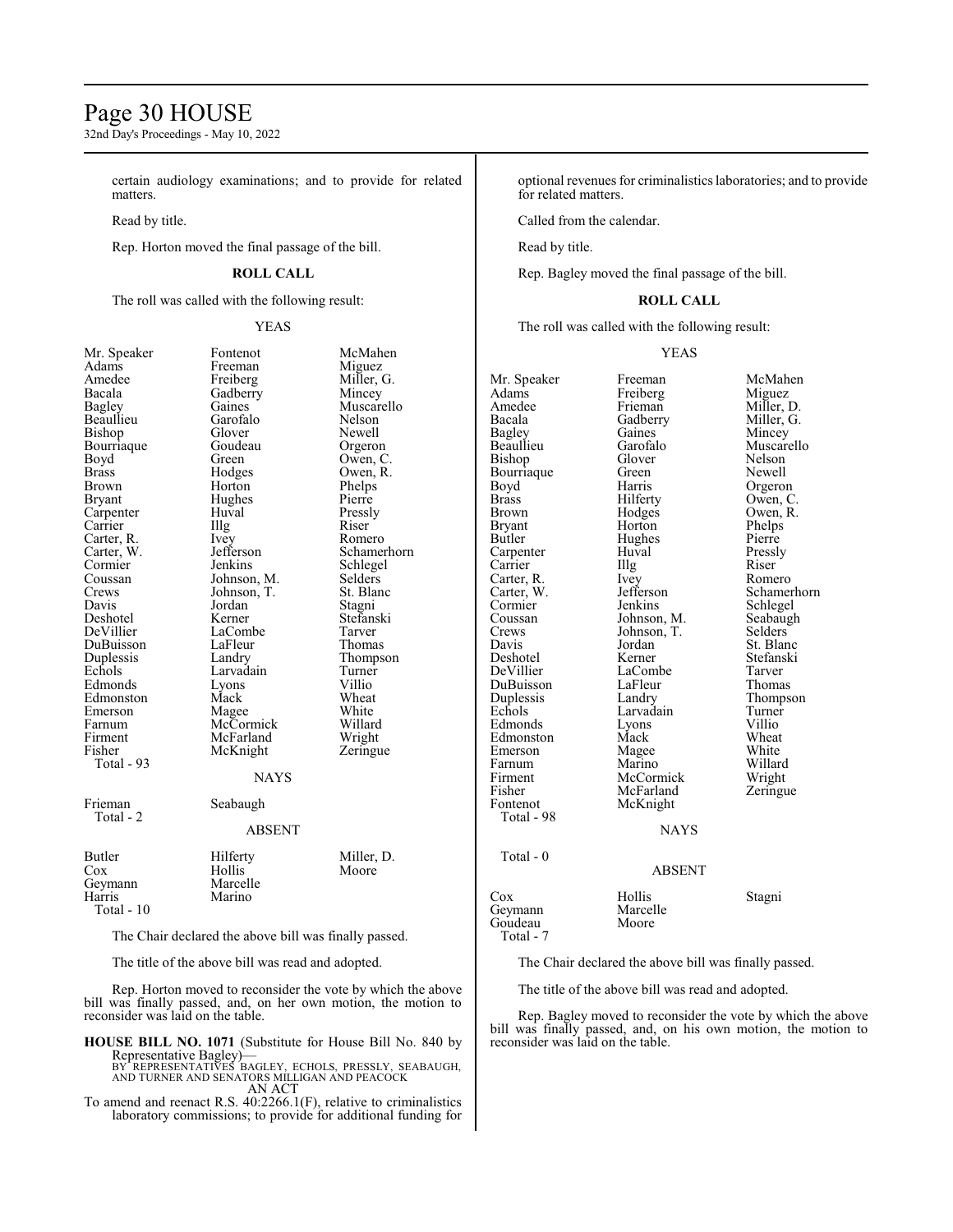# Page 31 HOUSE

32nd Day's Proceedings - May 10, 2022

**HOUSE BILL NO. 1069** (Substitute for House Bill No. 461 by Representative Jordan)— BY REPRESENTATIVE JORDAN

AN ACT

To amend and reenact R.S. 33:441 through 447.16, 448(C) and (D), 449(C),450(C), 451(C), 452, 453(B), 454(B), 455(B), 456(B), and 457(B), relative to municipal courts; to provide relative to mayors' courts; to provide for the appointment of magistrates to preside over mayors' courts; to provide for the qualifications and appointment of magistrates; and to provide for related matters.

Called from the calendar.

Read by title.

Rep. Marino sent up floor amendments which were read as follows:

#### **HOUSE FLOOR AMENDMENTS**

Amendments proposed by Representative Marino to Engrossed House Bill No. 1069 by Representative Jordan

### AMENDMENT NO. 1

On page 13, delete lines 21 through 29 in their entirety

On motion of Rep. Marino, the amendments were withdrawn.

Rep. Stagni sent up floor amendments which were read as follows:

#### **HOUSE FLOOR AMENDMENTS**

Amendments proposed by Representative Stagni to Engrossed House Bill No. 1069 by Representative Jordan

### AMENDMENT NO. 1

On page 5, delete lines 3 through 28 in their entirety, and on page 6, delete lines 1 through 21 in their entirety

On motion of Rep. Stagni, the amendments were withdrawn.

Rep. Green sent up floor amendments which were read as follows:

#### **HOUSE FLOOR AMENDMENTS**

Amendments proposed by Representative Green to Engrossed House Bill No. 1069 by Representative Jordan

#### AMENDMENT NO. 1

On page 18, delete lines 12 through 20 in their entirety

On motion of Rep. Green, the amendments were withdrawn.

# **Suspension of the Rules**

On motion ofRep. Pressly, the rules were suspended to limit the author or proponent handling the legislative instrument to three minutes for opening remarks and all subsequent speakers on the instrument to three minutes.

Rep. Jordan moved the final passage of the bill, as amended.

#### **ROLL CALL**

The roll was called with the following result:

| Boyd<br>Carter, R.<br>Cormier<br>Davis<br>Duplessis<br>Fisher<br>Fontenot | Hilferty<br>Hodges<br>Hughes<br>Jordan<br>LaFleur<br>Landry<br>Larvadain | Muscarello<br>Newell<br>Orgeron<br>Owen, C.<br>Phelps<br>Pierre<br>Selders |
|---------------------------------------------------------------------------|--------------------------------------------------------------------------|----------------------------------------------------------------------------|
| Freeman                                                                   | Mack                                                                     | Tarver                                                                     |
| Freiberg                                                                  | Magee                                                                    | Willard                                                                    |
| Gaines                                                                    | Miguez                                                                   |                                                                            |
| Glover                                                                    | Miller, G.                                                               |                                                                            |
| Total - 31                                                                |                                                                          |                                                                            |
|                                                                           | <b>NAYS</b>                                                              |                                                                            |
| Mr. Speaker                                                               | Edmonston                                                                | McMahen                                                                    |
| Adams                                                                     | Emerson                                                                  | Miller, D.                                                                 |
| Amedee                                                                    | Farnum                                                                   | Mincey                                                                     |
| Bacala                                                                    | Firment                                                                  | Owen, R.                                                                   |
| <b>Bagley</b>                                                             | Frieman                                                                  | Pressly                                                                    |
| Beaullieu                                                                 | Gadberry                                                                 | Riser                                                                      |
| Bishop                                                                    | Garofalo                                                                 | Romero                                                                     |
| Bourriaque                                                                | Goudeau                                                                  | Schamerho                                                                  |
| <b>Brass</b>                                                              | Harris                                                                   | Schlegel                                                                   |
| Brown                                                                     | Horton                                                                   | Seabaugh                                                                   |
| Bryant                                                                    | Huval                                                                    | St. Blanc                                                                  |
| Butler                                                                    | Illg                                                                     | Stagni                                                                     |
| Carpenter                                                                 | Ivey                                                                     | Stefanski                                                                  |
| Carrier                                                                   | Jefferson                                                                | Thomas                                                                     |
| Carter, W.                                                                | Johnson, M.                                                              | Thompson                                                                   |
| Coussan                                                                   | Johnson, T.                                                              | Turner                                                                     |
| Crews                                                                     | Kerner                                                                   | Villio                                                                     |
| Deshotel                                                                  | LaCombe                                                                  | Wheat                                                                      |
| DeVillier                                                                 | Marino                                                                   | White                                                                      |
| DuBuisson                                                                 | McCormick                                                                | Wright                                                                     |
| Echols                                                                    | McFarland                                                                | Zeringue                                                                   |
| Edmonds<br>Total - 65                                                     | McKnight                                                                 |                                                                            |
|                                                                           | <b>A DCEMT</b>                                                           |                                                                            |

nston McMahen son Miller, D.<br>m Mincey am Mincey<br>
American Mincey<br>
Owen, 1 Owen, R. example<br>Bagger Free Source Riser falo Romero<br>leau Schame Schamerhorn Schlegel n Seabaugh St. Blanc Stagni Stefanski Francescon Chomas<br>
Francescon Thomas<br>
Thomas Son, M. Thompson<br>Son, T. Turner Son, T. Turner<br>
er Villio mbe Wheat no White<br>Devillier Wright ormick Wright<br>1981 - Mariand Zeringu Zeringue

#### ABSENT

### Cox Hollis Marcelle Geymann Jenkins Moore<br>Green Lyons Nelson Lyons Total - 9

The Chair declared the above bill failed to pass.

# **Senate Bills and Joint Resolutions on Third Reading and Final Passage**

The following Senate Bills and Joint Resolutions on third reading and final passage were taken up and acted upon as follows:

# **SENATE BILL NO. 38—**

BY SENATOR HENSGENS AN ACT

To amend and reenact R.S.  $30:10(A)(2)(a)$ , the introductory paragraph of  $(i)$  and  $(aa)$  and  $(ee)$ ,  $(ii)$ , and  $(iii)$ ,  $(b)(i)$ ,  $(ii)(aa)$ (bb),  $(dd)$ , (ee), and (ff), and (iii),  $(e)(ii)$ ,  $(h)$ , and (i) and  $(3)$  and (B), and to enact R.S.  $30:10(A)(2)(a)(i)(ff)$  and  $(b)(ii)(gg)$ , (hh), (ii), and (jj), (iv), (v), (vi), and (vii), and (C), relative to drilling units; to provide for definitions; to provide for procedures, obligations, and remedies; to provide for written notice; to provide for information required to be furnished; to provide for indemnification; to provide for changes of ownership; to provide for title opinions; to provide for subsequent unit operations; to provide terminology; and to provide for related matters.

Read by title.

Rep. Coussan moved the final passage of the bill.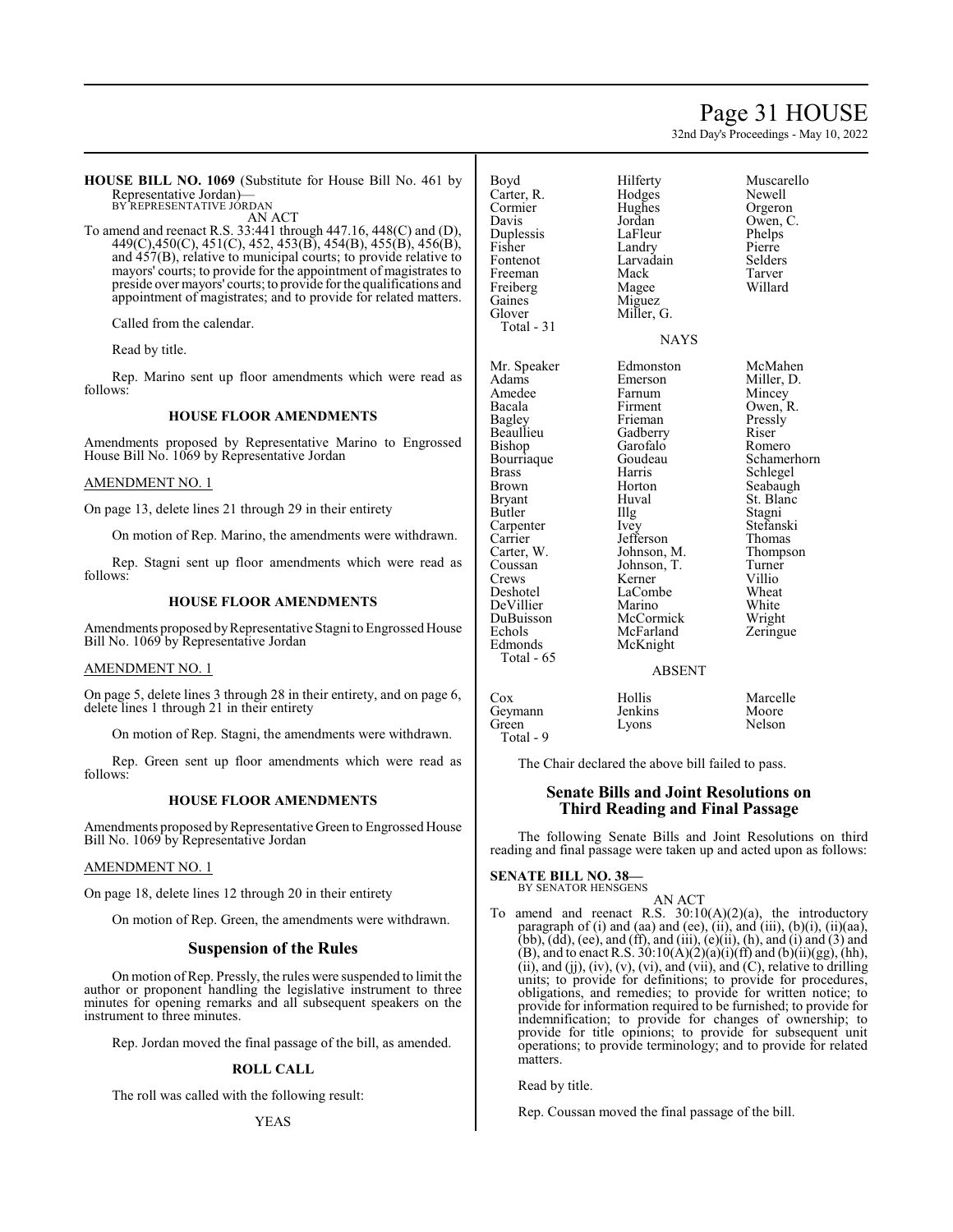# Page 32 HOUSE

32nd Day's Proceedings - May 10, 2022

# **ROLL CALL**

The roll was called with the following result:

#### YEAS

Owen, C.

Amedee Gadberry<br>Bacala Gaines Bourriaque Green<br>Boyd Harris Bryant Horton<br>Butler Hughes Carpenter Huv<br>Carrier Hllg Carter, W. Jefferson Duplessis LaFleur<br>Echols Landry Fontenot McFarland<br>Freeman McKnight Total - 98 Total - 0

Mr. Speaker Freiberg McMahen<br>Adams Frieman Miguez Adams Frieman Miguez<br>Amedee Gadberry Miller, D. Bacala Gaines Miller, G. Bagley Garofalo Mincey Bagley Garofalo Mincey Beaullieu Glover Muscarello<br>Bishop Goudeau Newell Goudeau Newell<br>Green Orgeron Brass Hilferty Owen, R. Brown Hodges Phelps<br>Bryant Horton Pierre Hughes Pressly<br>Huyal Riser Carrier IIIg Romero<br>Carter, R. Ivey Schame! Ivey Schamerhorn<br>Jefferson Schlegel Cormier Jenkins Seabaugh<br>Coussan Johnson, M. Selders Coussan Johnson, M. Selders<br>Davis Johnson, T. St. Blanc Johnson, T.<br>
Jordan Stagni Deshotel Jordan Stagni<br>
DeVillier Kerner Stefanski DeVillier Kerner Stefans<br>DuBuisson LaCombe Tarver LaCombe Tarver<br>
LaFleur Thomas Echols Landry Thompson<br>Edmonds Larvadain Turner Larvadain Turner<br>Lyons Villio Edmonston Lyons Villio<br>
Emerson Mack Wheat Emerson Mack Wheat<br>
Farnum Magee White Farnum Magee White<br>
Firment Marino Willard Firment Marino Willard<br>Fisher McCormick Wright Fisher McCormick Wright<br>Fontenot McFarland Zeringue McKnight **NAYS** ABSENT

| Cox       | Hollis   | Nelson |
|-----------|----------|--------|
| Crews     | Marcelle |        |
| Geymann   | Moore    |        |
| Total - 7 |          |        |

The Chair declared the above bill was finally passed.

Rep. Coussan moved to reconsider the vote by which the above bill was finally passed, and, on his own motion, the motion to reconsider was laid on the table.

#### **SENATE BILL NO. 91—** BY SENATOR HENSGENS

AN ACT

To enact R.S. 49:191(13)(a) and to repeal R.S. 49:191(11), relative to the Coastal Protection and Restoration Authority and the Coastal Restoration and Protection Authority Board, including provisions to provide for the re-creation of the Coastal Protection and Restoration Authority and the Coastal Restoration and Protection Authority Board and the statutory entities made a part of the department by law; to provide for the effective termination date for all statutory authority for the existence of such statutory entities; and to provide for related matters.

Read by title.

Rep. Bourriaque moved the final passage of the bill.

#### **ROLL CALL**

The roll was called with the following result:

#### YEAS

Mr. Speaker Freeman McMahen<br>Adams Freiberg Miguez Adams Freiberg<br>Amedee Frieman Amedee Frieman Miller, D.<br>Bacala Gadberry Miller, G. Bacala Gadberry Miller, G. Bagley Gaines Mincey<br>Beaullieu Glover Muscare Beaullieu Glover Muscarello<br>Bishop Goudeau Newell Bourriaque Green Orgeron<br>Boyd Harris Owen, C Boyd Harris Owen, C.<br>Brass Hilferty Owen, R. Brass Hilferty Owen, R.<br>Brown Hodges Phelps Brown Hodges Phelps<br>Brvant Horton Pierre Bryant Horton Pierre<br>Butler Hughes Pressly Carpenter Huval River<br>
Carrier Hug Carrier Illg Romero<br>Carter R. Ivev Schamer Carter, W. Jefferson<br>Cormier Jenkins Cormier Jenkins Seabaugh<br>Coussan Johnson, M. Selders Coussan Johnson, M. Selders<br>Davis Johnson, T. St. Blanc Davis Johnson, T.<br>Deshotel Jordan Deshotel Jordan Stagni DuBuisson LaCombe Tarver<br>
Duplessis LaFleur Thomas Duplessis LaFleu<br>Echols Landry Echols Landry Thompson<br>Edmonds Larvadain Turner Edmonston Lyons Villio Emerson Mack Wheat<br>
Farnum Magee White Firment Marino Willard<br>Fisher McFarland Wright Fisher McFarland Wright<br>
Fontenot McKnight Zeringue Total - 96 Total - 0

Goudeau Hughes Pressl<br>Huval Riser Larvadain Turner<br>
Lyons Villio Magee McKnight **NAYS** 

Ivey Schamerhorn<br>Jefferson Schlegel Kerner Stefanski<br>LaCombe Tarver

# ABSENT

| Cox       | Geymann  | McCormick |
|-----------|----------|-----------|
| Crews     | Hollis   | Moore     |
| Garofalo  | Marcelle | Nelson    |
| Total - 9 |          |           |

The Chair declared the above bill was finally passed.

Rep. Bourriaque moved to reconsider the vote by which the above bill was finally passed, and, on his own motion, the motion to reconsider was laid on the table.

#### **SENATE BILL NO. 245—**

BY SENATOR ALLAIN AND REPRESENTATIVE COUSSAN AN ACT

To amend and reenact R.S. 30:83(F)(7), 86(E)(2), 89(C)(3), and 92(A) and (C), to enact R.S. 30:83(F)(8), 84(A)(3) and (8), and to repeal R.S. 30:85(B), to provide for the Louisiana Oilfield Site Restoration Law; to provide for the Oilfield Site Restoration Fund; to provide for the powers and duties of the Oilfield Site Restoration Commission and the secretary and assistant secretary of the Department of Natural Resources; to provide for contracts for site assessment or restoration; to provide for an executive director; and to provide for related matters.

Read by title.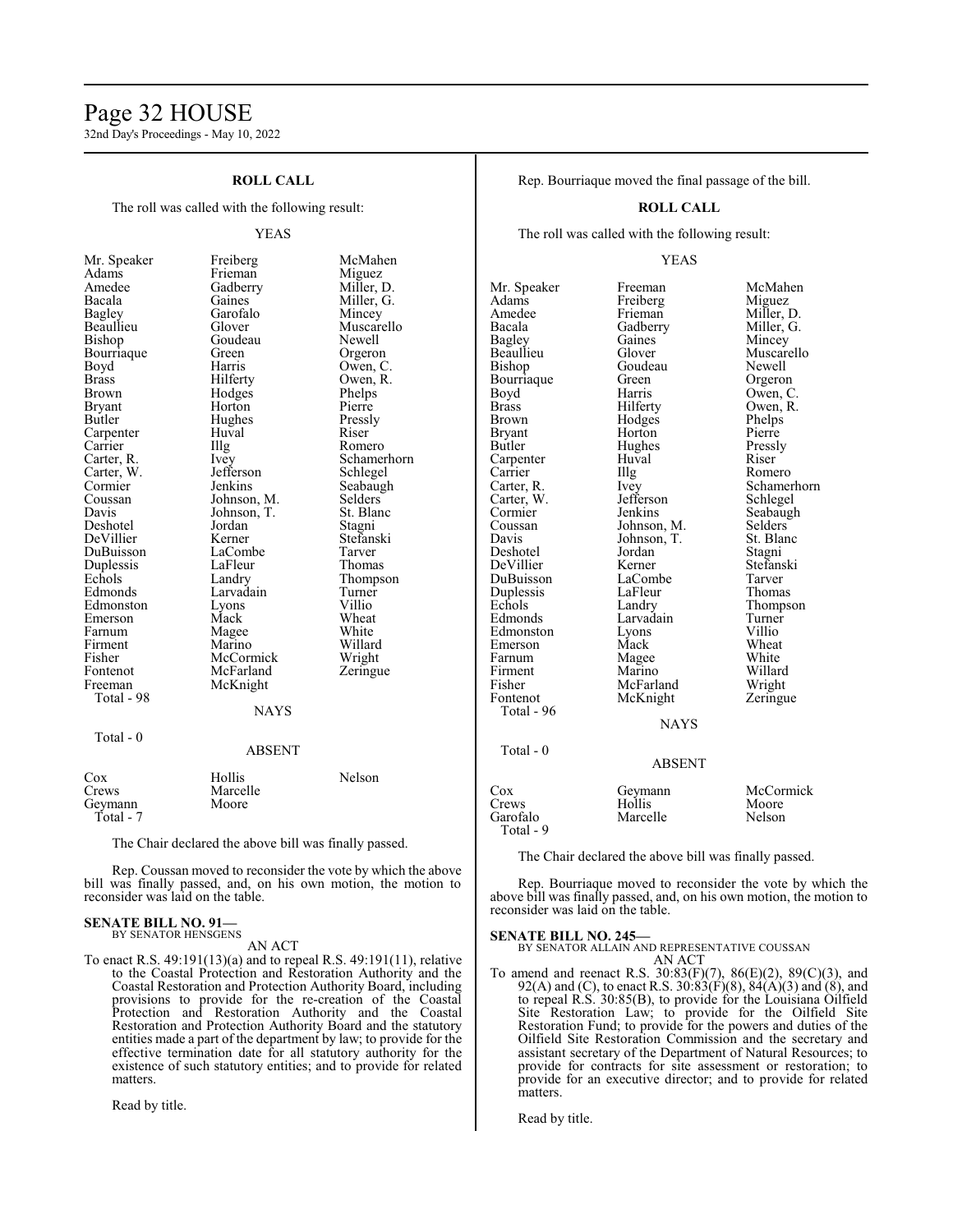# Page 33 HOUSE

32nd Day's Proceedings - May 10, 2022

Rep. Coussan moved the final passage of the bill.

#### **ROLL CALL**

The roll was called with the following result:

Bacala Gadberry<br>Bagley Gaines Bourriaque Green<br>Boyd Harris Brown Hodges<br>Bryant Horton Carpenter Huv<br>Carrier Hllg Crews Johnson, T.<br>Davis Jordan Firment McFarland<br>Fisher McKnight Fisher McKnight<br>Fontenot McMahen Total - 97

YEAS Mr. Speaker Freeman Miguez<br>Adams Freiberg Miller, 1 Adams Freiberg Miller, D. Amedee Frieman Miller, G.<br>Bacala Gadberry Mincey Bagley Gaines Muscarello<br>Beaullieu Garofalo Newell Beaullieu Garofalo Newell<br>Bishop Goudeau Orgeron Goudeau Orgeron<br>Green Owen, C. Boyd Harris Owen, R.<br>Brass Hilferty Phelps Brass Hilferty Phelps Bryant Horton Pressly<br>Butler Hughes Riser Hughes Riser<br>Huval Romero Carter, R. Ivey Schlegel<br>Carter, W. Jefferson Seabaugh Carter, W. Jefferson Seabaugh<br>Cormier Jenkins Selders Cormier Jenkins Selders<br>
Coussan Johnson, M. St. Blanc Coussan Johnson, M. St. Blanchessen<br>
Crews Johnson, T. Stagni Jordan Stefanski<br>Kerner Tarver Deshotel Kerner Tarver LaCombe<br>
LaFleur Thompson DuBuisson LaFleur Thomp<br>
Duplessis Landry Turner Duplessis Landry Turner<br>
Echols Lyons Villio Lyons Villio<br>
Mack Wheat Edmonds Mack Wheat<br>Edmonston Magee White Edmonston Magee White<br>
Emerson Marino Willard Emerson Marino Willard Farnum McCormick Wright<br>
Firment McFarland Zeringue McMahen NAYS

Schamerhorn<br>Schlegel

# Total - 0

#### ABSENT

| Cox     | Hollis    | Moore  |
|---------|-----------|--------|
| Geymann | Larvadain | Nelson |
| Glover  | Marcelle  |        |

Total - 8

The Chair declared the above bill was finally passed.

Rep. Coussan moved to reconsider the vote by which the above bill was finally passed, and, on his own motion, the motion to reconsider was laid on the table.

#### **SENATE BILL NO. 270—** BY SENATOR WOMACK

AN ACT

To amend and reenact R.S. 56:329(B)(1), relative to fish and other aquatic life; to provide with respect to sport and commercial fishing; to provide relative to obstruction of streams or lakes; to provide for an effective date; and to provide for related matters.

Read by title.

Rep. Riser moved the final passage of the bill.

# **ROLL CALL**

The roll was called with the following result:

YEAS

Mr. Speaker Freeman McKnight<br>
Adams Freiberg McMahen Adams Freiberg McMahen<br>Amedee Frieman Miguez Amedee Frieman Miguez<br>Bacala Gadberry Miller, 1 Bacala Gadberry Miller, D.<br>Bagley Gaines Miller, G. Gaines Miller, G.<br>Garofalo Mincey Beaullieu Garofal<br>Bishop Glover Glover Muscarello<br>Goudeau Newell Bourriaque Goude<br>Boyd Green Boyd Green Orgeron<br>Brass Harris Owen, C Brass Harris Owen, C.<br>Brown Hilferty Owen, R. Brown Hilferty Owen, R.<br>Bryant Hodges Phelps Bryant Hodges Phelps<br>Butler Horton Pierre Horton Pierre<br>
Hughes Pressly Carpenter Hughes Press<br>
Carrier Huval Riser Huval Riser<br>Illg Romero Carter, R. Illg<br>Carter, W. Ivey Carter, W. Ivey Schamerhorn<br>
Cormier Jefferson Schlegel Cormier Jefferson<br>Coussan Jenkins Coussan Jenkins Seabaugh<br>Crews Johnson M Selders Crews Johnson, M. Selders Davis Johnson, T. St. Blanc Johnson, T. St. Bla<br>Jordan Stagni Deshotel Jordan<br>DeVillier Kerner DeVillier Kerner Stefanski DuBuisson LaCombe<br>
Duplessis LaFleur Duplessis LaFleur Thompson<br>
Echols Landry Turner Echols Landry Turner<br>Edmonds Larvadain Villio Larvadain Villio<br>
Lyons Wheat Edmonston Lyons Wheat<br>
Emerson Mack White Emerson Mack<br>Farnum Magee Farnum Magee Willard<br>Firment Marino Zeringu Firment Marino Zeringue<br>Fisher McCormick Zeringue Fisher McCormick<br>Fontenot McFarland McFarland Total - 97 NAYS Total - 0 ABSENT Cox Marcelle Tarver<br>
Geymann Moore Wright Geymann<br>Hollis Nelson

Total - 8

The Chair declared the above bill was finally passed.

Rep. Riser moved to reconsider the vote by which the above bill was finally passed, and, on his own motion, the motion to reconsider was laid on the table.

#### **SENATE BILL NO. 26—**

BY SENATOR HENSGENS

To amend and reenact R.S. 3:2074(D), relative to the Louisiana Equine Promotion and Research AdvisoryBoard; to provide for the terms of the members; to provide for an effective date; and to provide for related matters.

AN ACT

Read by title.

Rep. McFarland moved the final passage of the bill.

# **ROLL CALL**

The roll was called with the following result: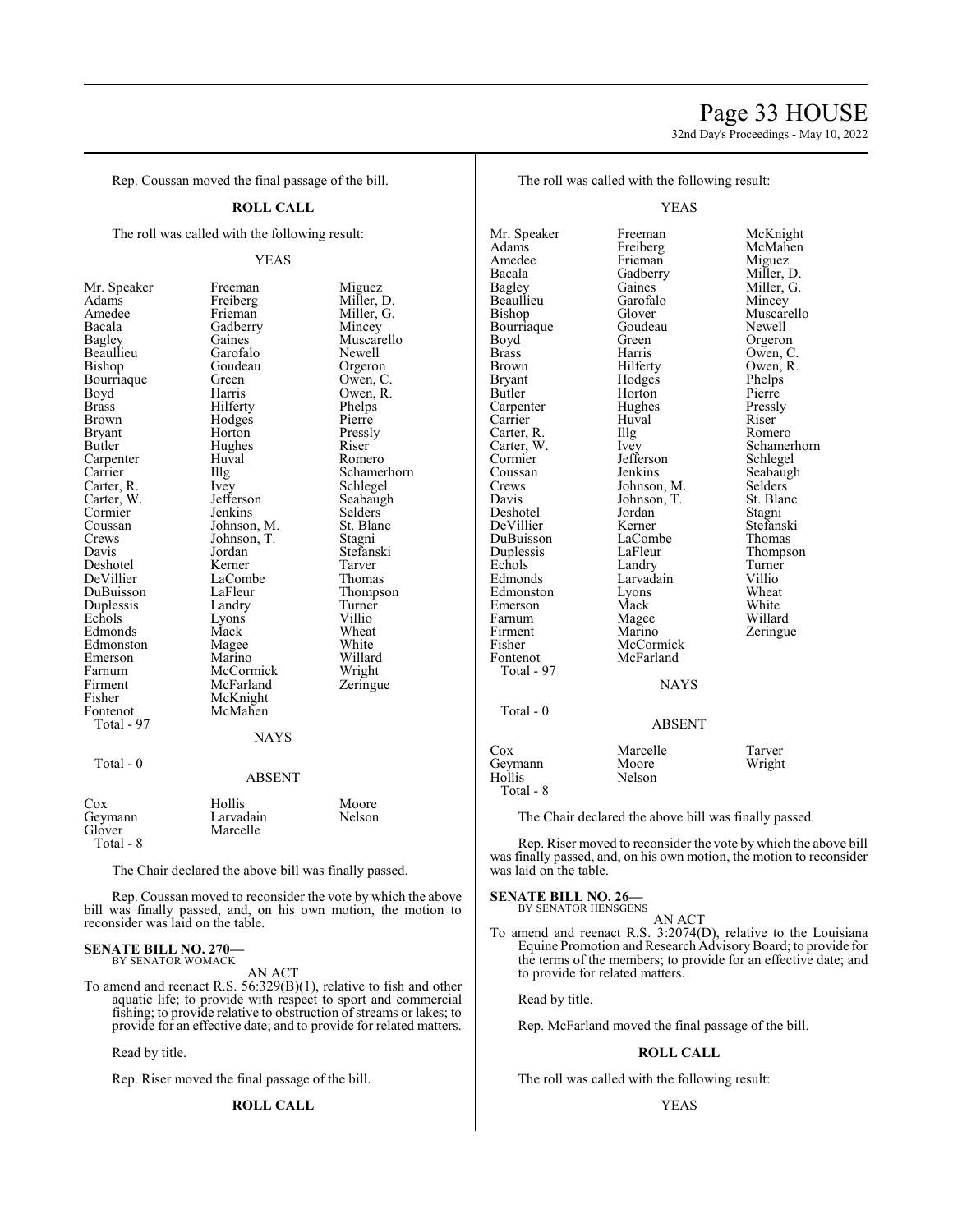# Page 34 HOUSE

32nd Day's Proceedings - May 10, 2022

| Mr. Speaker   | Freeman       | McKnight       | Adams              | Frieman       | Miller, D.  |
|---------------|---------------|----------------|--------------------|---------------|-------------|
| Adams         | Freiberg      | McMahen        | Amedee             | Gadberry      | Miller, G.  |
| Amedee        | Frieman       | Miguez         | Bacala             | Gaines        | Mincey      |
| Bacala        | Gadberry      | Miller, D.     | Bagley             | Garofalo      | Muscarello  |
| Bagley        | Gaines        | Miller, G.     | Beaullieu          | Glover        | Nelson      |
| Beaullieu     | Garofalo      | Mincey         | Bishop             | Goudeau       | Newell      |
| Bishop        | Glover        | Muscarello     | Bourriaque         | Green         | Orgeron     |
| Bourriaque    | Goudeau       | Nelson         | Boyd               | Harris        | Owen, C.    |
| Boyd          | Green         | Newell         | <b>Brass</b>       | Hilferty      | Owen, R.    |
| <b>Brass</b>  | Harris        | Orgeron        | <b>Brown</b>       | Hodges        | Phelps      |
| <b>Brown</b>  | Hilferty      | Owen, C.       | <b>Bryant</b>      | Horton        | Pierre      |
| <b>Bryant</b> | Hodges        | Owen, R.       | Butler             | Hughes        | Pressly     |
| Butler        | Horton        | Phelps         | Carpenter          | Huval         | Riser       |
|               |               | Pierre         | Carrier            |               | Romero      |
| Carpenter     | Hughes        |                |                    | Illg          |             |
| Carrier       | Huval         | Pressly        | Carter, R.         | Ivey          | Schamerhorn |
| Carter, R.    | Illg          | Riser          | Carter, W.         | Jefferson     | Schlegel    |
| Carter, W.    | Ivey          | Romero         | Cormier            | Jenkins       | Seabaugh    |
| Cormier       | Jefferson     | Schamerhorn    | Coussan            | Johnson, M.   | Selders     |
| Coussan       | Jenkins       | Schlegel       | Crews              | Johnson, T.   | St. Blanc   |
| Crews         | Johnson, M.   | Seabaugh       | Davis              | Jordan        | Stagni      |
| Davis         | Johnson, T.   | <b>Selders</b> | Deshotel           | Kerner        | Stefanski   |
| Deshotel      | Jordan        | St. Blanc      | DeVillier          | LaCombe       | Tarver      |
| DeVillier     | Kerner        | Stagni         | DuBuisson          | LaFleur       | Thomas      |
| DuBuisson     | LaCombe       | Stefanski      | Duplessis          | Landry        | Thompson    |
| Duplessis     | LaFleur       | Tarver         | Echols             | Larvadain     | Turner      |
| Echols        | Landry        | Thomas         | Edmonds            | Lyons         | Villio      |
| Edmonds       | Larvadain     | Thompson       | Edmonston          | Mack          | Wheat       |
| Edmonston     | Lyons         | Turner         | Emerson            | Magee         | White       |
| Emerson       | Mack          | Wheat          | Farnum             | Marino        | Willard     |
| Farnum        | Magee         | White          | Firment            | McCormick     | Wright      |
| Firment       | Marino        | Willard        | Fisher             | McFarland     | Zeringue    |
| Fisher        | McCormick     | Wright         | Fontenot           | McKnight      |             |
| Fontenot      | McFarland     | Zeringue       | Freeman            | McMahen       |             |
| Total - 99    |               |                | <b>Total - 100</b> |               |             |
|               | <b>NAYS</b>   |                |                    | <b>NAYS</b>   |             |
|               |               |                |                    |               |             |
| Total - 0     |               |                | Total - 0          |               |             |
|               | <b>ABSENT</b> |                |                    | <b>ABSENT</b> |             |
|               |               |                |                    |               |             |
| Cox           | Hollis        | Moore          | Cox                | Hollis        | Moore       |
| Geymann       | Marcelle      | Villio         | Geymann            | Marcelle      |             |
| Total - 6     |               |                | Total - 5          |               |             |
|               |               |                |                    |               |             |

The Chair declared the above bill was finally passed.

Rep. McFarland moved to reconsider the vote by which the above bill was finally passed, and, on his own motion, the motion to reconsider was laid on the table.

# **SENATE BILL NO. 55—**<br>BY SENATOR CATHEY

AN ACT

To enact R.S. 49:191(13)(a) and to repeal R.S. 49:191(10)(c), relative to the Department of Agriculture and Forestry, including provisions to provide for the re-creation of the Department of Agriculture and Forestry and the statutory entities made a part of the department by law; to provide for the effective termination date for all statutory authority for the existence of such statutory entities; and to provide for related matters.

Read by title.

Rep. McFarland moved the final passage of the bill.

#### **ROLL CALL**

The roll was called with the following result:

#### YEAS

Mr. Speaker Freiberg Miguez

The Chair declared the above bill was finally passed.

Rep. McFarland moved to reconsider the vote by which the above bill was finally passed, and, on his own motion, the motion to reconsider was laid on the table.

#### **Acting Speaker Stefanski in the Chair**

# **SENATE BILL NO. 113—** BY SENATOR CATHEY

AN ACT

To amend and reenact R.S. 3:3368(B), (D), (E), and (G), relative to structural pest control operator's licenses; to provide relative to examinations; to provide relative to license applications; to provide for effectiveness; and to provide for related matters.

Read by title.

Rep. McFarland moved the final passage of the bill.

### **ROLL CALL**

The roll was called with the following result:

| Adams  | Freiberg | Miguez     |
|--------|----------|------------|
| Amedee | Frieman  | Miller, D. |
| Bacala | Gadberry | Miller, G. |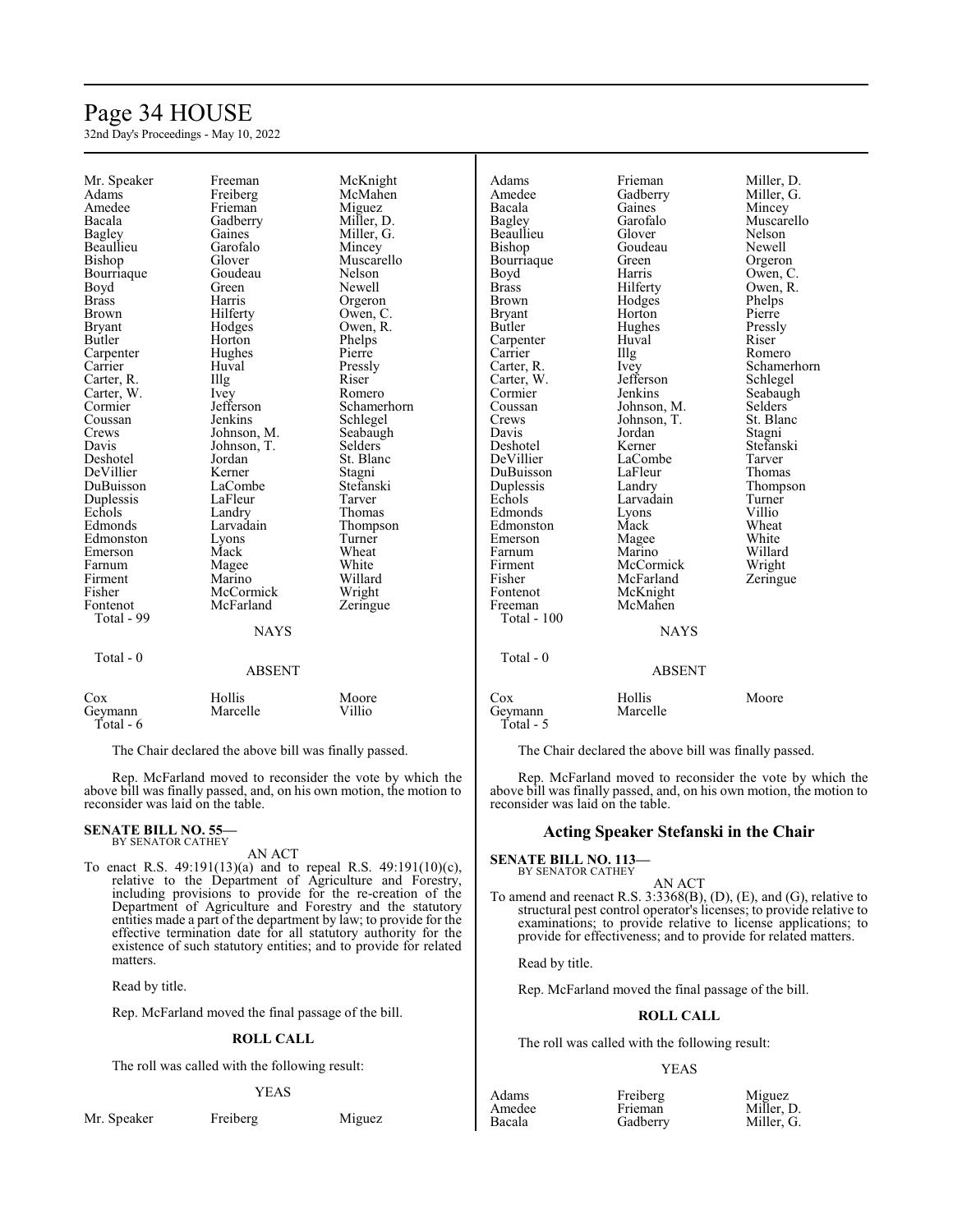# Page 35 HOUSE

32nd Day's Proceedings - May 10, 2022

Bagley Gaines Mincey<br>Beaullieu Glover Muscar Beaullieu Glover Muscarello Bourriaque Green<br>Boyd Harris Boyd Harris Orgeron<br>Brass Hilferty Owen, C Brown Hodges Owen, R.<br>Bryant Horton Phelps Bryant Horton Phelps<br>Butler Hughes Pierre Carpenter Huval Pressl<br>Carrier Hugh Riser Carrier Illg Riser Carter, R. Ivey Romero<br>Carter, W. Jefferson Schame! Carter, W. Jefferson Schamerhorn<br>
Cormier Jenkins Schlegel Cormier Jenkins Schlegel<br>Coussan Johnson M. Seabaugh Crews Johnson, T.<br>Davis Jordan Deshotel Kerner Stagni<br>
DeVillier LaCombe Stefanski DuBuisson LaFleur Tarver<br>
Duplessis Landry Thomas Duplessis Landry<br>Echols Larvadain Edmonds Lyons Turne<br>
Edmonston Mack Villio Edmonston Mack Villio<br>Emerson Magee Wheat Farnum Marino White<br>
Firment McCormick Willard Firment McCormick Willard Fisher McFarland Wright<br>
Fontenot McKnight Zeringue Fontenot McKnight<br>Freeman McMahen McMahen Total - 98 **NAYS**  Total - 0 ABSENT Mr. Speaker Geymann Moore Cox Hollis<br>Garofalo Marcelle Garofalo

Goudeau Nelson<br>Green Newell Owen, C. Hughes Pierre<br>Huval Pressly Seabaugh<br>Selders Jordan St. Blanc<br>Kerner Stagni LaCombe Stefans<br>LaFleur Tarver Larvadain Thompson<br>Lyons Turner Magee Wheat<br>
Marino White

Carpenter Hughes Phelps<br>Carrier Huval Pressly Carrier Huval Pressi<br>Carter, R. Illg Riser Carter, R. Illg Riser<br>Carter, W. Ivev Romero Carter, W. Ivey<br>Cormier Jefferson Coussan Jenkins Schlegel<br>Crews Johnson, M. Seabaugh Crews Johnson, M. Seabaughter Seabaughter Seabaughter Seabaughter Seabaughter Seabaughter Seabaughter Seabaughter Seabaughter Seabaughter Seabaughter Seabaughter Seabaughter Seabaughter Seabaughter Seabaughter Seabaughter Davis Johnson, T.<br>Deshotel Jordan DeVillier Kerner Stagni<br>DuBuisson LaCombe Stefanski DuBuisson LaCombe Stefans<br>
Duplessis LaFleur Tarver Duplessis LaFleur Tarver Echols Landry Thomas Edmonds Larvadain Thompson<br>Edmonston Lyons Turner Edmonston Lyons Turner<br>
Emerson Mack Villio Emerson Mack Villio<br>
Farnum Magee Wheat Farnum Magee Wheat<br>
Firment Marino White Firment Marino White<br>
Fisher McCormick Willard Fisher McCormick Willard Fontenot McFarland Wright<br>
Freeman McKnight Zeringue Total - 96

Bacala Gadberry<br>Bagley Gaines Beaullieu Glover<br>Bishop Goudeau Bourriaque Green Nelson<br>Boyd Harris Newell Boyd Harris Newell<br>Brass Hilferty Orgerol Brass Filerty Orgeron<br>Brown Hodges Owen, C Brown Hodges Owen, C.<br>Bryant Horton Owen, R. McKnight NAYS

Adams Freiberg McMahen<br>Amedee Frieman Miguez Amedee Frieman Miguez<br>Bacala Gadberry Miller, D. Gaines Miller, G.<br>Glover Mincey Muscarello Horton Owen, R.<br>Hughes Phelps Cormier Jefferson Schamerhorn<br>
Coussan Jenkins Schlegel Jordan St. Blanc<br>Kerner Stagni

| Total - 0                                 | <b>ABSENT</b>                 |                             |
|-------------------------------------------|-------------------------------|-----------------------------|
| Mr. Speaker<br>Butler<br>Cox<br>Total - 9 | Garofalo<br>Geymann<br>Hollis | Marcelle<br>Moore<br>Pierre |

The Chair declared the above bill was finally passed.

Rep. McFarland moved to reconsider the vote by which the above bill was finally passed, and, on his own motion, the motion to reconsider was laid on the table.

# **SENATE BILL NO. 381—** BY SENATOR WARD

AN ACT To enact Chapter 15 of Title 51 of the Louisiana Revised Statues of 1950, to be comprised ofR.S. 51:1501 through 1506, relative to the regulation of credit access loans; to provide for terms, procedures, prohibitions, and penalties; to require disclosure; to provide for definitions; and to provide for related matters.

Read by title.

Rep. Magee sent up floor amendments which were read as follows:

#### **HOUSE FLOOR AMENDMENTS**

Amendments proposed by Representative Magee to Engrossed Senate Bill No. 381 by Senator Ward

### AMENDMENT NO. 1

On page 2, delete line 6 in its entirety and insert in lieu thereof the following:

The Chair declared the above bill was finally passed.

Rep. McFarland moved to reconsider the vote by which the above bill was finally passed, and, on his own motion, the motion to reconsider was laid on the table.

#### **SENATE BILL NO. 205—** BY SENATOR JACKSON

Total - 7

AN ACT

To amend and reenact R.S. 3:1201(C) and (D), the introductory paragraph of 1202 and 1202(3), 1204(A)(2) and (D)(1) and (12), and  $\overline{1}208(1)$ , (2), (6), and (7) and to enact R.S.  $3:1202(13)$  and (14), relative to the "Soil Conservation Districts Law"; to provide relative to legislative purpose; to provide for definitions; to provide relative to the powers of the state soil and water conservation commission; to provide relative to the powers of the chairman of the state soil and water conservation commission; to provide relative to the powers of the soil and water conservation districts; to remove outdated references; to provide for technical corrections; to provide for effectiveness; and to provide for related matters.

Read by title.

Rep. McFarland moved the final passage of the bill.

#### **ROLL CALL**

The roll was called with the following result: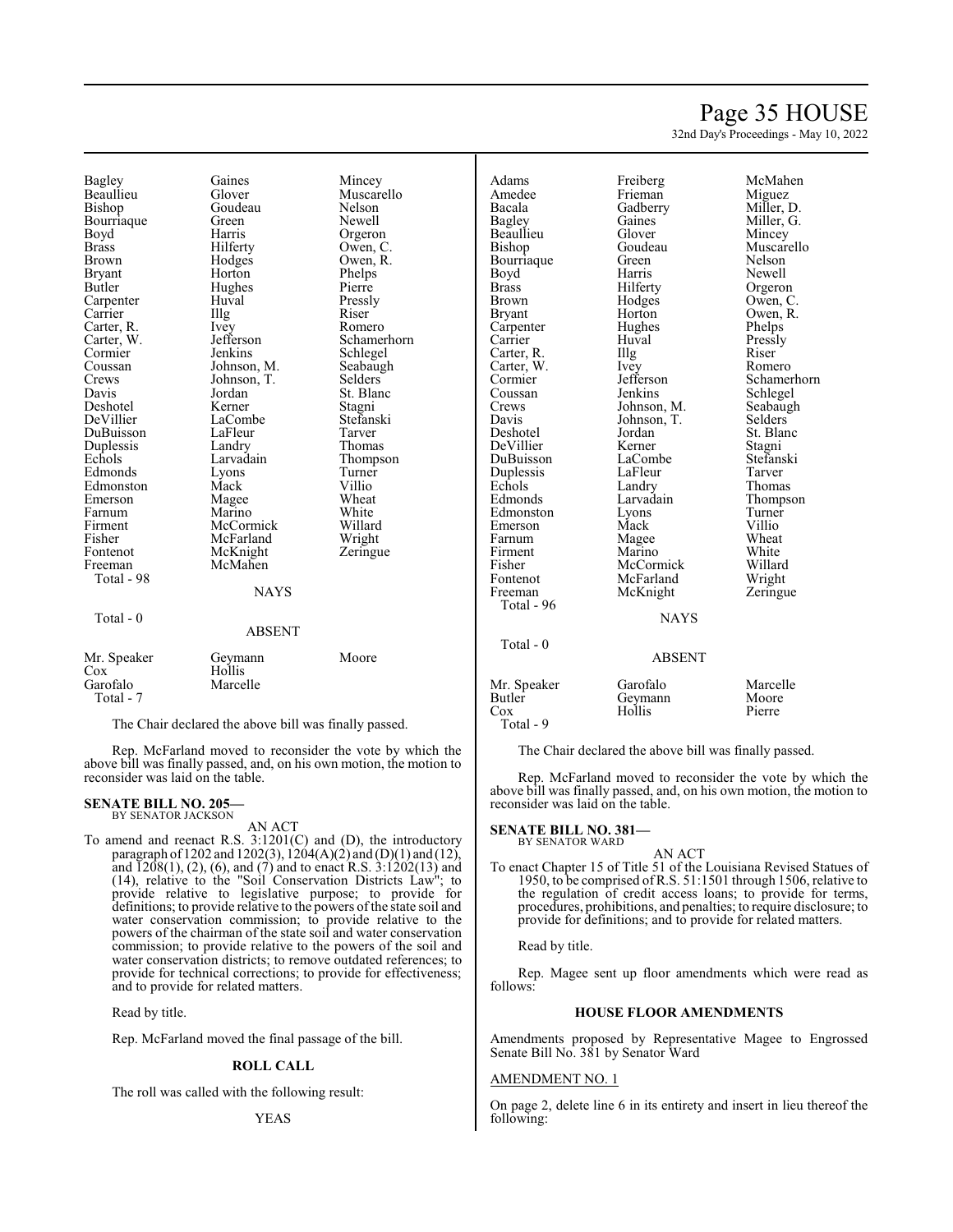# Page 36 HOUSE

32nd Day's Proceedings - May 10, 2022

"any extension of credit made pursuant to or permissible under the Louisiana Consumer Credit Law, R.S. 9:3510 et seq."

On motion of Rep. Magee, the amendments were adopted.

Rep. Magee moved the final passage of the bill, as amended.

# **ROLL CALL**

The roll was called with the following result:

#### YEAS

| Adams<br>Beaullieu<br>Bishop<br>Bourriaque<br>Boyd<br>Brown<br>Butler<br>Carrier<br>Carter, R.<br>Coussan<br>Crews<br>Davis<br>Deshotel<br>DeVillier<br>DuBuisson<br>Emerson<br>Firment<br>Fontenot<br>Total - 54 | Freeman<br>Freiberg<br>Frieman<br>Gadberry<br>Garofalo<br>Goudeau<br>Harris<br>Huval<br>Johnson, T.<br>Kerner<br>LaCombe<br>Magee<br>Marino<br>McCormick<br>McFarland<br>McKnight<br>Miguez<br>Miller, G.<br><b>NAYS</b> | Mincey<br>Muscarello<br>Owen, R.<br>Pressly<br>Riser<br>Romero<br>Schlegel<br>Seabaugh<br>St. Blanc<br>Stagni<br>Stefanski<br>Tarver<br>Thomas<br>Turner<br>Villio<br>Wheat<br>Wright<br>Zeringue |
|-------------------------------------------------------------------------------------------------------------------------------------------------------------------------------------------------------------------|--------------------------------------------------------------------------------------------------------------------------------------------------------------------------------------------------------------------------|---------------------------------------------------------------------------------------------------------------------------------------------------------------------------------------------------|
| Amedee<br>Brass<br>Bryant<br>Carpenter<br>Carter, W.<br>Cormier<br>Duplessis<br>Edmonds<br>Edmonston<br>Farnum<br>Fisher<br>Glover<br>Total - 35                                                                  | Green<br>Hodges<br>Horton<br>Hughes<br>Illg<br>Jefferson<br>Jenkins<br>Johnson, M.<br>Jordan<br>LaFleur<br>Landry<br>Larvadain<br><b>ABSENT</b>                                                                          | Lyons<br>Mack<br>McMahen<br>Orgeron<br>Owen, C.<br>Phelps<br>Pierre<br>Schamerhorn<br>Selders<br>Thompson<br>Willard                                                                              |
| Mr. Speaker<br>Bacala<br>Bagley<br>Cox<br>Echols<br>Gaines<br>Total - 16                                                                                                                                          | Geymann<br>Hilferty<br>Hollis<br>Ivey<br>Marcelle<br>Miller, D.                                                                                                                                                          | Moore<br>Nelson<br>Newell<br>White                                                                                                                                                                |

The Chair declared the above bill was finally passed.

Rep. Magee moved to reconsider the vote by which the above bill was finally passed, and, on his own motion, the motion to reconsider was laid on the table.

# **SENATE BILL NO. 17—** BY SENATOR MIZELL

AN ACT

To amend and reenact R.S. 47:463.157(E), relative to motor vehicle prestige license plates; to provide relative to the "Save the Honeybee" special prestige license plate; to authorize financial aid for certain postgraduate students; and to provide for related matters.

#### Read by title.

Rep. Wright moved the final passage of the bill.

# **ROLL CALL**

The roll was called with the following result:

#### YEAS

Mr. Speaker Freiberg McMahen<br>Adams Frieman Miguez Adams Frieman Miguez<br>Amedee Gadberry Miller, G. Amedee Gadberry<br>Bacala Gaines Bacala Gaines Mincey Bishop Glover Newell<br>Boyd Goudeau Orgeror Boyd Goudeau Orgeron<br>Brass Green Owen, C Brass Green Owen, C.<br>Brown Harris Owen, R. Brown Harris Owen, R.<br>Brvant Hodges Phelps Bryant Hodges Phelps<br>Butler Horton Pressly Carpenter Hughe<br>Carrier Huval Carrier Huval Romero<br>Carter, R. Illg Schamer Carter, W. Ivey<br>Cormier Jefferson Coussan Jenkins Selders<br>Crews Johnson, M. St. Blanc Crews Johnson, M. St. Bla<br>
Davis Johnson, T. Stagni Davis Johnson, T.<br>Deshotel Jordan DeVillier Kerner Tarver DuBuisson LaComb<br>
Duplessis LaFleur Duplessis LaFleur Thompson<br>
Echols Landry Turner Echols Landry Turner<br>
Edmonds Larvadain Villio Edmonston Lyons Wheat<br>Emerson Mack White Emerson Mack White<br>
Farnum Magee Willard Farnum Magee Willard<br>Firment Marino Wright Firment Marino Wright<br>
Fisher McCormick Zeringue Fisher McCormick<br>Fontenot McFarland Fontenot McFarland<br>Freeman McKnight McKnight Total - 94 Total - 0

Garofalo Muscarello<br>Glover Newell Horton Pressl<br>Hughes Riser Illg Schamerhorn<br>Ivey Schlegel Jefferson Seabaugh<br>Jenkins Selders Jordan Stefanski<br>Kerner Tarver Larvadain Villio<br>Lyons Wheat

# ABSENT

NAYS

|                                                      | 1.10011111                                   |                           |
|------------------------------------------------------|----------------------------------------------|---------------------------|
| Bagley<br>Bourriaque<br>Cox<br>Geymann<br>Total - 11 | Hilferty<br>Hollis<br>Marcelle<br>Miller, D. | Moore<br>Nelson<br>Pierre |
|                                                      |                                              |                           |

The Chair declared the above bill was finally passed.

Rep. Wright moved to reconsider the vote by which the above bill was finally passed, and, on his own motion, the motion to reconsider was laid on the table.

#### **SENATE BILL NO. 84—**

BY SENATORS CORTEZ AND MCMATH AN ACT

To enact R.S. 47:463.214, relative to motor vehicle special prestige license plate; to provide for the establishment of the "Maddie's Footprints" special prestige license plate; to provide for creation, issuance, design, fees, distribution, and rule promulgation applicable to the license plates; and to provide for related matters.

Read by title.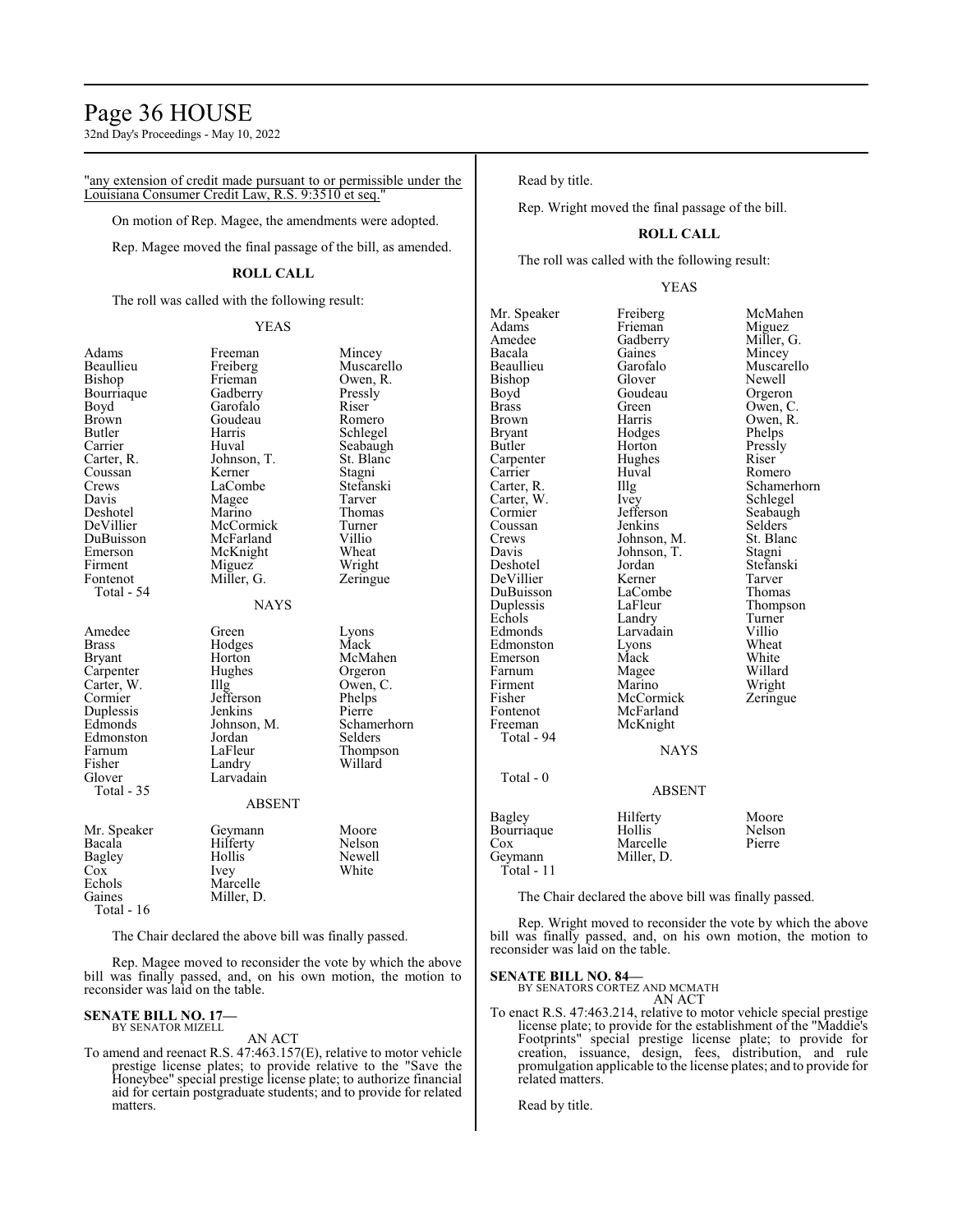32nd Day's Proceedings - May 10, 2022

Rep. Pierre moved the final passage of the bill.

#### **ROLL CALL**

The roll was called with the following result:

#### YEAS

| Mr. Speaker | Freiberg              | McMahen                  |
|-------------|-----------------------|--------------------------|
| Adams       | Frieman               | Miguez                   |
| Amedee      | Gadberry              |                          |
| Bacala      | Gaines                | Miller, D.<br>Miller, G. |
| Bagley      | Mincey<br>Garofalo    |                          |
| Beaullieu   | Glover<br>Muscarello  |                          |
| Bishop      | Goudeau               | Newell                   |
| Bourriaque  | Green                 | Orgeron                  |
| Boyd        | Harris                | Owen, C.                 |
| Brass       | Hodges                | Owen, R.                 |
| Brown       | Horton                | Phelps                   |
| Bryant      | Hughes                | Pierre                   |
| Butler      | Huval                 | Pressly                  |
| Carpenter   | Illg                  | Riser                    |
| Carrier     | <i>lvey</i>           | Romero                   |
| Carter, R.  | Jefferson             | Schamerhorn              |
| Carter, W.  | Jenkins<br>Schlegel   |                          |
| Cormier     | Johnson, M.           | Seabaugh                 |
| Coussan     | Johnson, T.           | Selders                  |
| Crews       | Jordan                | Stagni                   |
| Deshotel    | Kerner                | Stefanski                |
| DeVillier   | LaCombe               | Tarver                   |
| DuBuisson   | LaFleur               | Thomas                   |
| Duplessis   | Landry                | Thompson                 |
| Edmonds     | Larvadain             | Turner                   |
| Edmonston   | Lyons                 | Villio                   |
| Emerson     | Mack                  | Wheat                    |
| Farnum      | White<br>Magee        |                          |
| Firment     | Marino                | Willard                  |
| Fisher      | McCormick<br>Wright   |                          |
| Fontenot    | McFarland<br>Zeringue |                          |
| Freeman     | McKnight              |                          |
| Total - 95  |                       |                          |
|             | NAYS                  |                          |
|             |                       |                          |

# Total - 0

# ABSENT

| Cox          | Hilferty | Nelson    |
|--------------|----------|-----------|
| Davis        | Hollis   | St. Blanc |
| Echols       | Marcelle |           |
| Gevmann      | Moore    |           |
| Total - $10$ |          |           |

The Chair declared the above bill was finally passed.

Rep. Pierre moved to reconsider the vote by which the above bill was finally passed, and, on his own motion, the motion to reconsider was laid on the table.

# **SENATE BILL NO. 223—**

BY SENATORS LAMBERT AND FOIL AN ACT

- To enact R.S. 47:463.214 and 463.215, relative to motor vehicle
- special prestige license plate; to provide for Egg Bowl rivalry prestige license plates; to provide for the establishment of the "Mississippi State University Alumni Association" special prestige license plate; to provide for the establishment of the "UniversityofMississippi Alumni Association" special prestige license plate; to provide for creation, issuance, design, fees, distribution, and rule promulgation applicable to such license plates; and to provide for related matters.

Read by title.

Rep. Robert Owen sent up floor amendments which were read as follows:

#### **HOUSE FLOOR AMENDMENTS**

Amendments proposed by Representative Robert Owen to Reengrossed Senate Bill No. 223 by Senator Lambert

#### AMENDMENT NO. 1

On page 1, line 2, after "R.S. 47:463.214" and before "463.215" delete "and" and insert a comma "," and after "463.215," and before "relative" insert " and 463.216,"

#### AMENDMENT NO. 2

On page 1, line 6, after the semicolon ";" and before "to" insert "to provide for the establishment of the "University of Southern Mississippi Alumni Association" special prestige license plate;"

### AMENDMENT NO. 3

On page 1, line 10, after "R.S. 47:463.214" and before "463.215" delete "and" and insert a comma "," and after "463.215" and before "are" insert ", and 463.216"

#### AMENDMENT NO. 4

On page 3, line 5, after "of the" and before "University" delete the quotation """ and after "Association" and before ", or" delete the quotation """

#### AMENDMENT NO. 5

On page 3, after line 22, insert the following:

#### "§463.216. Special prestige license plate; "University of Southern Mississippi Alumni Association"

The secretary of the Department of Public Safety and Corrections shall establish a special prestige motor vehicle license plate to be known as the "University of Southern Mississippi Alumni Association" plate, provided there are a minimum of one thousand applicants for the plate. The plate shall be restricted to use on passenger cars, pickup trucks, recreational vehicles, motorcycles, and vans.

B. The secretary shall work in conjunction with the executive director of the University of Southern Mississippi Alumni Association, or his designee, to select the color and design of the plate, provided the design is in compliance with R.S.  $47:463(A)(3)$ .

C. The special prestige license plate shall be issued, upon application, to any citizen of Louisiana in the same manner as any other motor vehicle license plate.

The department shall collect an annual royalty fee of twenty-five dollars that shall be disbursed in accordance with Subsection E of this Section. This fee shall be in addition to the standard motor vehicle license tax imposed by Article VII, Section 5 of the Constitution of Louisiana and a handling fee of three dollars and fifty cents for each plate to be retained by the department to offset a portion of administrative costs.

E. The annual royalty fee shall be collected by the department and forwarded in equal disbursements to the University of Southern Mississippi Alumni Association chapters in the state of Louisiana that are officially sanctioned by the University of Southern Mississippi Alumni Association.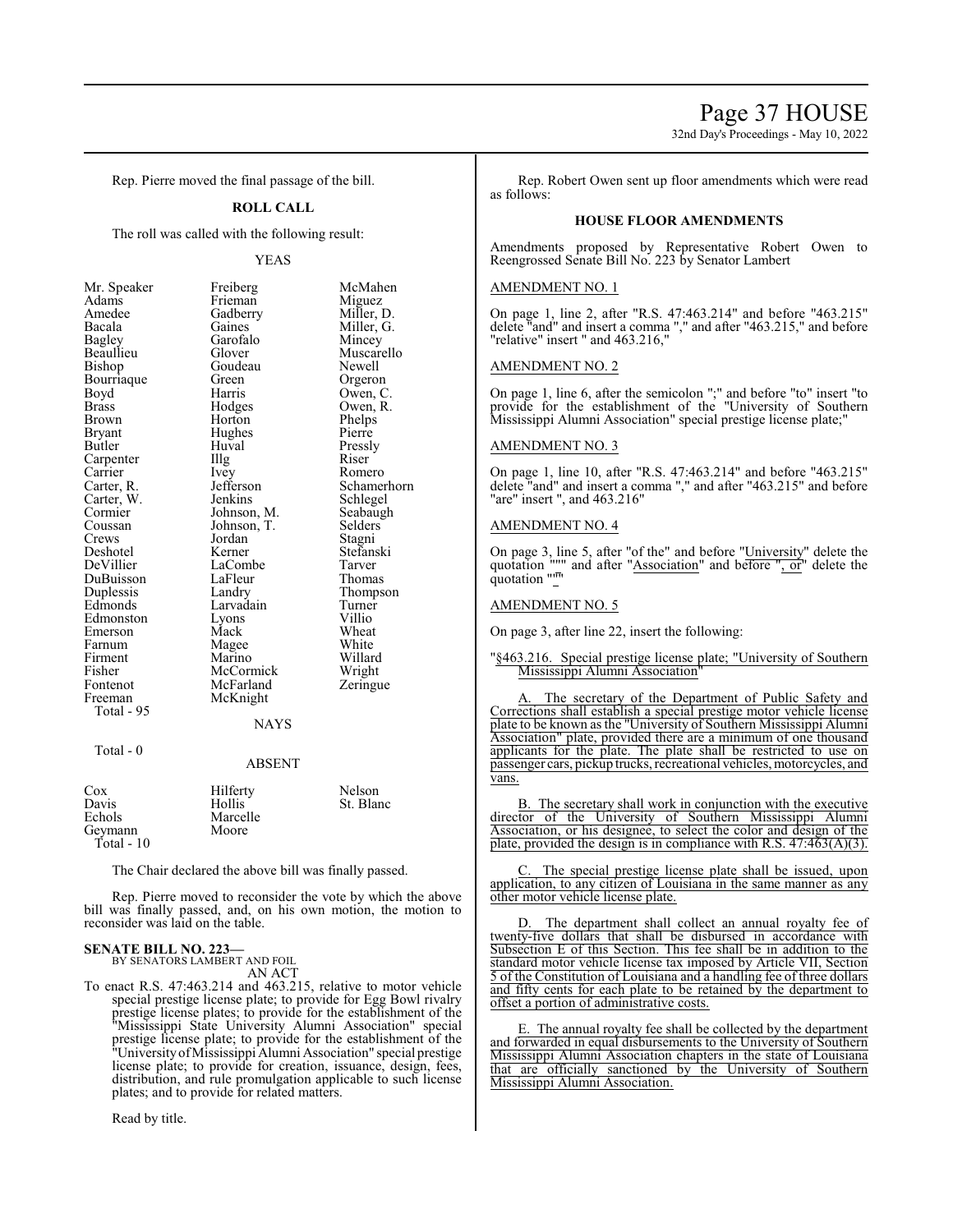# Page 38 HOUSE

32nd Day's Proceedings - May 10, 2022

F. The secretary shall promulgate and adopt rules and regulations as are necessary to implement the provisions of this Section."

On motion of Rep. Robert Owen, the amendments were adopted.

Rep. Bacala moved the final passage of the bill, as amended.

# **ROLL CALL**

The roll was called with the following result:

#### YEAS

McFarland McKnight McMahen Miller, G. Mincey Newell Orgeron Owen, C. Owen, R. Phelps Pierre<br>Riser

Schamerhorn Schlegel Selders St. Blanc Stagni Stefanski Tarver Thomas Thompson<br>Villio

Wheat White Willard Zeringue

Seabaugh Turner Wright

Marcelle Miller, D. Moore<br>Nelson

| Mr. Speaker   | Freeman       | McFa   |
|---------------|---------------|--------|
| Adams         | Frieman       | McKr   |
| Amedee        | Gadberry      | McM    |
| Bacala        | Gaines        | Miller |
| <b>Bagley</b> | Garofalo      | Mince  |
| Beaullieu     | Glover        | Newe   |
| Bishop        | Goudeau       | Orger  |
| Boyd          | Harris        | Owen   |
| <b>Brass</b>  | Hilferty      | Owen   |
| Brown         | Horton        | Phelp  |
| <b>Bryant</b> | Huval         | Pierre |
| Butler        | Illg          | Riser  |
| Carpenter     | Ivey          | Schan  |
| Carrier       | Jefferson     | Schle  |
| Carter, R.    | Jenkins       | Selde: |
| Carter, W.    | Johnson, M.   | St. Bl |
| Cormier       | Johnson, T.   | Stagn  |
| Davis         | Jordan        | Stefar |
| DeVillier     | Kerner        | Tarve  |
| DuBuisson     | LaCombe       | Thom   |
| Duplessis     | LaFleur       | Thom   |
| Edmonds       | Landry        | Villio |
| Edmonston     | Larvadain     | Whea   |
| Farnum        | Lyons         | White  |
| Firment       | Magee         | Willa  |
| Fisher        | Marino        | Zering |
| Fontenot      | McCormick     |        |
| Total - 80    |               |        |
|               | <b>NAYS</b>   |        |
| Bourriaque    | Mack          | Seaba  |
| Coussan       | Miguez        | Turne  |
| Crews         | Muscarello    | Wrigł  |
| Deshotel      | Pressly       |        |
| Emerson       | Romero        |        |
| Total - 13    |               |        |
|               | <b>ABSENT</b> |        |
| Cox           | Green         | Marce  |
| Echols        | Hodges        | Miller |
| Freiberg      | Hollis        | Moor   |
|               |               | Nelso  |
| Geymann       | Hughes        |        |

Total - 12

The Chair declared the above bill was finally passed.

Rep. Bacala moved to reconsider the vote by which the above bill was finally passed, and, on his own motion, the motion to reconsider was laid on the table.

# **Consent to Correct a Vote Record**

Rep. Miguez requested the House consent to record his vote on final passage of Senate Bill No. 223 as nay, which consent was unanimously granted.

# **SENATE BILL NO. 21—**

BY SENATOR ROBERT MILLS AN ACT

To amend and reenact the introductory paragraph of R.S. 22:436(B) and to enact R.S.  $22:436(B)(5)$  relative to requirements for approved unauthorized insurers; to provide for the submission of contact information; and to provide for related matters.

Read by title.

Rep. Pressly moved the final passage of the bill.

#### **ROLL CALL**

The roll was called with the following result:

#### YEAS

| Adams<br>Amedee<br>Bacala<br>Bagley<br>Beaullieu<br>Bishop<br>Bourriaque<br>Boyd<br>Brass<br>Brown<br>Bryant<br>Butler<br>Carpenter<br>Carrier<br>Carter, R.<br>Carter, W.<br>Cormier<br>Coussan<br>Davis<br>Deshotel<br>DeVillier<br>DuBuisson<br>Duplessis<br>Echols<br>Edmonds<br>Edmonston<br>Emerson<br>Farnum<br>Firment<br>Fisher<br>Fontenot<br>Total - 91<br>Total - $0$ | Freeman<br>Freiberg<br>Frieman<br>Gadberry<br>Gaines<br>Garofalo<br>Glover<br>Green<br>Hilferty<br>Hodges<br>Horton<br>Hughes<br>Huval<br>Illg<br>Jefferson<br>Jenkins<br>Johnson, M.<br>Johnson, T.<br>Jordan<br>Kerner<br>LaCombe<br>LaFleur<br>Landry<br>Larvadain<br>Lyons<br>Mack<br>Magee<br>Marino<br>McCormick<br>McFarland<br>McKnight<br><b>NAYS</b> | McMahen<br>Miguez<br>Miller, D.<br>Miller, G.<br>Mincey<br>Newell<br>Orgeron<br>Owen, C.<br>Owen, R.<br>Phelps<br>Pierre<br>Pressly<br>Riser<br>Romero<br>Schamerhorn<br>Schlegel<br>Seabaugh<br>Selders<br>St. Blanc<br>Stagni<br>Tarver<br>Thomas<br>Thompson<br>Turner<br>Villio<br>Wheat<br>White<br>Willard<br>Zeringue |
|-----------------------------------------------------------------------------------------------------------------------------------------------------------------------------------------------------------------------------------------------------------------------------------------------------------------------------------------------------------------------------------|----------------------------------------------------------------------------------------------------------------------------------------------------------------------------------------------------------------------------------------------------------------------------------------------------------------------------------------------------------------|------------------------------------------------------------------------------------------------------------------------------------------------------------------------------------------------------------------------------------------------------------------------------------------------------------------------------|
|                                                                                                                                                                                                                                                                                                                                                                                   | <b>ABSENT</b>                                                                                                                                                                                                                                                                                                                                                  |                                                                                                                                                                                                                                                                                                                              |
| Mr. Speaker<br>Cox<br>Crews<br>Geymann<br>Goudeau<br>Total - 14                                                                                                                                                                                                                                                                                                                   | Harris<br>Hollis<br>Ivey<br>Marcelle<br>Moore                                                                                                                                                                                                                                                                                                                  | Muscarello<br>Nelson<br>Stefanski<br>Wright                                                                                                                                                                                                                                                                                  |

#### The Chair declared the above bill was finally passed.

Rep. Pressly moved to reconsider the vote by which the above bill was finally passed, and, on his own motion, the motion to reconsider was laid on the table.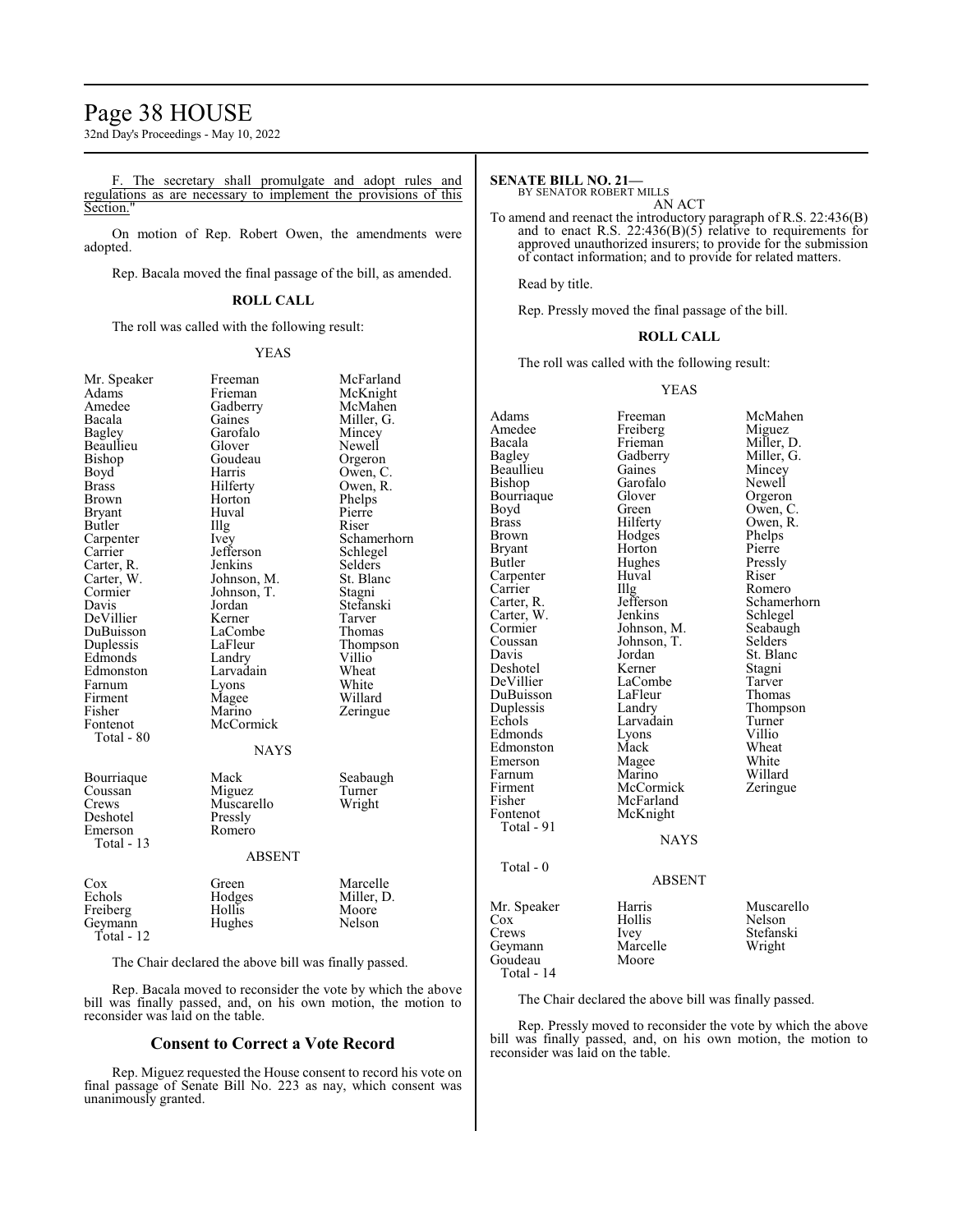# Page 39 HOUSE

32nd Day's Proceedings - May 10, 2022

#### **SENATE BILL NO. 27—** BY SENATOR LAMBERT

AN ACT To enact R.S. 49:191(13)(a) and to repeal R.S. 49:191(10)(f), relative to the Department of Environmental Quality, including provisions to provide for the re-creation of the Department of Environmental Quality and the statutory entities made a part of the department by law; to provide for the effective termination date for all statutory authority for the existence of such statutory entities; and to provide for related matters.

Read by title.

Rep. Lyons moved the final passage of the bill.

#### **ROLL CALL**

The roll was called with the following result:

#### YEAS

| Mr. Speaker   | Freiberg          | McMahen     |
|---------------|-------------------|-------------|
| Adams         | Frieman<br>Miguez |             |
| Amedee        | Gadberry          | Miller, D.  |
| Bacala        | Gaines            | Miller, G.  |
| <b>Bagley</b> | Garofalo          | Muscarello  |
| Beaullieu     | Glover            | Newell      |
| Bishop        | Goudeau           | Orgeron     |
| Bourriaque    | Green             | Owen, C.    |
| Boyd          | Harris            | Owen, R.    |
| <b>Brass</b>  | Hilferty          | Phelps      |
| Brown         | Hodges            | Pierre      |
| Bryant        | Horton            | Pressly     |
| Butler        | Hughes            | Riser       |
| Carpenter     | Huval             | Romero      |
| Carrier       | Illg              | Schamerhorn |
| Carter, R.    | Ivey              | Schlegel    |
| Carter, W.    | Jefferson         | Seabaugh    |
| Cormier       | Jenkins           | Selders     |
| Coussan       | Johnson, M.       | St. Blanc   |
| Crews         | Johnson, T.       | Stagni      |
| Davis         | Jordan            | Stefanski   |
| Deshotel      | Kerner            | Tarver      |
| DeVillier     | LaCombe           | Thomas      |
| DuBuisson     | LaFleur           | Thompson    |
| Duplessis     | Landry            | Turner      |
| Echols        | Larvadain         | Villio      |
| Edmonds       | Lyons             | Wheat       |
| Edmonston     | Mack              | White       |
| Emerson       | Magee             | Willard     |
| Farnum        | Marino            | Wright      |
| Firment       | McCormick         | Zeringue    |
| Fontenot      | McFarland         |             |
| Freeman       | McKnight          |             |
| Total - 97    |                   |             |
|               | NAYS              |             |
| Total - 0     |                   |             |
|               | <b>ABSENT</b>     |             |
| Cox           | Hollis            | Moore       |
| Fisher        | Marcelle          | Nelson      |
| Geymann       | Mincey            |             |
| Total - 8     |                   |             |

The Chair declared the above bill was finally passed.

Rep. Lyons moved to reconsider the vote by which the above bill was finally passed, and, on his own motion, the motion to reconsider was laid on the table.

#### **SENATE BILL NO. 123—** BY SENATOR ABRAHAM

AN ACT

To authorize the use of certain state property in Cameron Parish for seafood research; to provide relative to protecting the state's natural resources; to provide relative to the use of certain waters for oyster farming research; to provide relative to the specification of the boundaries and size of the areas in which the research will be conducted; and to provide for related matters.

Read by title.

Rep. Bourriaque moved the final passage of the bill.

#### **ROLL CALL**

The roll was called with the following result:

#### YEAS

Mr. Speaker Freeman McMahen<br>Adams Freiberg Miguez Adams Freiberg<br>Amedee Frieman Amedee Frieman Miller, D.<br>Bacala Gadberry Miller, G. Bacala Gadberry Miller, G.<br>Bagley Gaines Mincey Bagley Gaines Mincey<br>Beaullieu Glover Muscare Glover Muscarello<br>Goudeau Newell Bishop Goudeau Newell<br>Bourriaque Green Orgeron Bourriaque Green<br>Boyd Harris Boyd Harris Owen, C.<br>Brass Hilferty Owen, R. Brass Hilferty Owen, R.<br>Brown Hodges Phelps Hodges Phelps<br>
Horton Pierre Bryant Horton Pierre<br>Butler Hughes Pressly Hughes Pressl<br>Huval Riser Carpenter Huval River<br>
Carrier Hug Carrier IIIg Romero<br>Carter, R. Ivey Schamer Ivey Schamerhorn<br>Jefferson Schlegel Carter, W. Jefferson<br>Cormier Jenkins Cormier Jenkins Seabaugh<br>Coussan Johnson, M. Selders Coussan Johnson, M. Selders<br>Crews Johnson, T. St. Blanc Crews Johnson, T. St. Blanck<br>Davis Jordan Stagni Davis Jordan<br>Deshotel Kerner Deshotel Kerner Stefanski LaCombe Tarver<br>
LaFleur Thomas DuBuisson LaFleu<br>
Duplessis Landry Duplessis Landry Thompson<br>
Echols Larvadain Turner Larvadain Turner<br>Lyons Villio Edmonds Lyons Villio<br>Edmonston Mack Wheat Edmonston Mack Wheat<br>Emerson Magee White Emerson Magee<br>Farnum Marino Farnum Marino Willard<br>Firment McCormick Wright Firment McCormick Wright<br>
Fisher McFarland Zeringue Fisher McFarland<br>Fontenot McKnight McKnight Total - 98 NAYS Total - 0 ABSENT Cox Hollis Nelson<br>Garofalo Marcelle Nelson Marcelle<br>Moore Geymann Total - 7

The Chair declared the above bill was finally passed.

Rep. Bourriaque moved to reconsider the vote by which the above bill was finally passed, and, on his own motion, the motion to reconsider was laid on the table.

#### **Suspension of the Rules**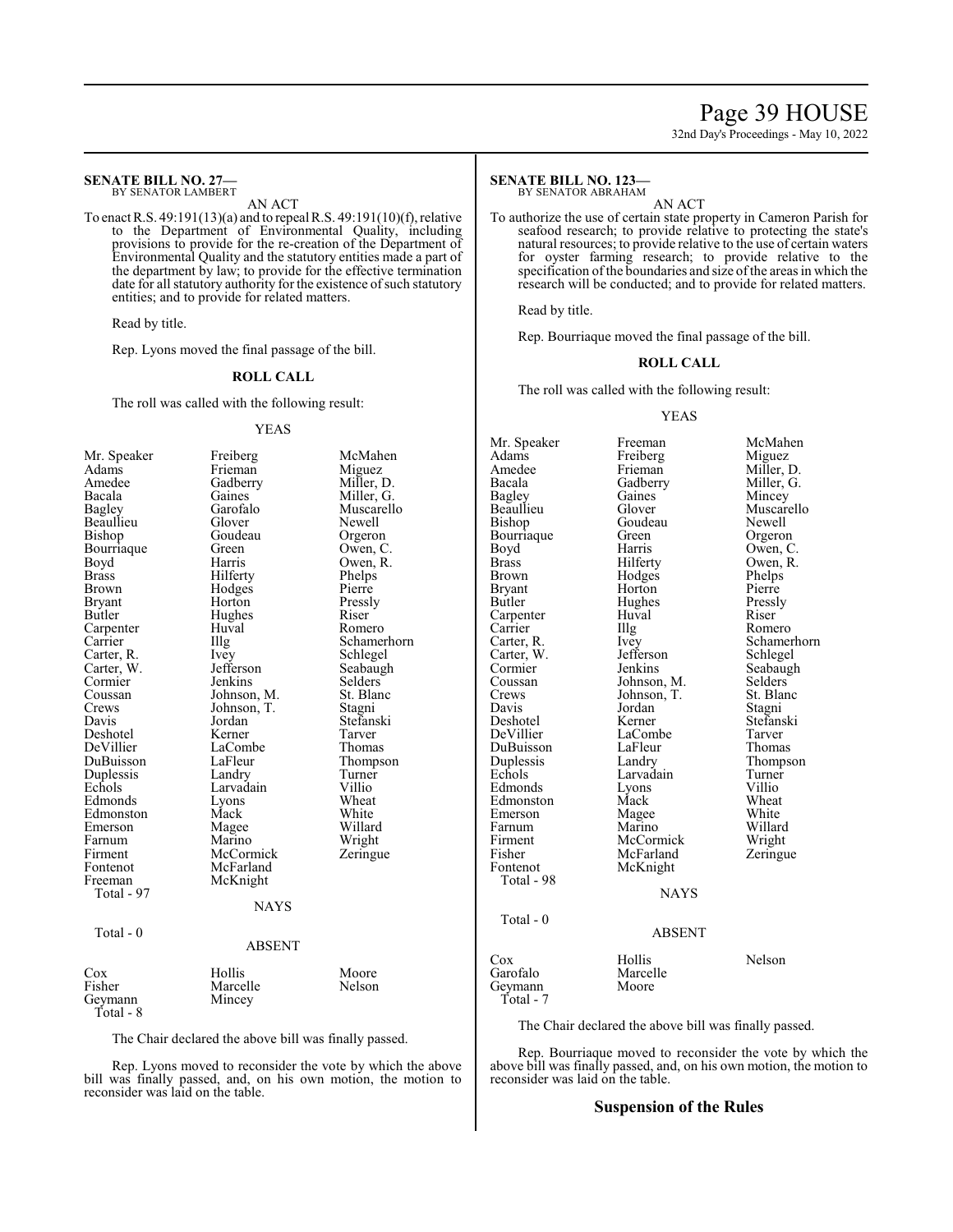# Page 40 HOUSE

32nd Day's Proceedings - May 10, 2022

On motion of Rep. Coussan, the rules were suspended in order to take up and consider Senate Concurrent Resolutions on Third Reading for Final Consideration at this time.

# **Senate Concurrent Resolutions on Third Reading for Final Consideration**

The following Senate Concurrent Resolutions on third reading for final consideration were taken up and acted upon as follows:

#### **SENATE CONCURRENT RESOLUTION NO. 12—**

BY SENATORS HEWITT, ALLAIN, FESI AND HENSGENS AND REPRESENTATIVES COUSSAN AND DEVILLIER A CONCURRENT RESOLUTION

To urge and request the President of the United States and the Congress of the United States to take any action necessary to halt federal actions resulting in the delay or cancellation of offshore oil and natural gas lease sales and the United States Department of Interior to expedite actions necessary to comply with a court order to resolve lease sales, finalize a new five-year plan for oil and gas leasing on the Outer Continental Shelf, and focus efforts on lease sales in the Gulf of Mexico.

Called from the calendar.

Read by title.

Rep. Coussan moved the concurrence of the resolution.

By a vote of 94 yeas and 2 nays, the resolution was concurred in.

# **SENATE CONCURRENT RESOLUTION NO. 13—**

BY SENATOR LAMBERT A CONCURRENT RESOLUTION

To urge and request the Department of Environmental Quality to study and make recommendations for strategies to increase the recycling of plastic containers.

Called from the calendar.

Read by title.

Rep. Riser moved the concurrence of the resolution.

By a vote of 95 yeas and 0 nays, the resolution was concurred in.

# **House Bills and Joint Resolutions on Third Reading and Final Passage**

The following House Bills and Joint Resolutions on third reading and final passage were taken up and acted upon as follows:

# **HOUSE BILL NO. 844—** BY REPRESENTATIVE ADAMS

AN ACT

To amend and reenact R.S. 40:966(B)(3) and (G) and 967(B)(4) and (E)(1), relative to the Uniform Controlled Dangerous Substances Law; to provide relative to penalties for distribution or possession with intent to distribute heroin; to provide relative to penalties for distribution or possession with intent to distribute fentanyl and carfentanil; to increase the minimum term of imprisonment; to provide relative to penalties when substantial assistance is provided; to provide relative to treatment for heroin and fentanyl or carfentanil as a condition of probation; to provide for an effective date; and to provide for related matters.

Called from the calendar.

Read by title.

# **Motion**

On motion of Rep. Adams, the bill was returned to the calendar.

#### **HOUSE BILL NO. 986—** BY REPRESENTATIVE EDMONDS

AN ACT

To amend and reenact R.S. 17:194(B)(introductory paragraph) and to repeal R.S. 17:194(B)(1) and (2), relative to school nutrition programs; to provide relative to the use of state funds for school nutrition programs; and to provide for related matters.

Called from the calendar.

Read by title.

#### **Motion**

On motion of Rep. Edmonds, the bill was recommitted to the Committee on Education.

**HOUSE BILL NO. 146—**

BY REPRESENTATIVE CHARLES OWEN AN ACT

To amend and reenact Civil Code Article 358 and to enact Code of Civil Procedure Article 4566.1, relative to interdiction and persons under continuing tutorship; to provide relative to consent to abortion or sterilization; to provide for judicial authorization; to provide for attorney appointment; to provide for procedure; to provide for notice; to provide for legislative intent; and to provide for related matters.

Called from the calendar.

Read by title.

# **Motion**

On motion of Rep. Charles Owen, the bill, as amended, was returned to the calendar.

**HOUSE BILL NO. 777—** BY REPRESENTATIVE GLOVER

- AN ACT
- To amend and reenact R.S. 33:2476.6, relative to the municipal fire and police civil service board in certain municipalities; to provide relative to the office of board secretary; to provide relative to the salary and benefits of the secretary; and to provide for related matters.

Called from the calendar.

Read by title.

Rep. Glover moved the final passage of the bill.

### **ROLL CALL**

The roll was called with the following result:

### YEAS

Mr. Speaker Freiberg McMahen<br>Adams Frieman Miguez Adams Frieman<br>Amedee Gadberry Amedee Gadberry Miller, D.<br>Bacala Gaines Miller, G. Beaullieu Garofal<br>Bishop Glover Bourriaque Goude<br>Boyd Green Boyd Green Newell<br>Brass Harris Orgero Brown Hodges Owen, C.

Gaines Miller, G.<br>Garofalo Mincev Glover Muscarello<br>Goudeau Nelson Orgeron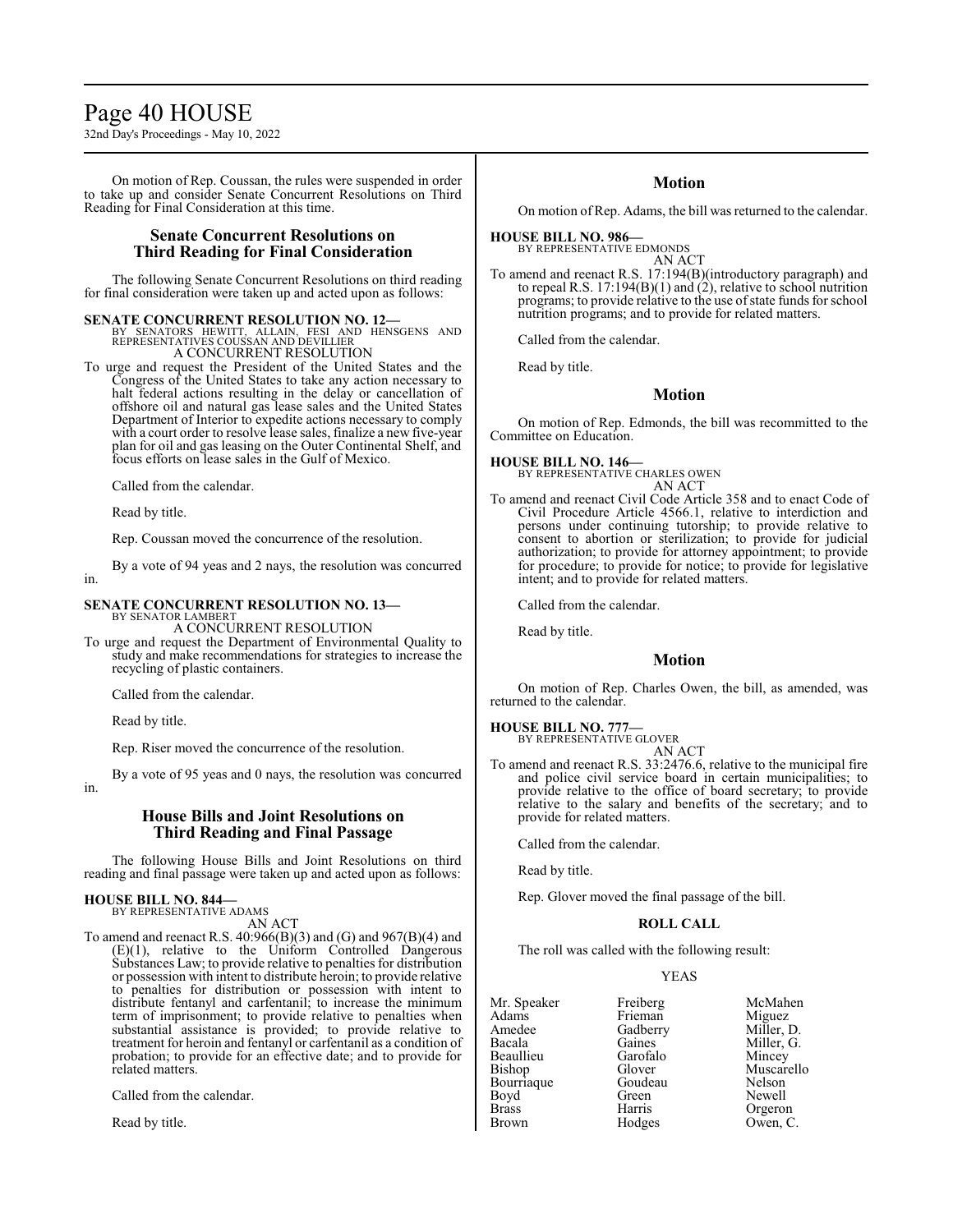# Page 41 HOUSE

32nd Day's Proceedings - May 10, 2022

Bryant Horton Phelps<br>Butler Hughes Pressly Carpenter Huv<br>Carrier Hllg Carrier IIIg Romero<br>Carter, R. Ivey Schame Coussan Jenkins Seabaugh<br>Crews Johnson, M. Selders Crews Johnson, M. Selders<br>
Davis Johnson, T. St. Blanc Deshotel Jordan Stagni<br>
DeVillier Kerner Stefanski DeVillier Kerner Stefans<br>DuBuisson LaCombe Tarver DuBuisson LaCombe Tarver Duplessis LaFleu<br>Echols Landry Echols Landry Thompson<br>
Edmonds Larvadain Turner Edmonston Lyons Villio Emerson Mack Wheat<br>
Farnum Magee White Farnum Magee<br>Firment Marino Firment Marino Willard<br>
Fisher McCormick Wright Fisher McCormick Wright<br>Fontenot McFarland Zeringue Fontenot McFarland<br>Freeman McKnight Total - 95

Hughes Pressl<br>Huval Riser Jefferson Johnson, T. St. Blanch<br>Jordan Stagni Larvadain McKnight

Carter, R. Ivey Schamerhorn

#### NAYS

#### Total - 0

#### ABSENT

| Bagley       | Hilferty | Owen, R. |
|--------------|----------|----------|
| Carter, W.   | Hollis   | Pierre   |
| Cox          | Marcelle |          |
| Geymann      | Moore    |          |
| Total - $10$ |          |          |

The Chair declared the above bill, having received a two-thirds vote of the elected members, was finally passed.

The title of the above bill was read and adopted.

Rep. Glover moved to reconsider the vote by which the above bill was finally passed, and, on his own motion, the motion to reconsider was laid on the table.

#### **HOUSE BILL NO. 1066** (Substitute for House Bill No. 711 by Representative Turner)— BY REPRESENTATIVE TURNER

AN ACT

To amend and reenact R.S. 37:1315(A)(11) and 1316, to enact R.S. 37:1326(A)(10), and to repeal R.S. 37:1315(A)(7) and (B)(2), relative to recommendations on discipline by the Clinical Laboratory Personnel Committee; to provide for receipt and disbursement provisions; to provide for additional violations in accordance with the Louisiana Clinical Laboratory Personnel Law; and to provide for related matters.

Called from the calendar.

Read by title.

#### **Motion**

On motion of Rep. Turner, the bill was returned to the calendar.

#### **Notice of Intention to Call**

Pursuant to House Rule No. 8.20(A), Rep. Turner gave notice of his intention to call House Bill No. 1066 from the calendar on Wednesday, May 11, 2022.

#### **Notice of Intention to Call**

Pursuant to House Rule No. 8.20(A), Rep. Butler gave notice of her intention to call House Bill No. 670 from the calendar on Wednesday, May 11, 2022.

#### **Notice of Intention to Call**

Pursuant to House Rule No. 8.20(A), Rep. Huval gave notice of his intention to call House Bill No. 376 from the calendar on Wednesday, May 11, 2022.

#### **Notice of Intention to Call**

Pursuant to House Rule No. 8.20(A), Rep. Selders gave notice of his intention to call House Bill No. 927 from the calendar on Wednesday, May 11, 2022.

### **Speaker Schexnayder in the Chair**

#### **Suspension of the Rules**

On motion of Rep. Stefanski, the rules were suspended in order to take up and consider Petitions, Memorials, and Communications at this time.

# **Petitions, Memorials, and Communications**

The following petitions, memorials, and communications were received and read:

### **Message from the Senate**

#### **HOUSE CONCURRENT RESOLUTIONS**

#### May 10, 2022

To the Honorable Speaker and Members of the House of Representatives:

I am directed to inform your honorable body that the Senate has concurred in the following House Concurrent Resolutions:

House Concurrent Resolution No. 105 Returned without amendments

House Concurrent Resolution No. 106 Returned without amendments

House Concurrent Resolution No. 108 Returned without amendments

Respectfully submitted,

YOLANDA J. DIXON Secretary of the Senate

#### **Message from the Senate**

#### **HOUSE BILLS**

#### May 10, 2022

To the Honorable Speaker and Members of the House of Representatives:

I am directed to inform your honorable body that the Senate has finally passed the following House Bills:

House Bill No. 79 Returned without amendments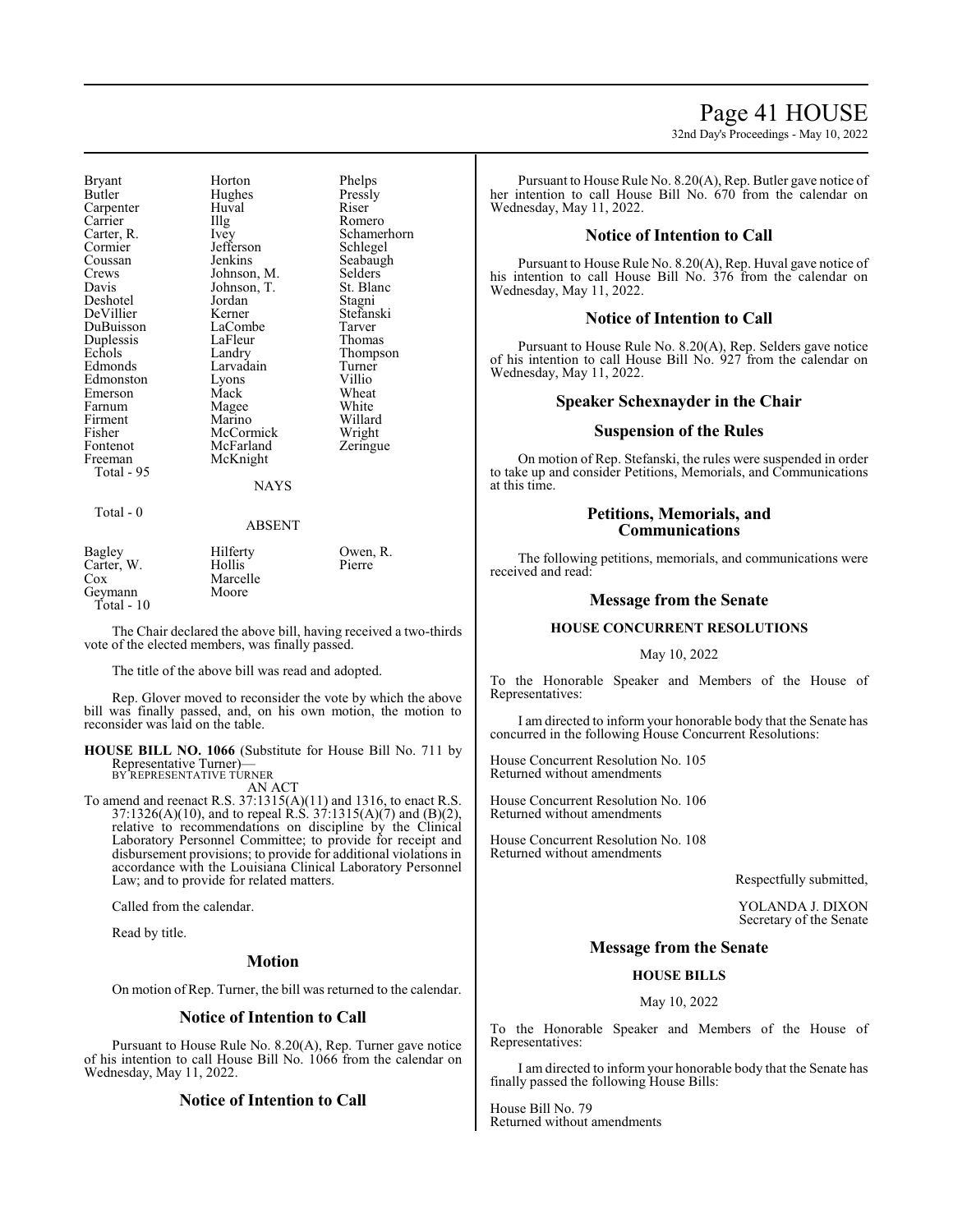# Page 42 HOUSE

32nd Day's Proceedings - May 10, 2022

#### House Bill No. 82 Returned without amendments

House Bill No. 122 Returned without amendments

House Bill No. 294 Returned with amendments

House Bill No. 545 Returned with amendments

House Bill No. 695 Returned without amendments

House Bill No. 822 Returned with amendments

Respectfully submitted,

YOLANDA J. DIXON Secretary of the Senate

# **Message from the Senate**

#### **ASKING CONCURRENCE IN SENATE CONCURRENT RESOLUTIONS**

#### May 10, 2022

To the Honorable Speaker and Members of the House of Representatives:

I am directed to inform your honorable body that the Senate has adopted and asks your concurrence in the following Senate Concurrent Resolutions:

Senate Concurrent Resolution No. 48

Respectfully submitted,

YOLANDA J. DIXON Secretary of the Senate

# **Senate Concurrent Resolutions Lying Over**

The following Senate Concurrent Resolutions contained in the message were taken up and acted upon as follows:

#### **SENATE CONCURRENT RESOLUTION NO. 48—** BY SENATOR FESI

A CONCURRENT RESOLUTION To recognize and celebrate the family-owned and operated Danos, LLC on the occasion of its seventy-fifth anniversary as a successful business.

Read by title.

Lies over under the rules.

# **Suspension of the Rules**

On motion of Rep. Stefanski, the rules were suspended in order to take up and consider Petitions, Memorials, and Communications at this time.

# **Petitions, Memorials, and Communications**

The following petitions, memorials, and communications were received and read:

# **Message from the Senate**

#### **SENATE BILLS**

May 10, 2022

To the Honorable Speaker and Members of the House of Representatives:

I am directed to inform your honorable body that the Senate has finally passed the following Senate Bills:

Senate Bill Nos. 112, 130 and 402

Respectfully submitted,

YOLANDA J. DIXON Secretary of the Senate

# **Senate Bills and Joint Resolutions on First Reading**

The following Senate Bills and Joint Resolutions on first reading were taken up, read, and placed upon the calendar for their second reading:

#### **SENATE BILL NO. 112—** BY SENATOR ROBERT MILLS

AN ACT

To enact Subpart A-4 of Part III of Chapter 4 of Title 22 of the Louisiana Revised Statutes of 1950, comprised of R.S. 22:1020.61, relative to health insurance; to provide for prior authorization for health insurance claims related to certain health care procedures; to provide for the creation of programs for the selective application of prior authorization; to provide for definitions; to provide for development and maintenance of programs seeking to reduce prior authorization requirements related to certain health care services performed by certain health care providers; to provide for the promulgation of rules; and to provide for related matters.

Read by title.

Lies over under the rules.

**SENATE BILL NO. 130—**

BY SENATOR CONNICK AN ACT

To enact Civil Code Art. 3493.11, relative to liberative prescription; to provide for delictual actions resulting from the operation or control of anymotor vehicle, aircraft, watercraft, or other means of conveyance; to provide for two-year prescription; to provide for an effective date; and to provide for related matters.

Read by title.

Lies over under the rules.

# **SENATE BILL NO. 402—**

BY SENATOR ABRAHAM AN ACT

To amend and reenact R.S. 13:4165(F)(7) and to enact R.S. 13:4165(F)(9) and (10), relative to courts and judicial procedure; to provide for the appointment, duties, powers, and compensation of special masters; and to provide for related matters.

Read by title.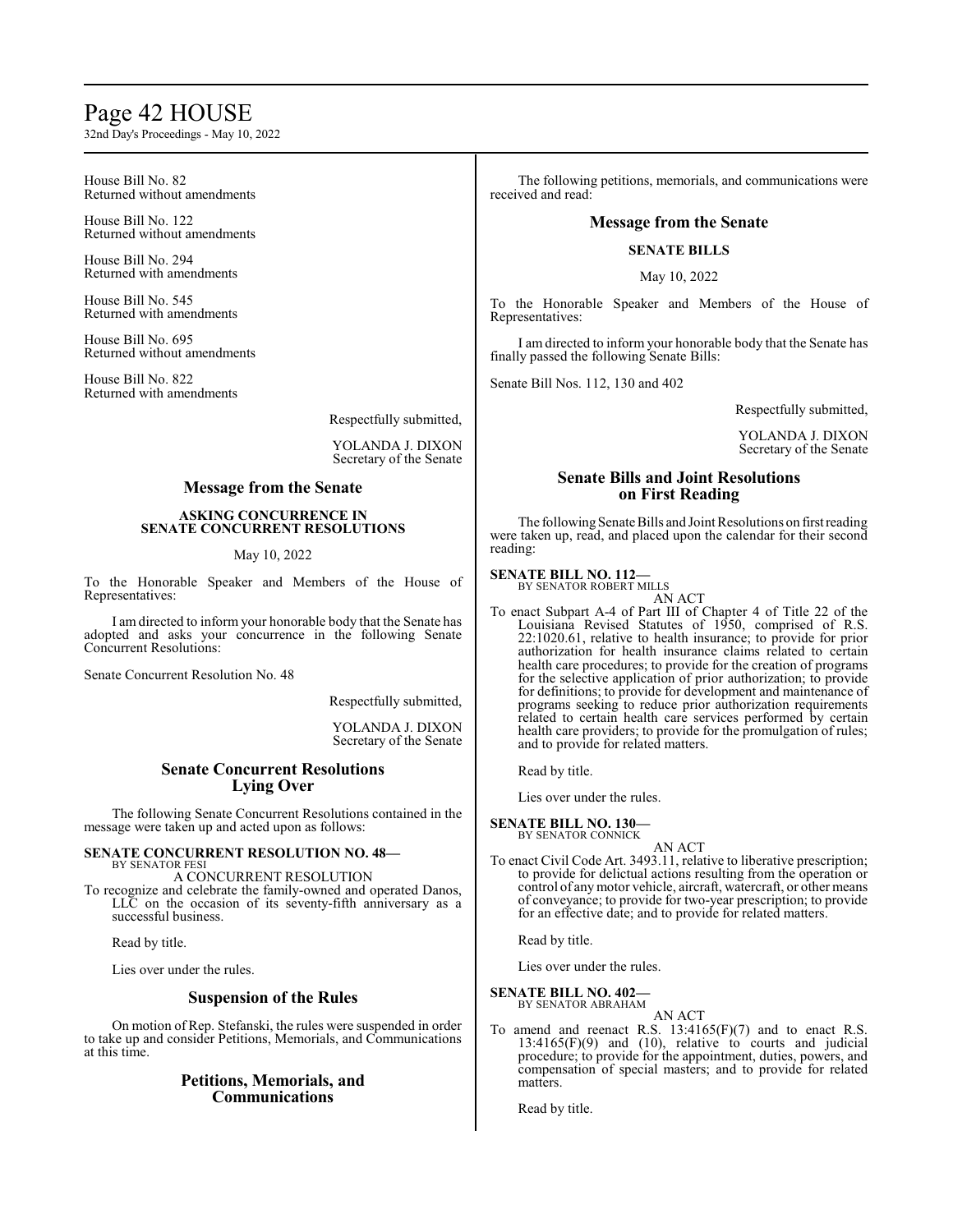# Page 43 HOUSE

32nd Day's Proceedings - May 10, 2022

Lies over under the rules.

# **Privileged Report of the Legislative Bureau**

May 10, 2022

To the Speaker and Members of the House of Representatives:

I am directed by your Legislative Bureau to submit the following report:

Senate Concurrent Resolution No. 4 Reported without amendments.

Senate Bill No. 3 Reported without amendments.

Senate Bill No. 12 Reported with amendments.

Senate Bill No. 19 Reported without amendments.

Senate Bill No. 23 Reported without amendments.

Senate Bill No. 41 Reported without amendments.

Senate Bill No. 48 Reported without amendments.

Senate Bill No. 68 Reported without amendments.

Senate Bill No. 78 Reported without amendments.

Senate Bill No. 87 Reported without amendments.

Senate Bill No. 95 Reported without amendments.

Senate Bill No. 100 Reported with amendments.

Senate Bill No. 103 Reported without amendments.

Senate Bill No. 110 Reported without amendments.

Senate Bill No. 127 Reported without amendments.

Senate Bill No. 133 Reported without amendments.

Senate Bill No. 152 Reported with amendments.

Senate Bill No. 172 Reported without amendments.

Senate Bill No. 174 Reported without amendments.

Senate Bill No. 179 Reported without amendments.

Senate Bill No. 196

#### Reported without amendments.

Senate Bill No. 260 Reported without amendments.

Senate Bill No. 284 Reported without amendments.

Senate Bill No. 302 Reported with amendments.

Senate Bill No. 305 Reported without amendments.

Senate Bill No. 318 Reported without amendments.

Senate Bill No. 354 Reported without amendments.

Senate Bill No. 364 Reported without amendments.

Senate Bill No. 367 Reported without amendments.

Senate Bill No. 442 Reported with amendments.

Senate Bill No. 453 Reported without amendments.

Senate Bill No. 477 Reported without amendments.

Senate Bill No. 488 Reported without amendments.

Respectfully submitted,

DODIE HORTON Chair

# **Privileged Report of the Committee on Enrollment**

May 10, 2022

To the honorable Speaker and Members of the House of Representatives:

I am directed by your Committee on Enrollment to submit the following report:

The following House Resolutions have been properly enrolled:

**HOUSE RESOLUTION NO. 117—** BY REPRESENTATIVE FONTENOT A RESOLUTION To express the condolences of the House of Representatives upon the death of Adam Christopher Gaubert.

**HOUSE RESOLUTION NO. 118—** BY REPRESENTATIVE MCKNIGHT

A RESOLUTION

To recognize Tuesday, May 10, 2022, as Baton Rouge Young Professionals Day at the state capitol and to commend the board of directors of Forum 225.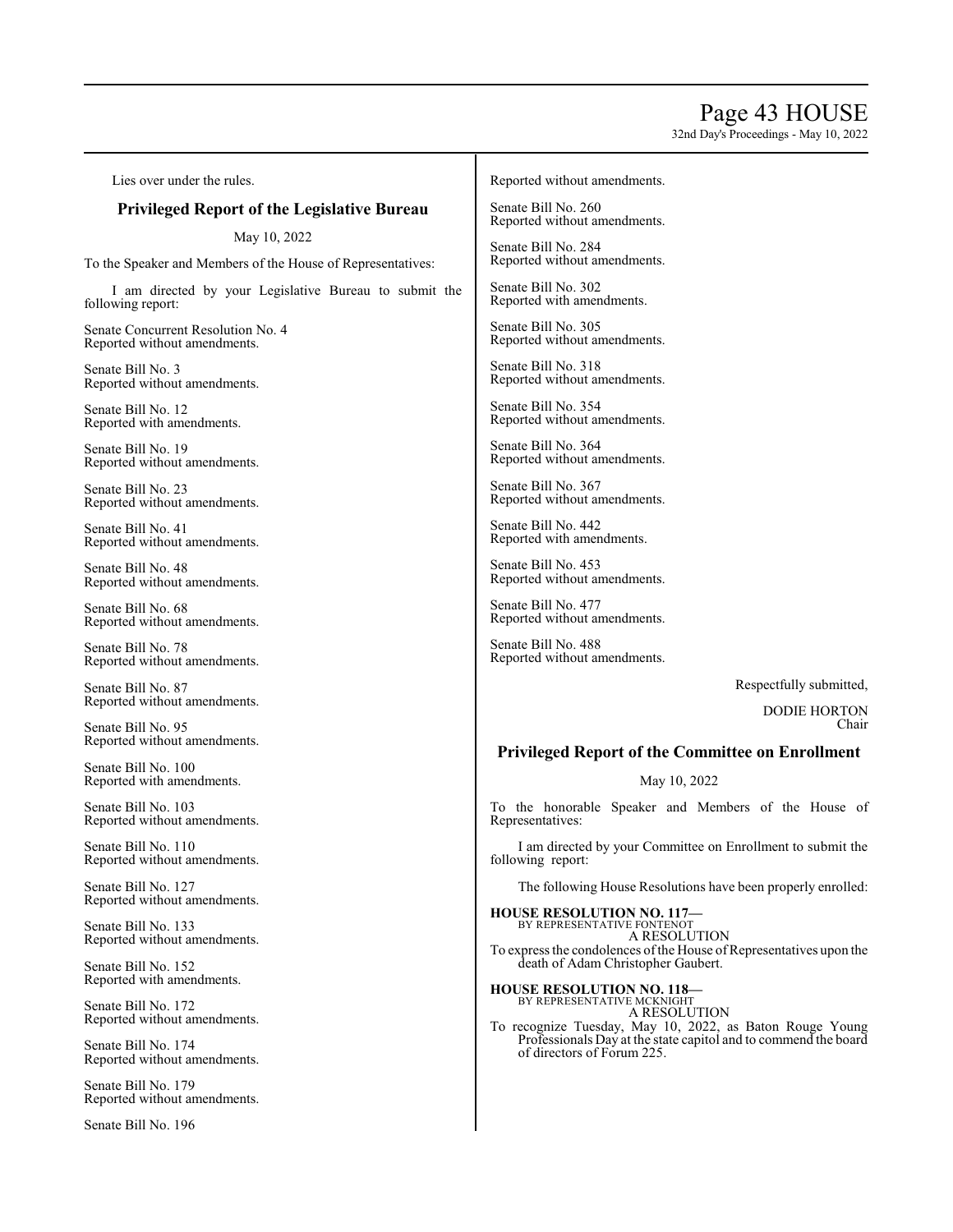# Page 44 HOUSE

32nd Day's Proceedings - May 10, 2022

#### **HOUSE RESOLUTION NO. 119—** BY REPRESENTATIVE HILFERTY

A RESOLUTION

To commend the Ready Louisiana Coalition and to designate Tuesday, May 10, 2022, as Early Education Day at the state capitol.

#### **HOUSE RESOLUTION NO. 120—** BY REPRESENTATIVE GREGORY MILLER

A RESOLUTION

To recognize Tuesday, May 10, 2022, as St. Charles Parish Day at the state capitol.

Respectfully submitted,

STEPHANIE HILFERTY Chairwoman

The above House Resolutions contained in the report were signed by the Speaker of the House and taken by the Clerk of the House to the Secretary of State in accordance with the rules of the House.

# **Suspension of the Rules**

On motion ofRep. McKnight, the rules were suspended in order to take up and consider Introduction of Resolutions, House and House Concurrent at this time.

# **Introduction of Resolutions, House and House Concurrent**

The following members introduced the following entitled House and House Concurrent Resolutions, which were read the first time by their titles and placed upon the calendar for their second reading:

# **HOUSE RESOLUTION NO. 126—**

BY REPRESENTATIVE MCKNIGHT A RESOLUTION To commend the Mary Bird Perkins Cancer Center for its hosting of the Live Well Baton Rouge event on May 14, 2022.

Read by title.

On motion of Rep. McKnight, and under a suspension of the rules, the resolution was adopted.

# **House Bills and Joint Resolutions on Second Reading to be Referred**

The following House Bills and Joint Resolutions on second reading to be referred to committees were taken up, read, and referred to committees, as follows:

# **Motion**

On motion ofRep. McKnight, the Committee on Education was discharged from further consideration of House Bill No. 616.

#### **HOUSE BILL NO. 616—** BY REPRESENTATIVE MCKNIGHT AN ACT

To enact Part II of Chapter 18-A of Title 17 of the Louisiana Revised Statutes of 1950, to be comprised ofR.S. 17:2951 through 2955, relative to dual enrollment; to create and provide for the administration of a program to provide funding for dual enrollment expenses for public high school students; to provide relative to the eligibility of students participating in the program; to provide relative to program funds; to require the state Department of Education to submit annual reports to the legislature relative to the program; to provide relative to rules; to provide relative to definitions; to provide for an effective date; and to provide for related matters.

Read by title.

# **Motion**

On motion of Rep. McKnight, the bill was withdrawn from the files of the House.

# **Suspension of the Rules**

On motion of Rep. Marino, the rules were suspended to permit the Committee on Administration of Criminal Justice to meet on Wednesday, May 11, 2022, at 10:30 A.M. instead of 9:30 A.M., and consider the following legislative instruments that were not listed on the weekly committee schedule as required by House Rule 14.23:

House Bill No. 893

# **Suspension of the Rules**

On motion ofRep. Stefanski, the rules were suspended to permit the Committee on House and Governmental Affairs to meet on Wednesday, May 11, 2022, and consider the following legislative instruments that were not listed on the weekly committee schedule as required by House Rule 14.23:

House Bill Nos. 720 and 987

# **Suspension of the Rules**

On motion of Rep. Huval, the rules were suspended to permit the Committee on Insurance to meet on Wednesday, May 11, 2022, and consider the following legislative instruments that were not listed on the weekly committee schedule as required by House Rule 14.23:

House Bill No. 558

# **Adjournment**

On motion of Rep. Thompson, at 6:11 P.M., the House agreed to adjourn until Wednesday, May 11, 2022, at 2:00 P.M.

The Speaker of the House declared the House adjourned until 2:00 P.M., Wednesday, May 11, 2022.

# MICHELLE D. FONTENOT Clerk of the House

ANGELA S. SMITH Assistant Clerk of the House / Journal Clerk

# **Committee Meeting Notices**

The following committees posted notices as follows:

Committee on Administration of Criminal Justice

Will meet at: 10:30 a.m. (TBA - Time Change) (Subject to Rule Suspension)

Date: Wednesday, May 11, 2022

#### Location: Committee Room 6

Remarks:

**HB 893 HUGHES (TBA) BUDGETARY PROCEDURES**  Provides relative to criminal justice reinvestment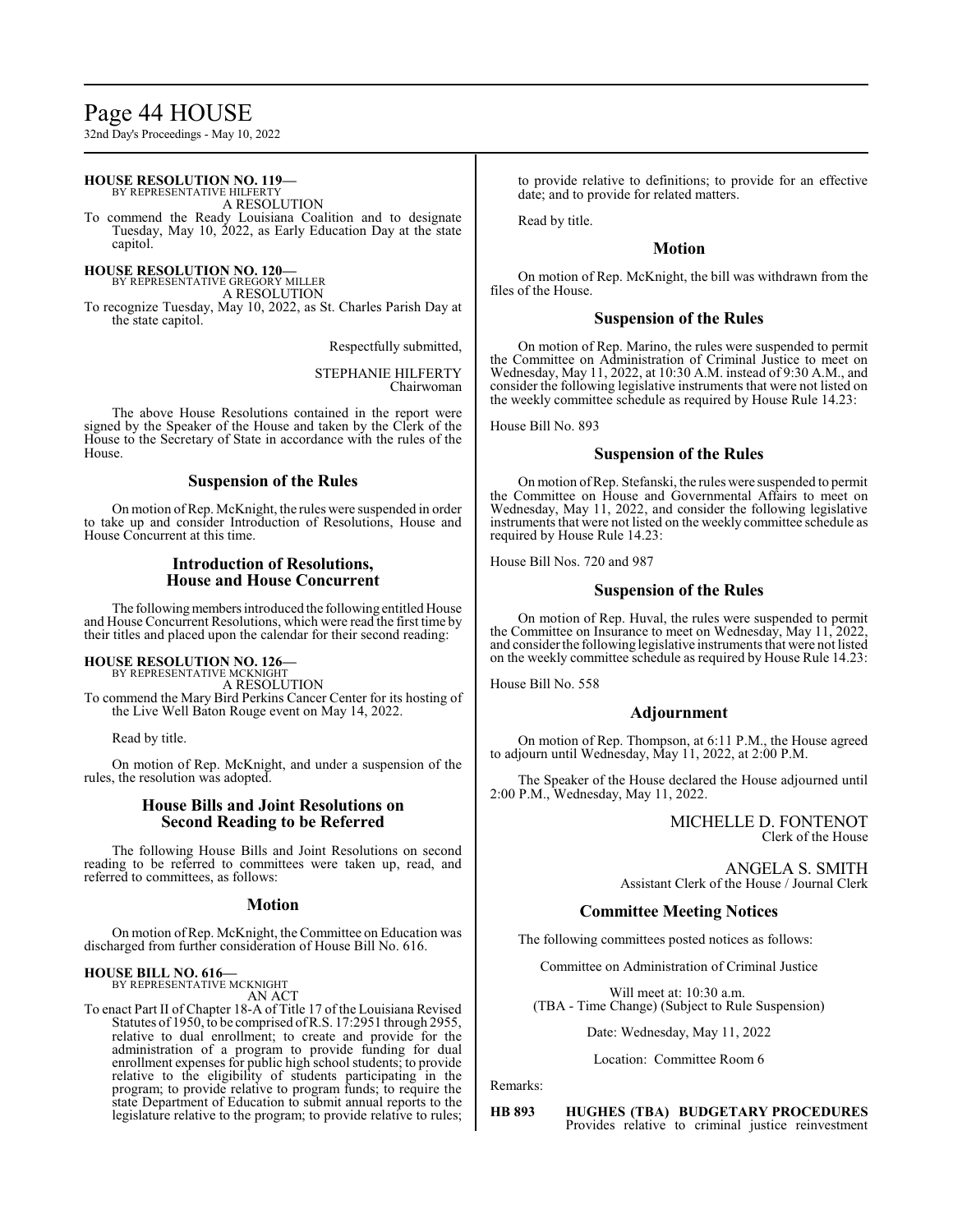32nd Day's Proceedings - May 10, 2022

savings and reporting requirements **(Subject to Rule Suspension)**

- **SB 157 MILLIGAN CRIMINAL RECORDS** Provides for access to criminal history records and identification files by the office of technology services
- **SB 273 FOIL PROBATION/PAROLE** Provides parole eligibility for certain offenders
- **SB 315 WOMACK CONTROL DANGER SUBSTANCE**  Provides relative to fentanyl and carfentanil
- **SB 359 JACKSON SEIZURES/SALES** Provides for civil forfeiture reform
- **SB 379 PEACOCK WEAPONS** Prohibits possession of firearms, ammunition, or electric weapons or devices by certain felons
- **SB 393 WHITE, B WEAPONS** Designates the crime of possession of a firearm by a felon as a crime of violence
- **SB 396 MORRIS, JAY CRIMINAL PROCEDURE**  Provides relative to a surety's bail obligation after the issuance of a notice of warrant of arrest

Any person who does not feel comfortable giving testimony in person may submit a prepared statement in accordance with House Rule 14.33 in lieu of appearing before the committee:

A. Any interested person or any committee member may file with the committee a prepared statement concerning a specific instrument or matter under consideration by the committee or concerning any matter within the committee's scope of authority, and the committee records shall reflect receipt of such statement and the date and time thereof.

B. Any person who files a prepared statement which contains data or statistical information shall include in such prepared statement sufficient information to identify the source of the data or statistical information. For the purposes of this Paragraph, the term "source" shall mean a publication, website, person, or other source fromwhich the data or statistical information contained in the prepared statement was obtained by the person or persons who prepared the statement.

NOTE: Statements emailed to h-acrj@legis.la.gov and received prior to noon on Tuesday, May 10, 2022, will be distributed to the committee members prior to the meeting.

> JOSEPH A. MARINO, III Chairman

Committee on Education

Will meet at: 9:00 a.m.

Date: Wednesday, May 11, 2022

Location: Committee Room 1

Remarks:

- **HB 428 AMEDEE EDUCATION** Prohibits the State Board of Elementary and Secondary Education and the state Department of Education from recommending any vaccine or medical procedure
- **SCR 6 CATHEY POSTSECONDARY ED** Creates a task force to study and make recommendations relative to

tenure policies of public postsecondary education institutions.

- **SB 45 FOIL SPECIAL EDUCATION** Requires all public school governing authorities to adopt certain policies relative to cameras in certain classrooms by December 31, 2022. (gov sig)
- **SB 47 FIELDS EARLY CHILDHOOD ED** Requires public schools to work to develop a mixed provider delivery model of prekindergarten instruction. (gov sig)
- **SB 50 HEWITT SCHOOLS** Provides for public school choice in certain high school programs. (gov sig)
- **SB 76 FIELDS POSTSECONDARY ED** Provides that certain graduate students shall be exempt from mandatory student fees. (8/1/24)
- **SB 126 CATHEY SCHOOLS** Provides relative to funding for university lab schools. (gov sig)
- **SB 131 MIZELL POSTSECONDARY ED** Requires public postsecondary education boards and institutions to adopt policies to acceptable use of computers and internet services. (gov sig)
- **SB 145 TALBOT SCHOOLS** Authorizes certain charter school proposals to be made directly to BESE. (gov sig)
- **SB 176 FIELDS SPECIAL EDUCATION** Amends the Blind Persons'LiteracyRights and Education Act. (gov sig)
- **SB 177 FIELDS ELEMENTARY EDUCATION** Changes school year for certain requirements relative to entering first grade. (gov sig)
- **SB 178 FIELDS TOPS** Provides for TOPS exceptions due to Hurricane Ida. (gov sig)
- **SB 190 HEWITT TEACHERS** Establishes the Computer Science Education Act. (gov sig)
- **SB 250 CONNICK AMUSEMENTS/SPORTS** Provides relative to the compensation of intercollegiate athletes for the use of their name, image, or likeness. (gov sig)
- **SB 261 FIELDS POSTSECONDARY ED** Provides for public postsecondaryeducation transfer pathways. (gov sig)
- **SB 317 FOIL TUITION** Provides in-state residency status for public postsecondary tuition fees to certain members and veterans of the military. (gov sig)
- **SB 407 BOUIE SCHOOLS** Requires schools to store epinephrine in the classrooms of certain students. (gov sig)

Any person who does not feel comfortable giving testimony in person may submit a prepared statement in accordance with House Rule 14.33 in lieu of appearing before the committee:

A. Any interested person or any committee member may file with the committee a prepared statement concerning a specific instrument or matter under consideration by the committee or concerning any matter within the committee's scope of authority, and the committee records shall reflect receipt of such statement and the date and time thereof.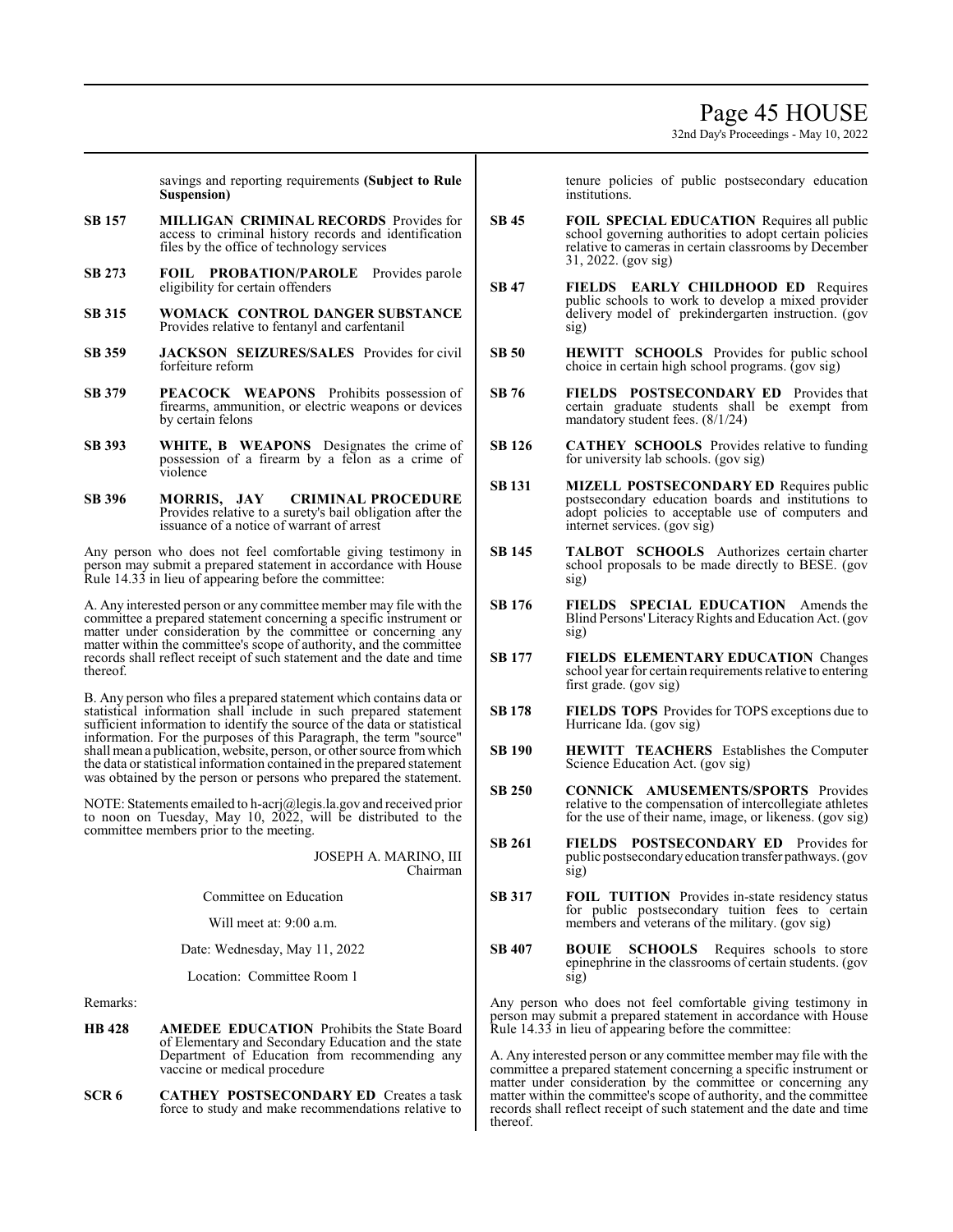# Page 46 HOUSE

32nd Day's Proceedings - May 10, 2022

B. Any person who files a prepared statement which contains data or statistical information shall include in such prepared statement sufficient information to identify the source of the data or statistical information. For the purposes of this Paragraph, the term "source" shall mean a publication, website, person, or other source from which the data or statistical information contained in the prepared statement was obtained by the person or persons who prepared the statement.

NOTE: Statements emailed to h-educ@legis.la.gov and received prior to noon on Tuesday, May 10, 2022, will be distributed to the committee members prior to the meeting.

> LANCE HARRIS Chairman

Committee on Health and Welfare

Will meet at: 9:00 a.m.

Date: Wednesday, May 11, 2022

Location: Committee Room 5

Remarks:

Examination of practices by pharmacy benefit managers and of regulation of those entities

- **HB673 JORDAN INSURANCE/HEALTH** Provides relative to the regulation of pharmacy benefit managers
- **HB 941 ILLG PHYSICIANS** Provides requirements and limitations relative to certain procedures performed on the spine
- **HB 1045 FREEMAN FUNDS/FUNDING** Provides relative to funding for certain substance abuse services
- **SB62 MIZELL CHILDREN/FAMILYSERVICES DEPT**  Provides relative to the state central registry. (8/1/22)
- **SB 104 MIZELL HEALTH CARE** Provides relative to telephone access in outpatient abortion facilities. (gov sig)
- **SB 147 MIZELL SEX OFFENSES** Provides for sexual assault survivors to have access to certain documents from the forensic medical exam. (8/1/22)
- **SB 268 MIZELL HEALTH CARE** Provides relative to opioid treatment programs for pregnant women.  $(1/1/23)$
- **SB 342 JACKSON ABORTION** Provides relative to the application of abortion statutes. (gov sig)
- **SB 388 HEWITT ABORTION** Prohibits the sale of certain abortion-inducing drugs without a prescription and provides for criminal penalties.  $(8/1/22)$

Any person who does not feel comfortable giving testimony in person may submit a prepared statement in accordance with House Rule 14.33 in lieu of appearing before the committee:

A. Any interested person or any committee member may file with the committee a prepared statement concerning a specific instrument or matter under consideration by the committee or concerning any matter within the committee's scope of authority, and the committee records shall reflect receipt of such statement and the date and time thereof.

B. Any person who files a prepared statement which contains data or statistical information shall include in such prepared statement sufficient information to identify the source of the data or statistical information. For the purposes of this Paragraph, the term "source" shall mean a publication, website, person, or other source fromwhich the data or statistical information contained in the prepared statement was obtained by the person or persons who prepared the statement.

NOTE: Statements emailed to h-hw@legis.la.gov and received prior to noon on Tuesday, May 10, 2022, will be distributed to the committee members prior to the meeting.

> LAWRENCE A. "LARRY" BAGLEY Chairman

Committee on House and Governmental Affairs

Will meet at: 9:00 a.m.

Date: Wednesday, May 11, 2022

Location: Committee Room 3

Remarks:

- **HB 161 LYONS LEGISLATIVE AFFAIRS** Provides for the vouchered office expense allowance for members of the legislature
- **HB 281 MARCELLE CAMPAIGN FINANCE** Provides relative to the assessment of penalties for failure to timely file required reports
- **HB 615 FREEMAN LAW ENFORCEMENT** Provides relative to law enforcement records
- **HB 720 GAINES (TBA) ELECTIONS** Provides for election procedures during a state of emergency. **(Subject to Rule Suspension)**
- **HB 739 LYONS PUBLIC BUILDINGS/GROUNDS**  Provides for placement of a statue of Oscar James Dunn in the State Capitol
- **HB 811 MIGUEZ ELECTIONS** Prohibits the use of private funds to pay election-related expenses
- **HB 841 BOYD PUBLIC RECORDS** Provides relative to the disclosure of personal information of certain persons
- **HB846 MARCELLE VOTING/REGISTRATION** Provides relative to registration and voting by a person convicted of a felony
- **HB 980 FREEMAN STATE EMPLOYEE/LEAVE**  Provides relative to the state employee leave transfer program
- **HB 984 AMEDEE SCHOOLS/BOARDS** Provides relative to school board meetings
- **HB 987 DESHOTEL (TBA) PRIVACY** Provides relative to the protection of data **(Subject to Rule Suspension)**
- **HCR 36 MILLER, D. HEALTH CARE/PROVIDERS**  Continues the Healthcare Workplace Violence Task Force created by HCR No. 121 of the 2021 RS
- **HCR 50 NEWELL TAX/PROPERTY** Requests a study of the practicality and feasibility of phasing-in property tax increases when a property's assessed value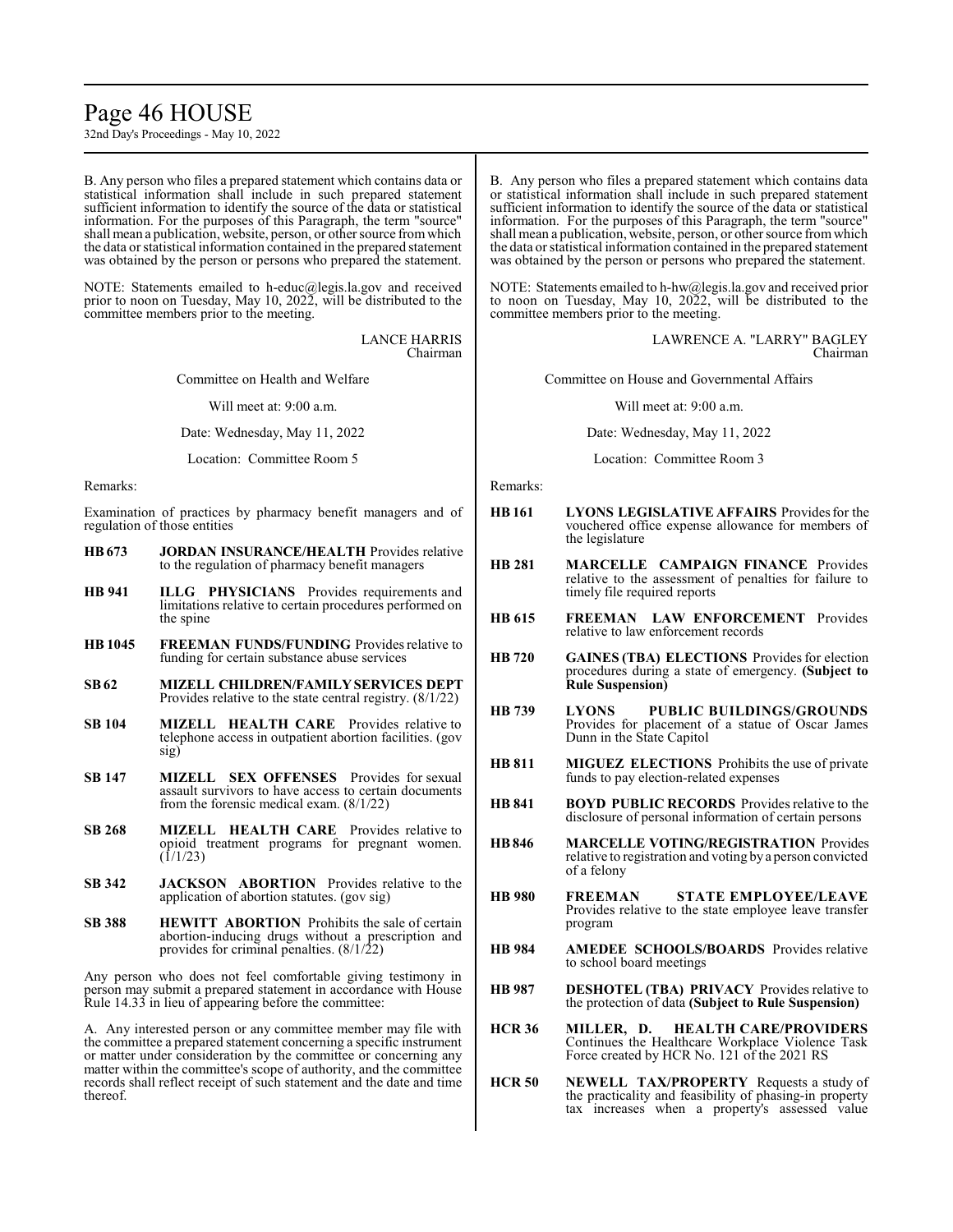# Page 47 HOUSE

32nd Day's Proceedings - May 10, 2022

increases after reassessment by a percentage of less than fifty percent of the previous year's assessed value

- **HCR 51 MILLER, G. LEGISLATIVE AGCY/LAW INST**  Directs the La. State Law Institute to stop printing unconstitutionally adopted language in Article I, Section 10 of the La. Constitution
- **HCR 60 DESHOTEL LEGISLATIVE COMMITTEES**  Requests a joint subcommittee of the House Appropriations Committee and Senate Finance Committee to research, evaluate, and make recommendations relative to the office of technology services
- **HCR 81 MINCEY EDUCATION** Creates the Workforce Opportunity and Readiness Task Force to study and report relative to workforce readiness programs and activities in public schools

Any person who does not feel comfortable giving testimony in person may submit a prepared statement in accordance with House Rule 14.33 in lieu of appearing before the committee:

A. Any interested person or any committee member may file with the committee a prepared statement concerning a specific instrument or matter under consideration by the committee or concerning any matter within the committee's scope of authority, and the committee records shall reflect receipt of such statement and the date and time thereof.

B. Any person who files a prepared statement which contains data or statistical information shall include in such prepared statement sufficient information to identify the source of the data or statistical information. For the purposes of this Paragraph, the term "source" shall mean a publication, website, person, or other source fromwhich the data or statistical information contained in the prepared statement was obtained by the person or persons who prepared the statement.

NOTE: Statements emailed to h&ga@legis.la.gov and received prior to noon on Tuesday, May 10, 2022, will be distributed to the committee members prior to the meeting.

> JOHN M. STEFANSKI Chairman

Committee on Insurance

Will meet at: 9:30 a.m.

Date: Wednesday, May 11, 2022

Location: Committee Room 2

Remarks:

- **HB116 CARTER, ROBBY INSURANCE/RATES** Provides for the exclusion of advertising expenses in setting rates or making rate filings
- **HB351 JORDAN INSURANCE/AUTOMOBILE** Prohibits the use of certain rating factors in automobile insurance underwriting
- **HB 539 FIRMENT INSURANCE/POLICIES** Provides for property insurance policies
- **HB 558 WILLARD (TBA) INSURANCE CLAIMS**  Provides for claims settlement practices **(Subject to Rule Suspension)**
- **HB 856 GEYMANN INSURANCE/PROPERTY** Provides for an appraisal clause in residential property insurance policies
- **HB 935 BOYD INSURERS** Provides for catastrophe claims adjusters
- **SB 141 MORRIS, JAY INSURANCE POLICIES** Prohibits insurance companies from requiring a person or business to have a certain vaccination status or requiring information froman applicant or policyholder regarding vaccination status. (8/1/22)
- **SB 209 STINE INSURERS** Authorizes the commissioner of insurance to order certain penalties to persons engaging in an unfair method of competition or an unfair or deceptive act or practice. (8/1/22)

Any person who does not feel comfortable giving testimony in person may submit a prepared statement in accordance with House Rule 14.33 in lieu of appearing before the committee:

A. Any interested person or any committee member may file with the committee a prepared statement concerning a specific instrument or matter under consideration by the committee or concerning any matter within the committee's scope of authority, and the committee records shall reflect of such statement and the date and time thereof.

B. Any person who files a prepared statement which contains data or statistical information shall include in such prepared statement sufficient information to identify the source of the data or statistical information. For the purposes of this Paragraph, the term "source" shall mean a publication, website, person, or other source fromwhich the data or statistical information contained in the prepared statement was obtained by the person or persons who prepared the statement.

NOTE: Statements emailed to h-ins@legis.la.gov and received prior to noon on Tuesday, May 10, 2022, will be distributed to the committee members prior to the meeting.

> MIKE HUVAL Chairman

Special Committee to Inquire into the Circumstances and Investigation of the Death of Ronald Greene

Will meet at: 9:30 a.m.

Date: Wednesday, May 11, 2022

Location: Committee Room 4

Remarks:

Receive witness testimony

Discussion of legislative subpoena power and contempt

Any person who does not feel comfortable giving testimony in person may submit a prepared statement in lieu of appearing before the committee:

A. Any interested person or any committee member may file with the committee a prepared statement concerning a matter under consideration by the committee or concerning any matter within the committee's scope of authority, and the committee records shall reflect receipt of such statement and the date and time thereof.

B. Any person who files a prepared statement which contains data or statistical information shall include in such prepared statement sufficient information to identify the source of the data or statistical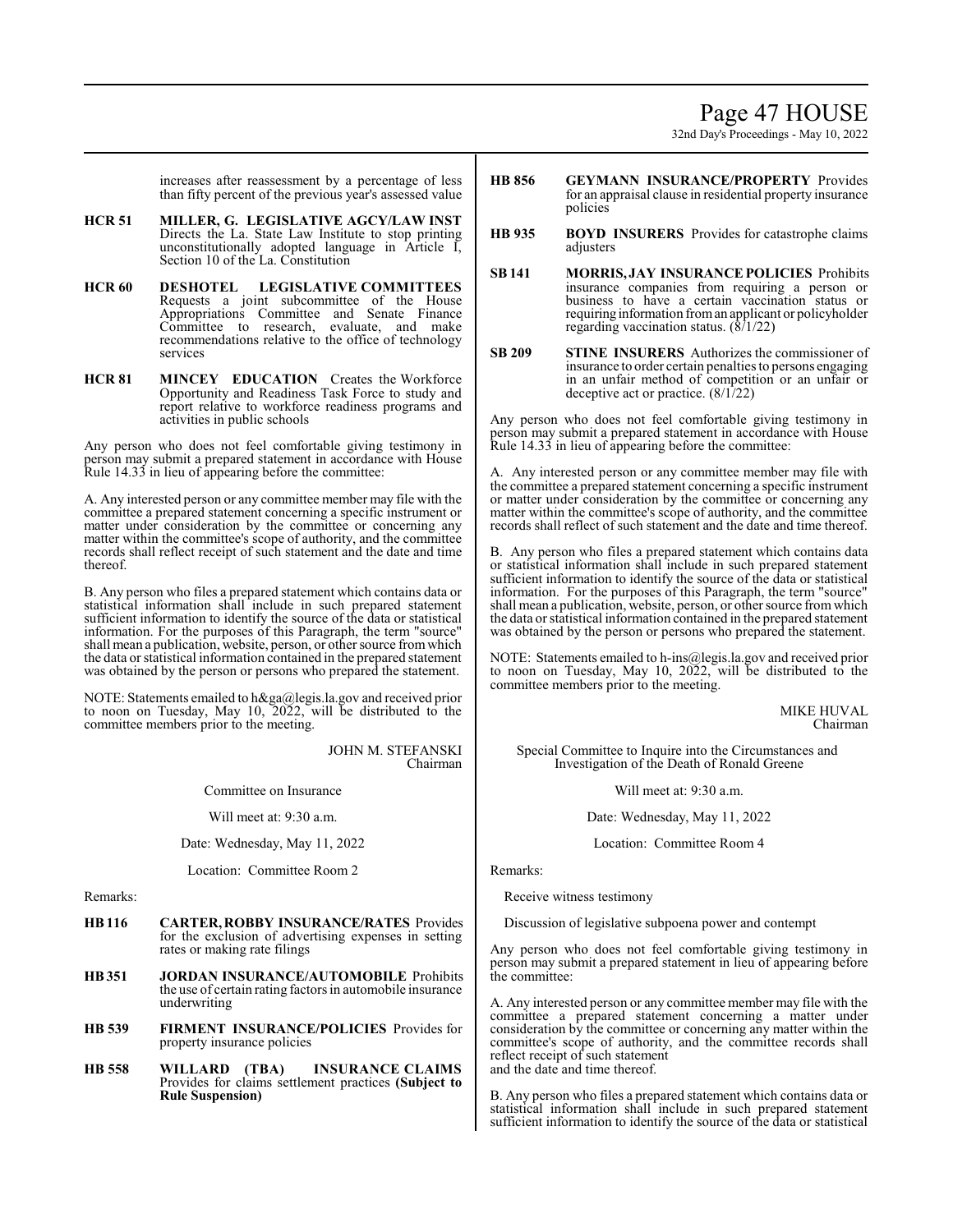# Page 48 HOUSE

32nd Day's Proceedings - May 10, 2022

information. For the purposes of this Paragraph, the term "source" shall mean a publication, website, person, or other source fromwhich the data or statistical information contained in the prepared statement was obtained by the person or persons who prepared the statement.

NOTE: Statements emailed to h-specialcommittee@legis.la.gov and received prior to noon on Tuesday, May 10, 2022, will be distributed to the committee members prior to the meeting.

> TANNER D. MAGEE Chairman

# **Weekly Committee Schedules**

The following committees posted weekly committee schedules as follows:

Committee on Appropriations

Monday, May 16, 2022

Committee Room 5

9:00 a.m.

#### INSTRUMENTS TO BE HEARD:

- **HB 394 STAGNI REGISTRARS OF VOTERS** Provides relative to the salaries of registrars of voters and their chief deputies and confidential assistants
- **HB 412 GOUDEAU UNEMPLOYMENT COMP** Provides relative to the verification of attendance at employment interviews
- **HB 537 DAVIS INSURANCE/HEALTH** Requires health insurance coverage for infertility treatments
- **HB677 JORDAN INSURANCE/HEALTH** Provides relative to cost sharing for insulin prescriptions
- **HB 756 SCHEXNAYDER PUBLIC BLDGS/GROUNDS-ST** Provides relative to certain public buildings and grounds
- **HB 911 HUGHES EDUCATION** Provides relative to early literacy
- **HB 968 PHELPS HEALTH/SICKLE CELL ANEM** Establishes a state sickle cell disease registry
- **HCR 103 WRIGHT FUNDS/FUNDING** Directs the Cash Management Review Board to consider and report on ways the state can utilize cryptocurrency
- **SB 5 PRICE STATE EMPLOYEE RET** Grants a nonrecurring lump-sum supplemental payment to certain eligible retirees and beneficiaries. (2/3 -  $CA10s29(F))$  (gov sig)
- **SB 6 PRICE TEACHERS RETIREMENT** Grants a permanent benefit increase to eligible system retirees and beneficiaries.  $(2/3 - CA10s29(F))$  (6/30/22)
- **SB 7 PRICE STATE POLICE RETIREMENT** Grants a permanent benefit increase to system retirees and beneficiaries. (2/3 - CA10s29(F)) (6/30/22)
- **SB 15 MILLS, FRED CONTRACTS** Provides relative to contracts for fiscal intermediary services. (8/1/22)
- **SB 16 MILLS, FRED FUNDS/FUNDING** Provides relative to the Video Draw Poker Device Fund. (gov sig)
- **SB 266 WARD FUNDS/FUNDING** Provides for utilization of certain monies in the Construction Subfund of the Transportation Trust Fund for federal match. (gov sig)
- **SB 277 CORTEZ FUNDS/FUNDING** Creates the Megaprojects Leverage Fund. (gov sig)

#### OTHER BUSINESS:

Review and approval of request to modify the contract between the office of group benefits and Access Health, Inc., in accordance with the provisions of R.S.  $42:802(D)(2)$ .

Any person who does not feel comfortable giving testimony in person may submit a prepared statement in accordance with House Rule 14.33 in lieu of appearing before the committee:

A. Any interested person or any committee member may file with the committee a prepared statement concerning a specific instrument or matter under consideration by the committee or concerning any matter within the committee's scope of authority, and the committee records shall reflect receipt of such statement and the date and time thereof.

B. Any person who files a prepared statement which contains data or statistical information shall include in such prepared statement sufficient information to identify the source of the data or statistical information. For the purposes of this Paragraph, the term "source" shall mean a publication, website, person, or other source fromwhich the data or statistical information contained in the prepared statement was obtained by the person or persons who prepared the statement.

NOTE: Statements emailed to h-app@legis.la.gov and received prior to noon on Friday, May 13, 2022, will be distributed to the committee members prior to the meeting.

LEGISLATIVE INSTRUMENTS MAY BE DELETED (DOES NOT REQUIRE<br>HOUSE RULES SUSPENSION) OR ADDED (REQUIRES HOUSE RULES<br>SUSPENSION) PRIOR TO THE MEETING DATE. (HOUSE RULES 14.23 AND<br>14.24) SEE THE DAILY NOTICE OF COMMITTEE MEETING TO MEETING DATE.

> JEROME "ZEE" ZERINGUE Chairman

Committee on Civil Law and Procedure

#### Monday, May 16, 2022

#### Committee Room 4

10:00 a.m.

#### INSTRUMENTS TO BE HEARD:

- **HB 41 NEWELL DISCRIMINATION** Provides relative to race and national origin discrimination in education, employment, public accommodations, and housing options
- **HB 253 EDMONSTON DISCRIMINATION** Prohibits discriminatory practices on the basis of vaccination status or immunity status
- **HB 298 JORDAN CONSTITUTION/AMENDMENT** (Constitutional Amendment) Prohibits slavery and involuntary servitude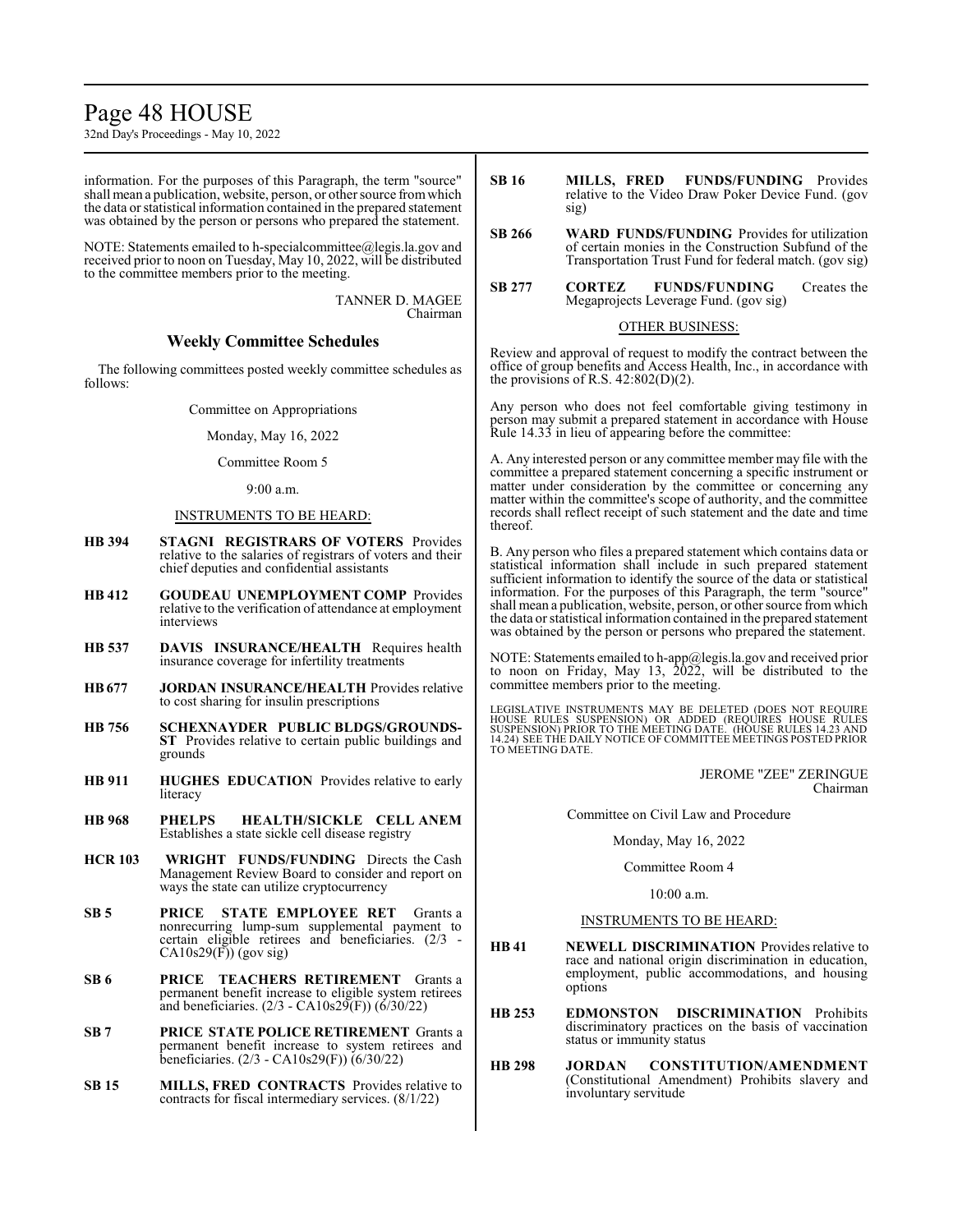# Page 49 HOUSE

32nd Day's Proceedings - May 10, 2022

- **HB 344 MCCORMICK ABORTION** Prohibits the state and its political subdivisions fromenforcing, administering, or cooperating with the decision and judgments of the United States Supreme Court in Roe v. Wade
- **HB 366 FRIEMAN JUDGES** (Constitutional Amendment) Provides relative to the mandatory retirement age for judges
- **SB 214 LUNEAU CIVIL PROCEDURE** Provides for deposition or trial testimony of out-of-state insurance claims adjusters who are licensed or registered in the state.  $(8/\tilde{1}/22)$
- **SB 255 BARROW DOMESTIC VIOLENCE** Provides relative to court costs and fees in domestic abuse cases. (gov sig)
- **SB 426 MCMATH OWNERSHIP** Provides for the Allen Toussaint Legacy Act. (8/1/22)
- **SB 484 LUNEAU CIVIL PROCEDURE** Authorizes a commercial insurer to select a forum or venue in a policy form. (8/1/22)
- **SB 489 JACKSON FAMILY LAW** Provides for suspension of certain licenses for failure to comply with subpoenas, or warrants, or court orders in paternity or child support cases. (gov sig)

Any person who does not feel comfortable giving testimony in person may submit a prepared statement in accordance with House Rule 14.33 in lieu of appearing before the committee:

A. Any interested person or any committee member may file with the committee a prepared statement concerning a specific instrument or matter under consideration by the committee or concerning any matter within the committee's scope of authority, and the committee records shall reflect receipt of such statement and the date and time thereof.

B. Any person who files a prepared statement which contains data or statistical information shall include in such prepared statement sufficient information to identify the source of the data or statistical information. For the purposes of this Paragraph, the term "source" shall mean a publication, website, person, or other source fromwhich the data or statistical information contained in the prepared statement was obtained by the person or persons who prepared the statement.

NOTE: Statements emailed to h-clp@legis.la.gov and received prior to noon on Friday, May 13, 2022, will be distributed to the committee members prior to the meeting.

LEGISLATIVE INSTRUMENTS MAY BE DELETED (DOES NOT REQUIRE<br>HOUSE RULES SUSPENSION) OR ADDED (REQUIRES HOUSE RULES<br>SUSPENSION) PRIOR TO THE MEETING DATE. (HOUSE RULES 14.23 AND<br>14.24) SEE THE DAILY NOTICE OF COMMITTEE MEETING

GREGORY A. MILLER Chairman

Committee on Transportation, Highways and Public Works

Monday, May 16, 2022

Committee Room 3

#### 9:30 a.m.

#### INSTRUMENTS TO BE HEARD:

- **HR 104 DUPLESSIS TRANSPORTATION** Creates a task force to study and make recommendations on protective measures for improving the safety of ridesharing services
- **HR 105 DUPLESSIS TRANSPORTATION** Creates a task force to study and make policy recommendations relative to ridesharing options for persons with disabilities
- **HCR 107 WRIGHT PORTS/HARBORS/TERMINALS** Creates a joint subcommittee to study port infrastructure strategies
- **HB336 GOUDEAU BOARDS/COMMISSIONS**Creates the Atchafalaya Basin Bridge Commission and the Atchafalaya Basin Bridge Commission police
- **HB 591 WRIGHT MANUFACTURING** Removes certain regulatory measures placed on manufacturers
- **SB 108 WARD MOTOR VEHICLES** Provides relative to definition of utility terrain vehicles and recreational off-highway vehicles. (Gov sig)
- **SB 271 WOMACK CONTRACTS** Provides relative to bidding requirements on public works projects. (Gov sig)
- **SB 423 FOIL CONTRACTS** Provides relative to public contracts, works, and improvements. (8/1/22)
- **SB 429 WOMACK PRIVILEGES/LIENS** Provides for substantial completion of public works. (8/1/22)
- **SB 435 CORTEZ TRANSPORTATION/DEV DEPT** Provides relative to the Louisiana Highway Regulatory Act. (8/1/22)
- **SB 436 CLOUD MOTOR VEHICLES** Creates the "Louisiana Equine Promotion and Research Advisory Board" special prestige license plate. (8/1/22)

Any person who does not feel comfortable giving testimony in person may submit a prepared statement in accordance with House Rule 14.33 in lieu of appearing before the committee:

A. Any interested person or any committee member may file with the committee a prepared statement concerning a specific instrument or matter under consideration by the committee or concerning any matter within the committee's scope of authority, and the committee records shall reflect receipt of such statement and the date and time thereof.

B. Any person who files a prepared statement which contains data or statistical information shall include in such prepared statement sufficient information to identify the source of the data or statistical information. For the purposes of this Paragraph, the term "source" shall mean a publication, website, person, or other source fromwhich the data or statistical information contained in the prepared statement was obtained by the person or persons who prepared the statement.

NOTE: Statements emailed to h-thpw@legis.la.gov and received prior to noon on Friday, May 13, 2022, will be distributed to the committee members prior to the meeting.

LEGISLATIVE INSTRUMENTS MAY BE DELETED (DOES NOT REQUIRE<br>HOUSE RULES SUSPENSION) OR ADDED (REQUIRES HOUSE RULES<br>SUSPENSION) PRIOR TO THE MEETING DATE. (HOUSE RULES 14.23 AND<br>14.24) SEE THE DAILY NOTICE OF COMMITTEE MEETING TO MEETING DATE.

MARK WRIGHT